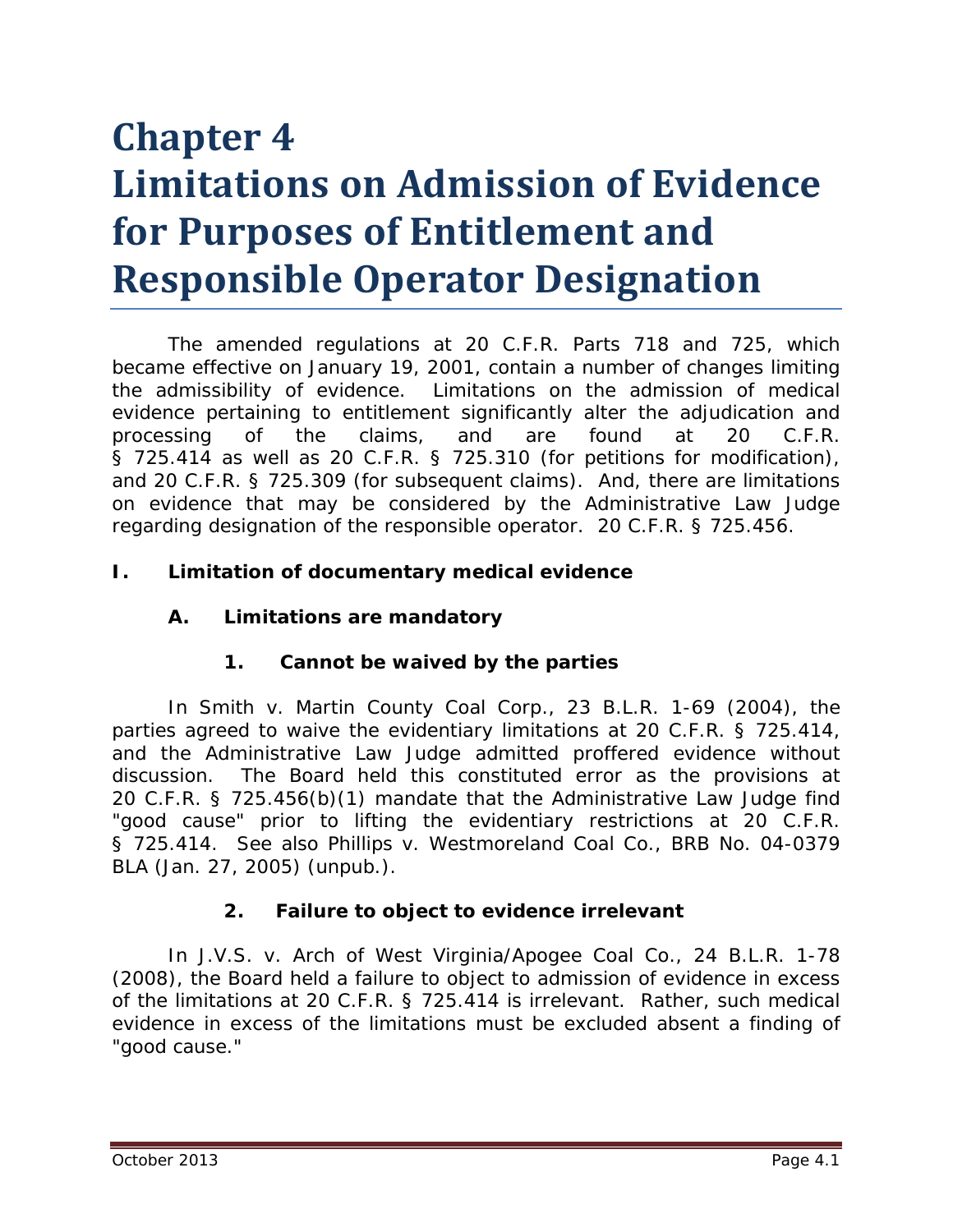## **3. Parties must designate evidence; use of the evidence summary form**

By unpublished decision in *Saylor v. Mullins & Sons Coal Co.*, BRB No. 09-0727 BLA (June 30, 2010) (unpub.), a claim involving a petition for modification of the denial of a subsequent claim, the Administrative Law Judge "was not required to limit his consideration of evidence designated by claimant on the most recent evidence summary form only." To the contrary, an Administrative Law Judge is permitted to consider evidence that does not exceed the limitations, even if the evidence is not designated on a party's evidence summary form. The Board stated:

[T]he proper inquiry is whether the evidence considered by the administrative law judge falls within claimant's allowable evidence pursuant to the combined evidentiary limits of 20 C.F.R. § 725.414 and 20 C.F.R. § 725.310.

*Slip op.* at 5.

# **4. Substitution of evidence**

In *Dempsey v. Sewell Coal Co.*, 23 B.L.R. 1-47 (2004) (en banc), vacated and remanded sub. nom. on other grounds, 523 F.3d 257 (4<sup>th</sup> Cir. 2008), once Employer designated two medical reports in support of its affirmative case, the Administrative Law Judge did not abuse his discretion in refusing to permit Employer to withdraw one of the reports at the hearing for the purpose of substituting the report of another physician. The Administrative Law Judge "reasonably considered claimant's objection that he had relied on employer's prior designation of its two medical reports in developing his medical evidence." On the other hand, the Administrative Law Judge properly allowed Employer to substitute Dr. Wiot's reading of an October 2002 x-ray study for that of Dr. Bellotte. In a footnote, the Board stated, "Claimant (did) not argue that he uniquely relied on Dr. Bellotte's reading in developing his rebuttal of the October 2, 2002 x-ray." *See also Kiser v. L&J Equipment Co.*, 23 B.L.R. 1-246, 1-259 n. 18 (2006) (it was proper for the Administrative Law Judge to deny Employer's request to substitute a chest x-ray report more than one year after the hearing in the claim).

In *Consolidation Coal Co. v. Director, OWCP [Williams]*, 453 F.3d 609 (4th Cir. 2006), *cert. denied* (Mar. 19, 2007), the Administrative Law Judge properly permitted Claimant to designate two medical reports (out of three reports filed) in support of his claim as permitted by 20 C.F.R. § 725.414. The court cited to the Board's decision in *Dempsey v. Sewell Coal Co.*, 23 B.L.R. 1-47 (2004) with approval.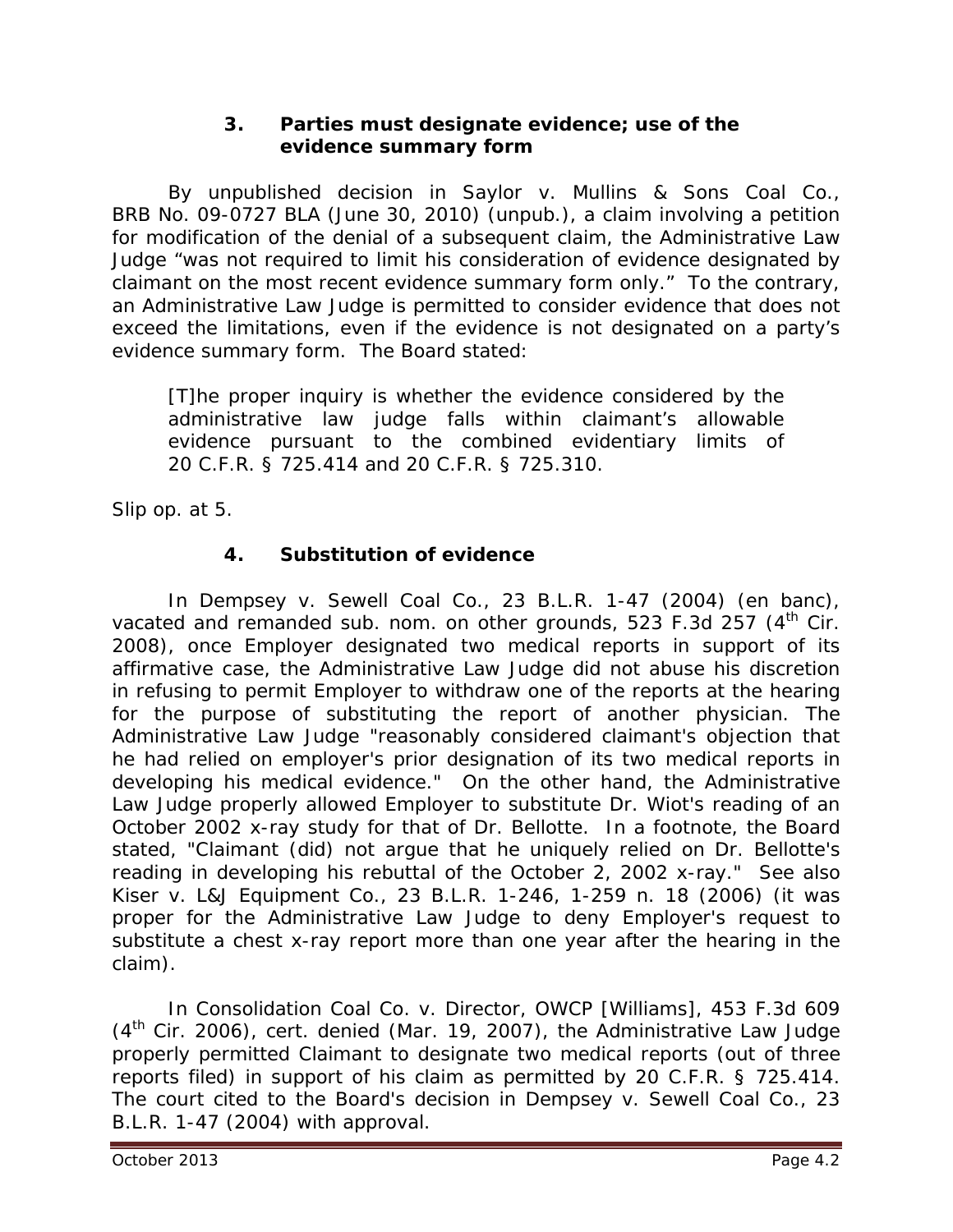## **5. Administrative Law Judge not required to retain excluded evidence**

In *Dempsey v. Sewell Coal Co.*, 23 B.L.R. 1-47 (2004) (en banc), vacated and remanded sub. nom. on other grounds, 523 F.3d 257 (4<sup>th</sup> Cir. 2008), the Board held an Administrative Law Judge is not required to "retain the large number of excluded exhibits in the record." Citing to 20 C.F.R. §§ 725.456(b)(1) and 725.464 as well as 29 C.F.R. §§ 18.47 and 18.52(a), the Board concluded the "procedural regulations do not impose a duty to associate with the record proffered exhibits that are not admitted as evidence."

# **6. Special circumstances**

## **a. State claim evidence**

In *Dempsey v. Sewell Coal Co.*, 23 B.L.R. 1-47 (2004) (en banc), vacated and remanded sub. nom. on other grounds, 523 F.3d 257 (4<sup>th</sup> Cir. 2008), state claim medical evidence is properly excluded if it contains testing that exceeds the evidentiary limitations at 20 C.F.R. § 725.414. In so holding, the Board noted such records (1) "do not fall within the exception for hospitalization or treatment records," and (2) "they are not covered by the exception for prior federal black lung claim evidence" at 20 C.F.R. § 725.309(d)(1).

## **b. Living miner's and survivor's claims**

In *Keener v. Peerless Eagle Coal Co.*, 23 B.L.R. 1-229 (2007) (en banc), the Board determined, while miners' and survivors' claims may be consolidated for purposes of a hearing under 20 C.F.R § 725.460, evidence must be specifically designated in each claim in compliance with the limitations at 20 C.F.R. § 725.414. In so holding, the Board agreed "with the Director's reasonable position . . . that the parties must designate the claim that each piece of evidence supports, and the administrative law judge should consider this evidence on the specific issues of entitlement in each claim." The only exception to this limitation is the admission of treatment or hospitalization records pertaining to the miner's pulmonary or respiratory disease. The Board stated these records are not limited under 20 C.F.R. § 724.414(a)(4), and may be considered in both claims. The Board also noted 20 C.F.R § 725.456(b)(1) permits the admission of evidence in excess of the limitations for "good cause."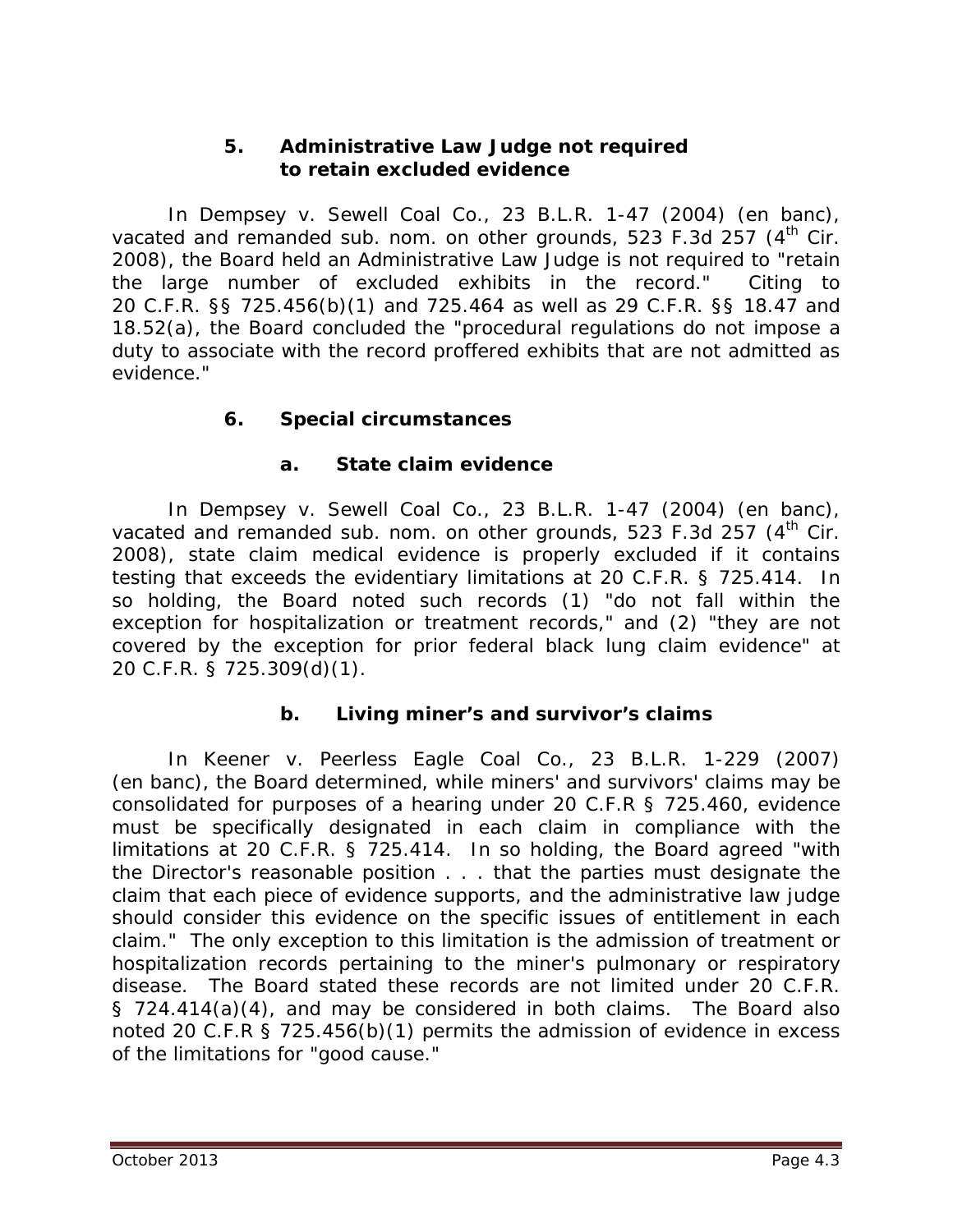## **c. Subsequent claim**

In *Church v. Kentland-Elkhorn Coal Corp.*, BRB Nos. 04-0617 BLA and 04-0617 BLA-A (Apr. 8, 2005) (unpub.), the Board held, "when a living miner files a subsequent claim, all evidence from the first miner's claim is specifically made part of the record. *See* 20 C.F.R. § 725.309(d)."

Twenty C.F.R. § 725.309(d)(1) provides that evidence admitted in conjunction with prior claims is automatically admitted in a subsequent claim:

Any evidence submitted in connection with any prior claim shall be made part of the record in the subsequent claim, provided that it was not excluded in the adjudication of the prior claim.

20 C.F.R. § 725.309(d)(1).

## **d. Evidence generated by opposing, dismissed party**

By unpublished decision in *Henley v. Cowin & Co.*, BRB No. 05-0788 BLA (May 30, 2006) (unpub.), if the District Director dismisses a responsible operator in a claim governed by the amended regulations, then any medical evidence submitted by the dismissed operator must be excluded, unless a party specifically designates the evidence as part of its case under 20 C.F.R § 725.414 of the regulations.

## **B. Evidence rulings must be made** *prior to* **issuance of decision on the merits**

 In *L.P. v. Amherst Coal Co.*, 24 B.L.R. 1-55 (2008) (on recon. en banc), the Board noted "adoption of the evidentiary limitations set forth in Section 725.414 represented a shift from a system that favored the admission of all relevant evidence to a system that balanced this preference with a concern for fairness and the need for administrative efficiency." From this, the Board concluded:

Consistent with the principles of fairness and administrative efficiency that underlie the evidentiary limitations, therefore, if the administrative law judge determines that the evidentiary limitations preclude that consideration of proffered evidence, the administrative law judge should render his or her evidentiary rulings before issuing the Decision and Order. The parties should then have the opportunity to make good cause arguments under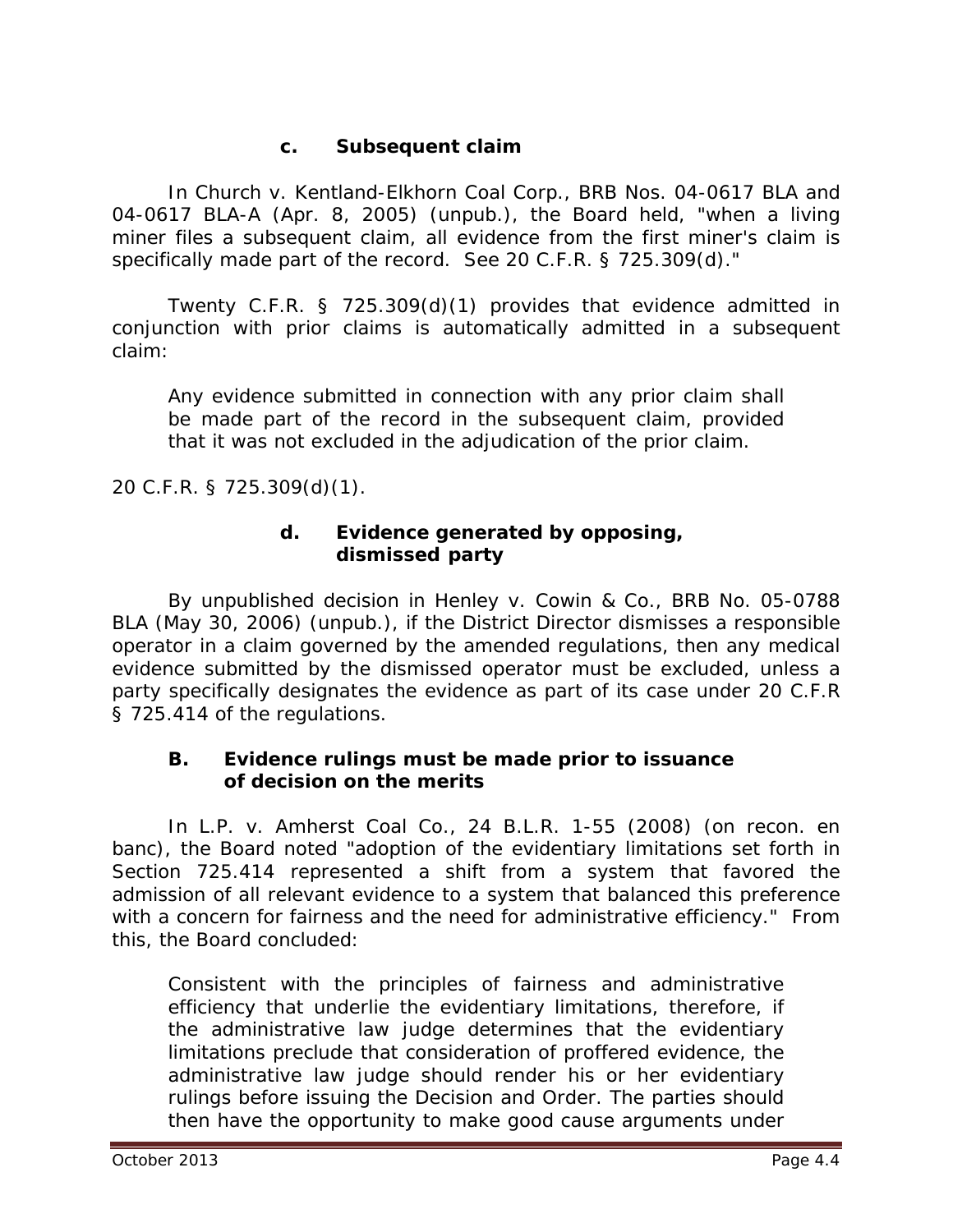Section 725.456(b)(1), if necessary, or to otherwise resolve issues regarding the application of the evidentiary limitations that may affect the administrative law judge's consideration of the elements of entitlement in the Decision and Order.

*Id.* at 1-63.

Similarly, in *C.S. v. Koch Carbon Raven Division VA*, BRB No. 08-0340 BLA (Feb. 27, 2009) (unpub.), the Board reiterated the Administrative Law Judge must render all evidentiary rulings prior to closing the record and issuing a decision. The Board reasoned, "Procedural due process requires that interested parties be notified of the evidence contained in the record and that they be afforded the opportunity to present objections to that evidence." *See* 20 C.F.R. § 725.456(a)(2). As a result, the Board vacated the Administrative Law Judge's *sua sponte* admission of Claimant's Exhibit 9 after the close of the hearing.

The records at Claimant's Exhibit 9 were originally offered by Claimant's counsel at the hearing, and then withdrawn when the exhibits could not be located in the record. In his decision, however, the Administrative Law Judge advised he had located the treatment records at issue, and he further found they had been exchanged between the parties. Thus, *sua sponte*, the Administrative Law Judge proceeded to admit the treatment records in his decision on the merits of the claim. The Board noted:

On remand, the administrative law judge has discretion, upon motion by claimant's counsel, to admit Claimant's Exhibit 9 into the record, if that evidence is properly identified and employer's counsel is afforded the opportunity to object to its admission in accordance with 20 C.F.R. § 725.456(a)(2).

*Slip op.* at 5-6.

# **C. An original claim or a claim filed pursuant to 20 C.F.R. § 725.309**

# **1. In support of claimant's position**

The provisions at 20 C.F.R. § 725.414(a)(2) provide the following regarding the limitation on the submission of documentary medical evidence by the claimant:

(i) The claimant shall be entitled to submit, in support of his affirmative case, no more than two chest X-ray interpretations,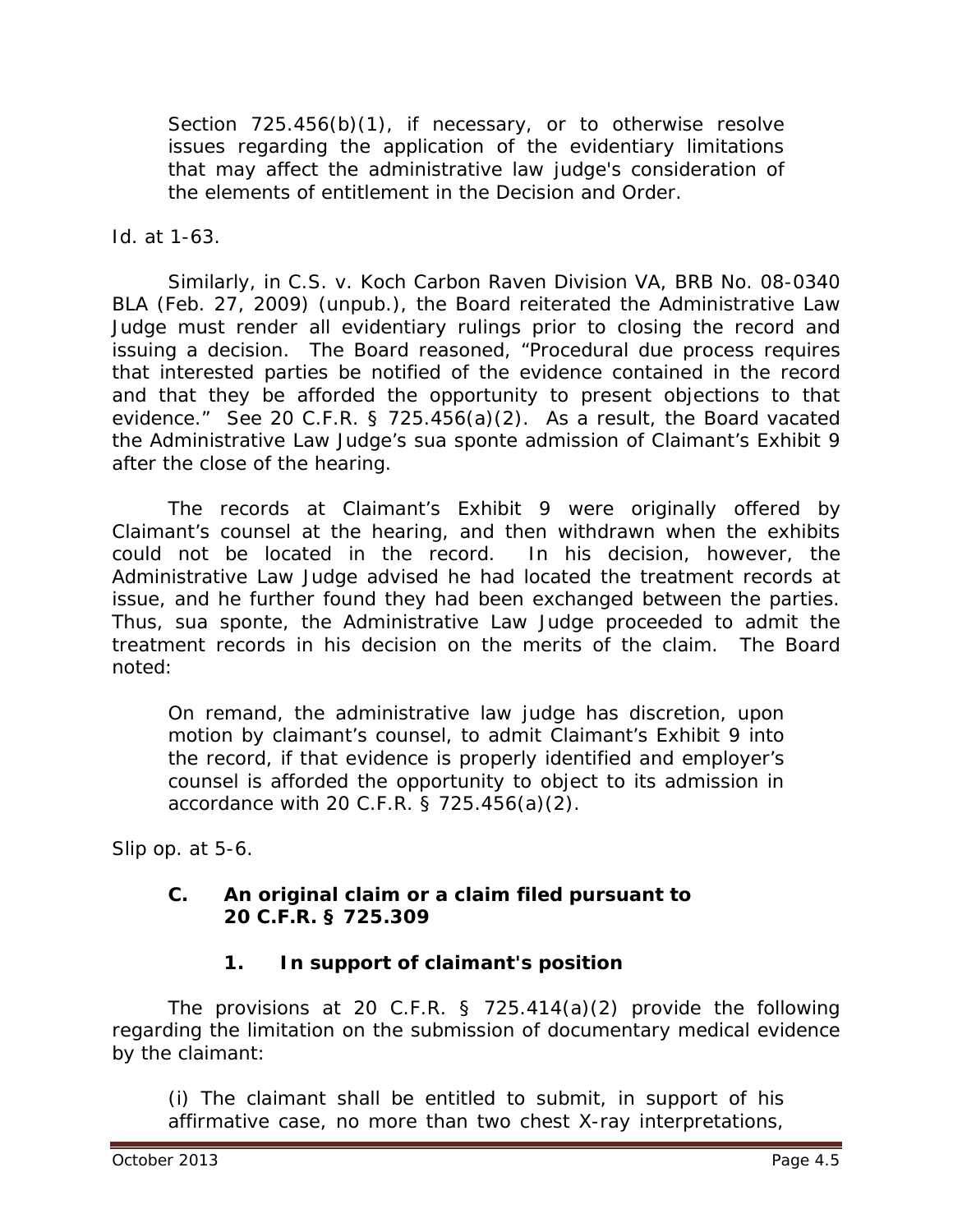the results of no more than two pulmonary function tests, the results of no more than two arterial blood gas studies, no more than one report of an autopsy, no more than one report of each biopsy, and no more than two medical reports. Any chest X-ray interpretations, pulmonary function test results, blood gas results, autopsy report, biopsy report, and physicians' opinions that appear in a medical report must each be admissible under this paragraph or paragraph (a)(4) of this section.

(ii) The claimant shall be entitled to submit, in rebuttal of this case presented by the party opposing entitlement, no more than one physician's interpretation of each chest X-ray, pulmonary function test, arterial blood gas study, autopsy or biopsy submitted by the designated responsible operator or the fund, as appropriate, under paragraph  $(a)(3)(i)$  or  $(a)(3)(iii)$  of this section and by the Director pursuant to § 725.406. In any case in which the party opposing entitlement has submitted the results of other testing pursuant to § 718.107, the claimant shall be entitled to submit one physician's assessment of each piece of such evidence in rebuttal. In addition, where the responsible operator or fund has submitted rebuttal evidence under paragraph  $(a)(3)(ii)$  or  $(a)(3)(iii)$  of this section with respect to medical testing submitted by the claimant, the claimant shall be entitled to submit an additional statement from the physician who originally interpreted the chest X-ray or administered the objective testing. Where the rebuttal evidence tends to undermine the conclusion of a physician who prepared a medical report submitted by the claimant, the claimant shall be entitled to submit an additional statement from the physician who prepared the medical report explaining his conclusion in light of the rebuttal evidence.

20 C.F.R. § 725.4[1](#page-5-0)4(a)(2)(i) and (ii).<sup>1</sup>

In vacating the Administrative Law Judge's decision, the Board adopted the Director's position on appeal and held, under the circumstances of the case and consistent

 $\overline{a}$ 

<span id="page-5-0"></span><sup>1</sup> In *Ward v. Consolidation Coal Co.*, 23 B.L.R. 1-151 (2006), the Board held, under 20 C.F.R. § 725.414, each party is entitled to submit one x-ray *interpretation* for each x-ray *interpretation* offered by the opposing party. Under the facts of the case, Claimant offered two *interpretations* of a single x-ray *study*. The Administrative Law Judge permitted one *rebuttal interpretation* of the study because 20 C.F.R § 725.414(a)(3)(ii) provides Employer may "submit, in rebuttal of the case presented by the claimant, no more than one physician's *interpretation* of each chest X-ray . . . submitted by the claimant under paragraph (a)(2)(i) . . .." (emphasis added). Since Claimant submitted two interpretations of one study, the Administrative Law Judge looked to the plain language of the regulations, and concluded Employer was entitled to only one rebuttal interpretation of the study.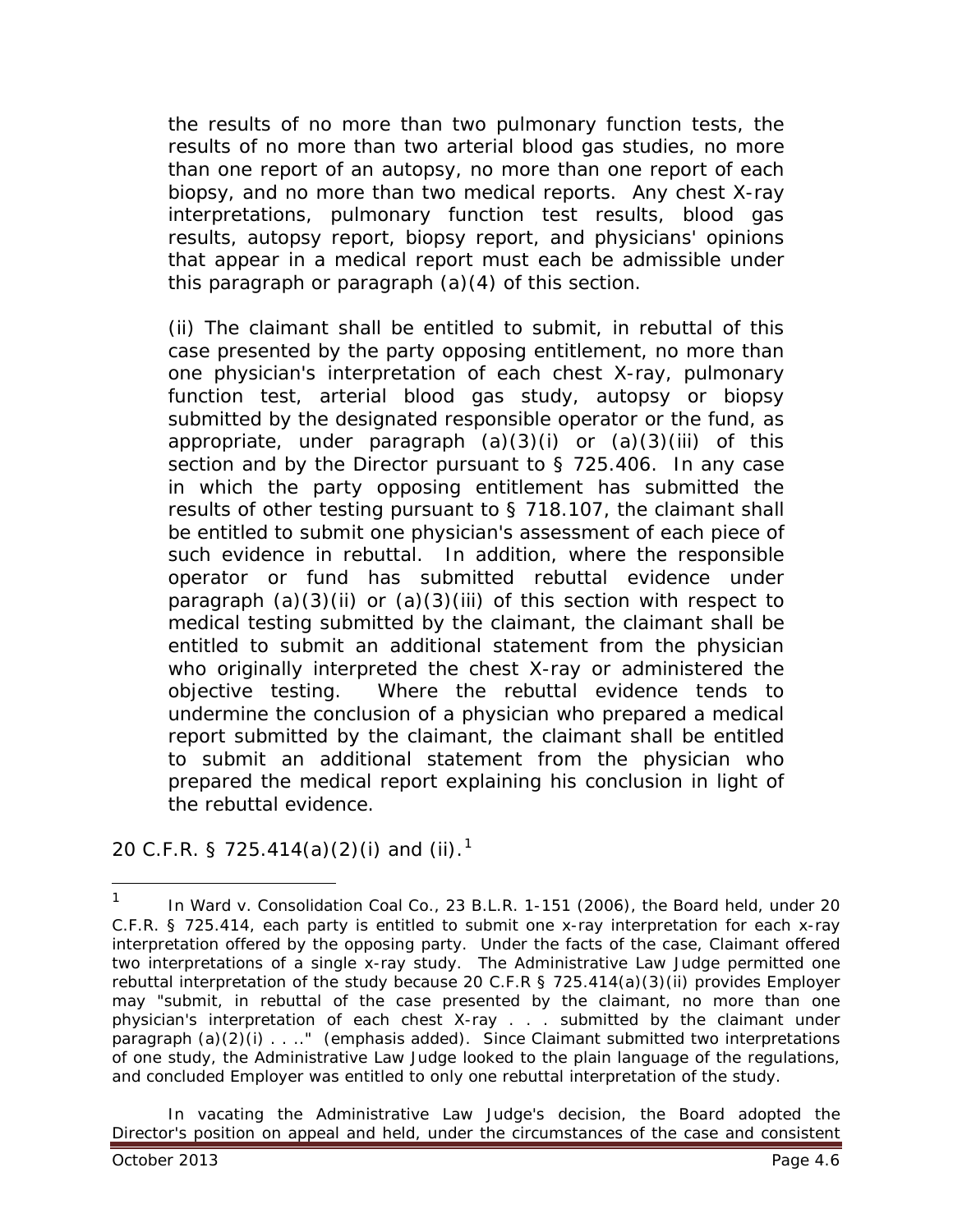## **2. In support of responsible operator's or Trust Fund's position**

The regulations at 20 C.F.R.  $\S$  725.414(a)(3)(i) and (ii) address the limitations on evidence submitted by the responsible operator, or by the Trust Fund:

(i) The responsible operator designated pursuant to  $\S$  725.410 shall be entitled to obtain and submit, in support of its affirmative case, no more than two chest X-ray interpretations, the results of no more than two pulmonary function tests, the results of no more than two arterial blood gas studies, no more than one report of an autopsy, no more than one report of each biopsy, and no more than two medical reports. Any chest X-ray interpretations, pulmonary function test results, blood gas studies, autopsy report, biopsy report, and physicians' opinions that appear in a medical report must each be admissible under this paragraph or paragraph (a)(4) of this section. In obtaining such evidence, the responsible operator may not require the miner to travel more than 100 miles from his or her place of residence or the distance traveled by the miner in obtaining the complete pulmonary evaluation provided by § 725.406 of this part, whichever is greater, unless a trip of greater distance is authorized in writing by the District Director. If a miner unreasonably refuses-

(A) To provide the Office or the designated responsible operator with a complete statement of his or her medical history and/or to authorize access to his or her medical records, or

(B) To submit to an evaluation or test requested by the District Director or the designated responsible operator, the miner's claim may be denied by reason of abandonment. (See § 725.409 of this part).

(ii) The responsible operator shall be entitled to submit, in rebuttal of the case presented by the claimant, no more than one physician's interpretation of each chest X-ray, pulmonary function test, arterial blood gas study, autopsy or biopsy

 $\overline{a}$ 

with the *intent* of the chest x-ray rebuttal provisions at 20 C.F.R. § 725.414(a)(3)(ii), Employer should be permitted to submit two rebuttal interpretations of the study. *See also Elm Grove Coal Co. v. Director, OWCP [Blake]*, 480 F.3d 278, 23 B.L.R. 2-430 (4<sup>th</sup> Cir. 2007).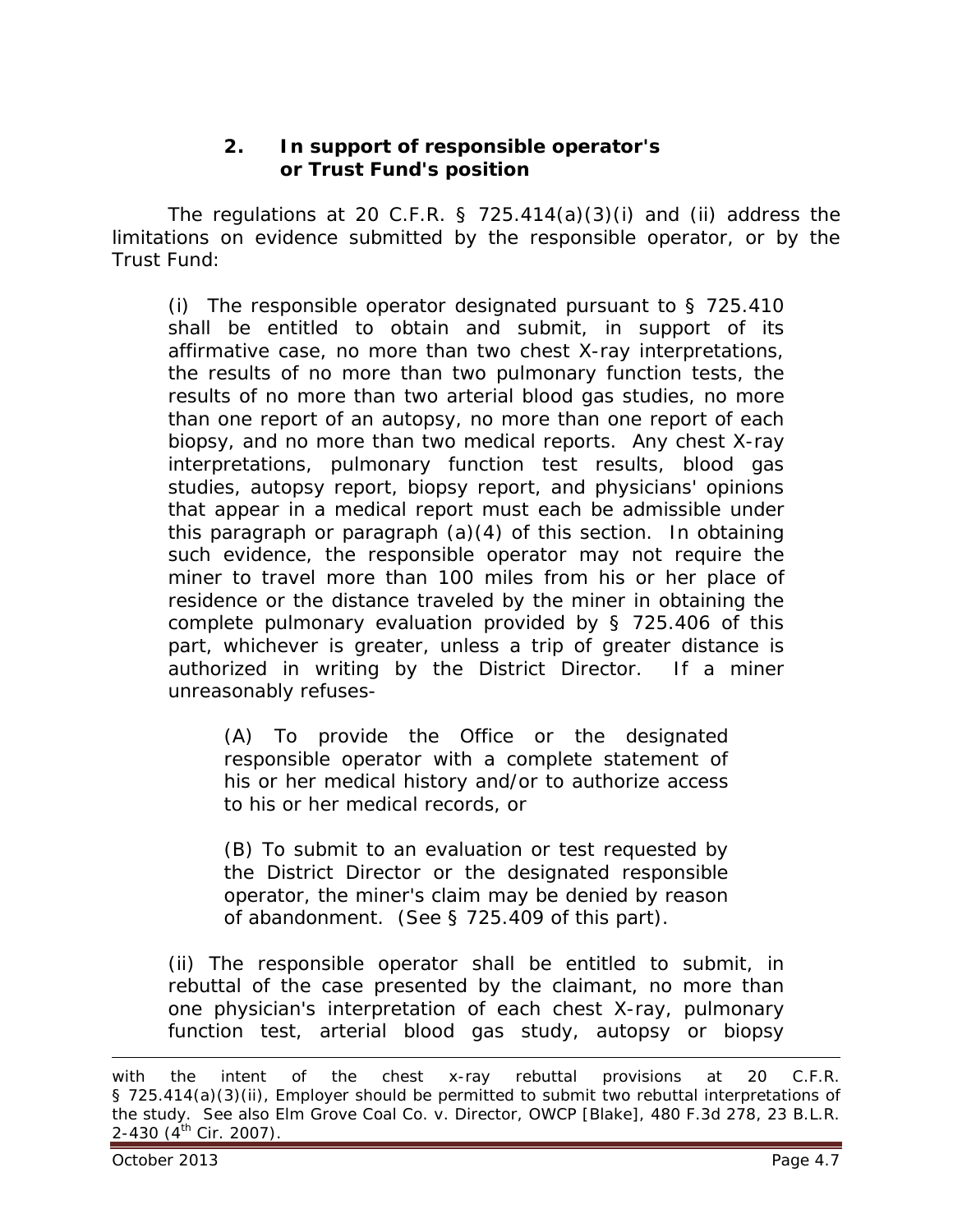submitted by the claimant under paragraph  $(a)(2)(i)$  of this section and by the Director pursuant to § 725.406. In any case in which the claimant has submitted the results of other testing pursuant to § 718.107, the responsible operator shall be entitled to submit one physician's assessment of each piece of such evidence in rebuttal. In addition, where the claimant has submitted rebuttal evidence under paragraph (a)(2)(ii) of this section, the responsible operator shall be entitled to submit an additional statement from the physician who originally interpreted the chest X-ray or administered the objective testing. Where the rebuttal evidence tends to undermine the conclusion of a physician who prepared a medical report submitted by the responsible operator, the responsible operator shall be entitled to submit an additional statement from the physician who prepared the medical report explaining his conclusion in light of the rebuttal evidence.

[2](#page-7-0)0 C.F.R. § 725.414(a)(3)(i) and (ii).<sup>2</sup>

## **3. "Rebuttal" of x-ray study conducted as part of the 20 C.F.R. § 725.406 examination**

By unpublished decision in *Sprague v. Freeman United Coal Mining Co.*, BRB No. 05-1020 BLA (Aug. 31, 2006)(unpub.), the Board concluded Claimant should be allowed to submit a positive x-ray interpretation to "rebut" the positive x-ray interpretation provided in conjunction with the Department-sponsored pulmonary evaluation. In so holding, the Board rejected Employer's argument that admitting Claimant's positive re-reading

<span id="page-7-0"></span><sup>2</sup> In *Ward v. Consolidation Coal Co.*, 23 B.L.R. 1-151 (2006), the Board held, under 20 C.F.R. § 725.414, each party is entitled to submit one x-ray *interpretation* for each x-ray *interpretation* offered by the opposing party. Under the facts of the case, Claimant offered two *interpretations* of a single x-ray *study*. The Administrative Law Judge permitted one *rebuttal interpretation* of the study because 20 C.F.R § 725.414(a)(3)(ii) provides Employer may "submit, in rebuttal of the case presented by the claimant, no more than one physician's *interpretation* of each chest X-ray . . . submitted by the claimant under paragraph (a)(2)(i) . . . . " (emphasis added). Since Claimant submitted two interpretations of one study, the Administrative Law Judge reasoned the plain language of the regulations dictated that Employer was entitled to only one rebuttal interpretation of the study.  $\overline{2}$ 

In vacating the Administrative Law Judge's decision, the Board adopted the Director's position on appeal and held, under the circumstances of the case and consistent with the *intent* of the chest x-ray rebuttal provisions at 20 C.F.R. § 725.414(a)(3)(ii), Employer should be permitted to submit two rebuttal interpretations of the study. *See also Elm Grove Coal Co. v. Director, OWCP [Blake]*, 480 F.3d 278, 23 B.L.R. 2-430 (4<sup>th</sup> Cir. 2007).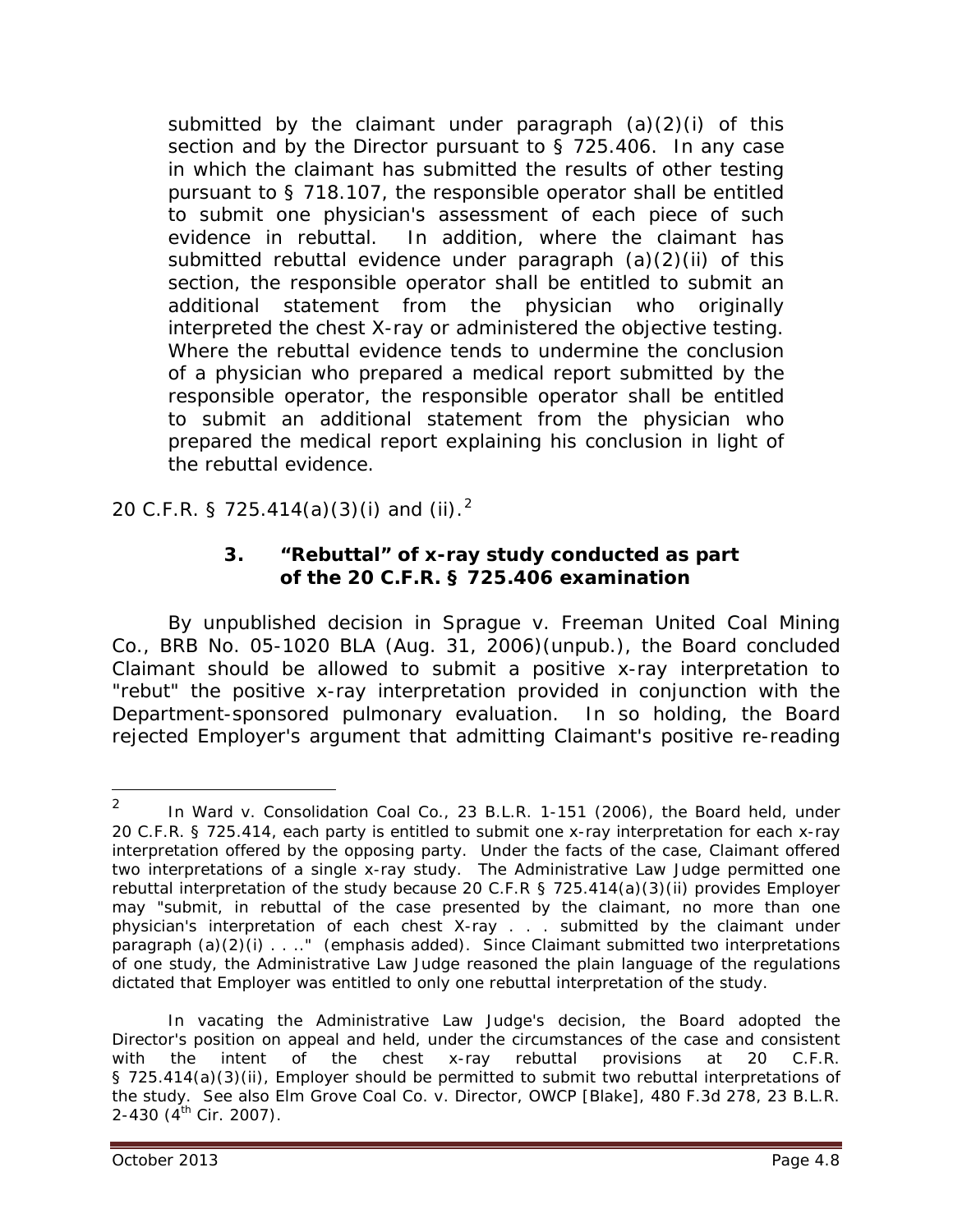of the x-ray study "would be to ignore the plain meaning of the word 'rebut,' which is to contradict or refute." As summarized by the Board, the Director argued:

. . . the language of the regulation does not limit a party to rebutting a particular item of evidence, rather, it permits a party to respond to a particular item of evidence in order to rebut '*the case presented by the party opposing entitlement.*' (citation omitted) [emphasis added].

The Board found the Director's interpretation, as summarized above, was reasonable and persuasive. The Board then held "rebuttal evidence submitted by a party pursuant to 20 C.F.R. § 725.414(a)(2)(ii), (a)(3)(ii), need not contradict the specific item of evidence to which it is responsive, but rather, need only refute 'the case' presented by the *opposing party*." (emphasis added). Thus, while the Director proposed that rebuttal evidence must be responsive to "the case presented by the *party opposing entitlement,*" the Board held rebuttal evidence may be used to respond to "'the case' presented by the *opposing party*." (emphasis added).

The Board reiterated this holding in a published decision. In *J.V.S. v. Arch of West Virginia/Apogee Coal Co.*, 24 B.L.R. 1-78 (2008), with regard to the Department of Labor–sponsored pulmonary evaluation, the Board adopted the Director's position, reiterated its holding in *Sprague v. Freeman United Coal Mining Co.*, BRB No. 05-1020 BLA (Aug. 31, 2006) (unpub.), and held both Claimant and Employer could submit "rebuttal" to the Departmentgenerated x-ray interpretation which, in this case, was interpreted as positive. The Board determined it was proper for the Administrative Law Judge to allow Claimant to submit a positive interpretation of the same study as "rebuttal" to the opposing party's case. The Board concluded, with regard to the 20 C.F.R. § 725.406 examination, a party is permitted "to respond to a particular item of evidence in order to rebut 'the case' presented by the opposing party." In *dicta*, the Board also noted, if the Departmentsponsored interpretation had been negative, Employer would have been allowed to submit another negative interpretation of the study to "rebut" Claimant's case.

*See also C.S. v. Koch Carbon Raven Division VA*, BRB No. 08-0340 BLA (Feb. 27, 2009)(unpub.) (the Board reiterated its holding in *J.V.S. v. Arch of West Virginia/Apogee Coal Co.*, 24 B.L.R. 1-78 (2008); "[b]ecause the evidentiary regulations provide for only one rebuttal reading each by claimant and employer of the Department of Labor x-ray, we reject employer's assertion that the administrative law judge erred in not permitting employer to submit a reading in rebuttal of Dr. Alexander's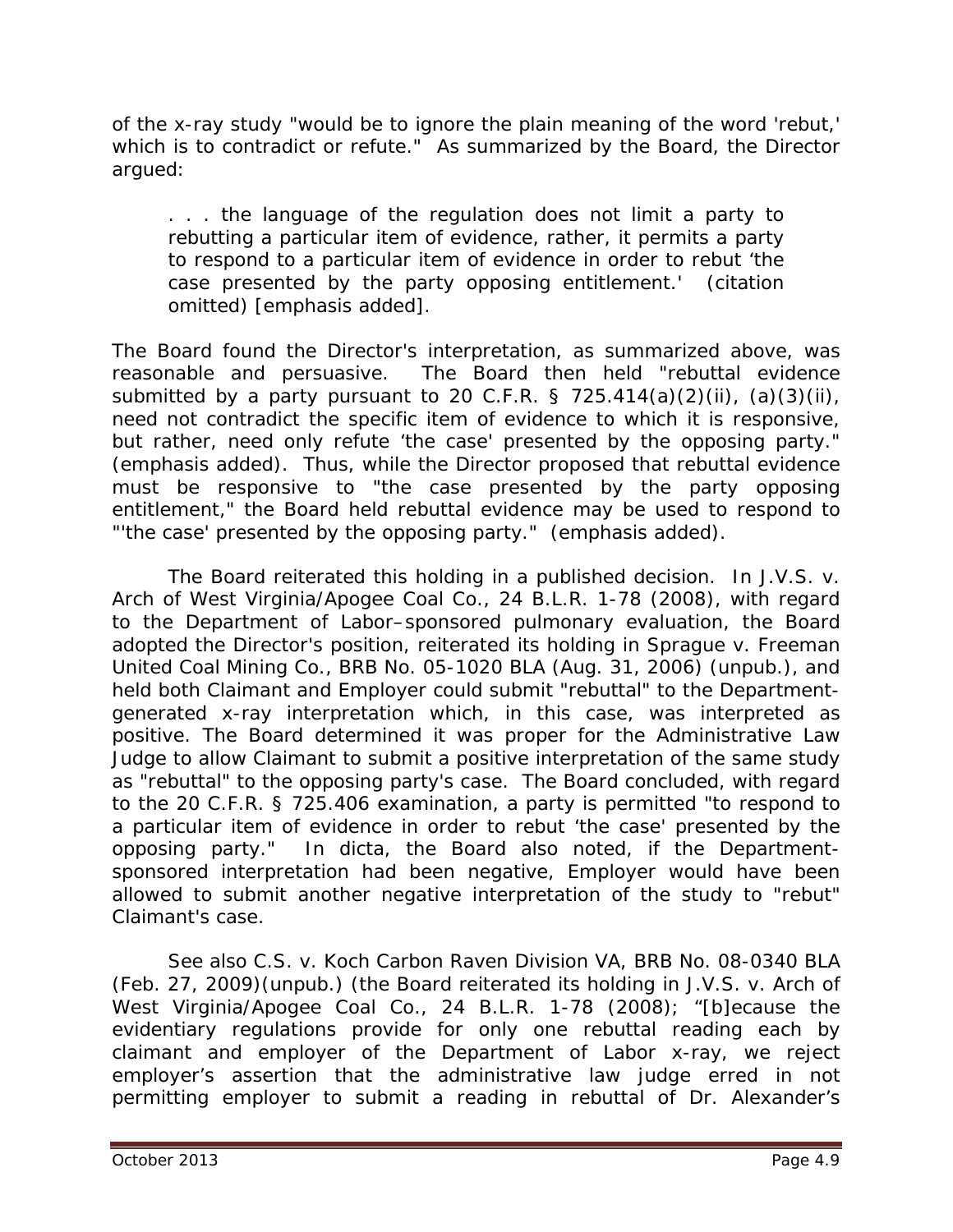positive reading, which was submitted in rebuttal (to the Departmentsponsored x-ray) by claimant").

# **4. Rebuttal of each case-in-chief x-ray interpretation permitted**

In *J.V.S. v. Arch of West Virginia/Apogee Coal Co.*, 24 B.L.R. 1-78 (2008), the Board reiterated earlier holdings that "each party may submit one rebuttal x-ray interpretation for each x-ray interpretation that the opposing party submits in support of its affirmative case, even if the two affirmative-case interpretations are of the same x-ray." *See also Ward v. Consolidation Coal Co.*, 23 B.L.R. 1-151 (2006).

## **5. No operator, the Director, OWCP may exercise the rights of an operator**

In a footnote in *Brasher v. Pleasant View Mining Co.*, 23 B.L.R. 1-141  $(2006)$ , the Board cited to 20 C.F.R § 725.414(a)(3)(iii) and noted, in cases where no responsible operator has been identified as potentially liable, the Director is entitled to exercise the rights of a responsible operator, *i.e.* the right to submit two medical opinions and two sets of objective testing, as affirmative evidence. However, if there is a designated operator, then the Director is not automatically entitled to exercise the rights of the responsible operator.

# **D. On modification**

# **1. The regulation**

The revised language at 20 C.F.R. § 725.310(b) contains limitations on the submission of medical evidence on modification and provides, in part, as follows:

Modification proceedings shall be conducted in accordance with the provisions of this part as appropriate, except that the claimant and the operator, or group of operators or the fund, as appropriate, shall each be entitled to submit no more than one additional chest X-ray interpretation, one additional pulmonary function test, one additional blood gas study, and one additional medical report in support of its affirmative case along with such rebuttal evidence and additional statements as are authorized by paragraphs  $(a)(2)(ii)$  and  $(a)(3)(ii)$  of § 725.414.

20 C.F.R. § 725.310(b).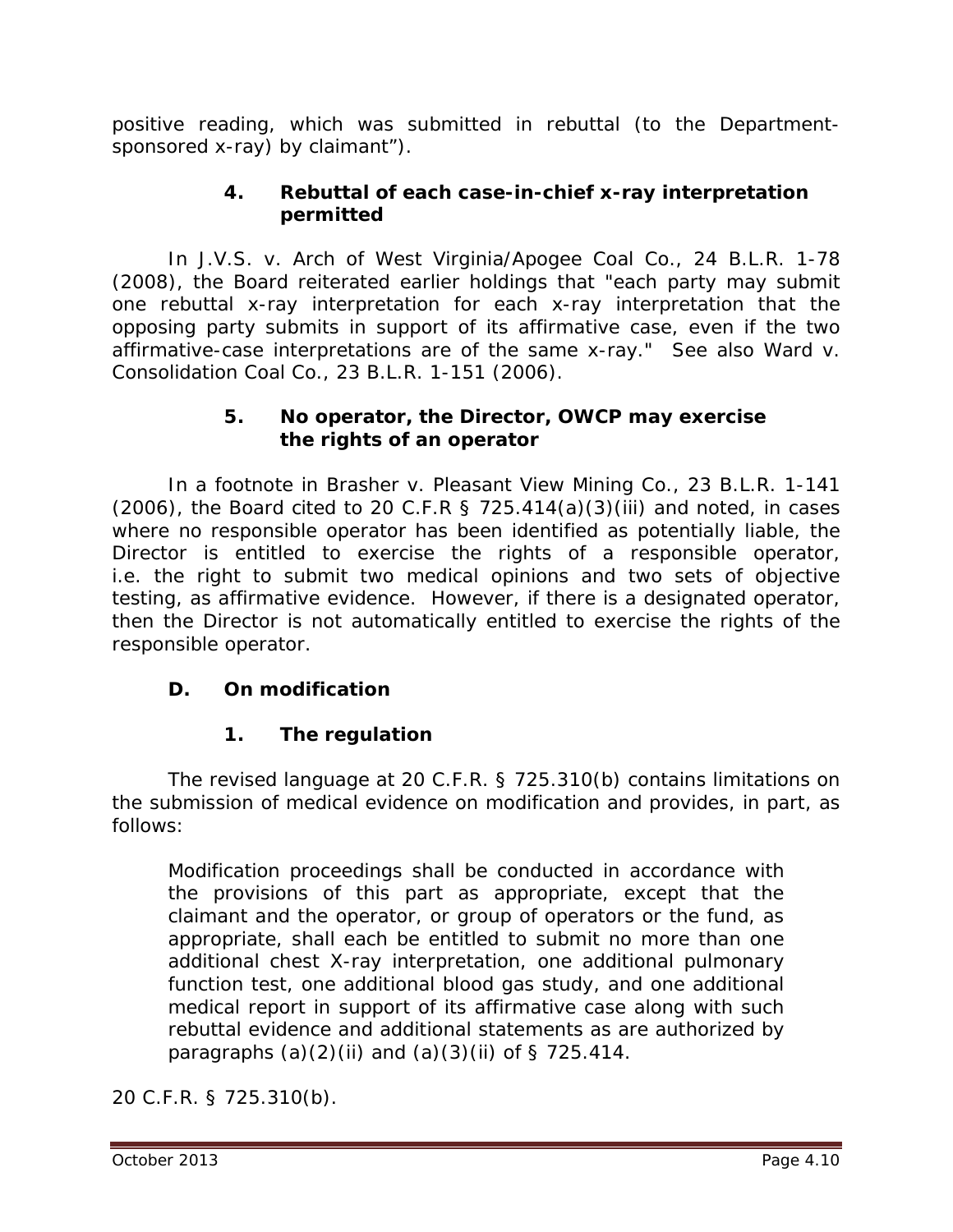# **2. Parties allowed to "back-fill" slots**

In *Rose v. Buffalo Mining Co.*, 23 B.L.R. 1-221 (2007), the Board adopted the Director's position that evidentiary limitations at 20 C.F.R § 725.310(b) "supplement," rather than "supplant," the limitations at 20 C.F.R § 725.414. The Board reasoned:

[W]here a petition for modification is filed on a claim arising under the amended regulations, each party may submit its full complement of medical evidence allowed by 20 C.F.R. § 725.414, *i.e.*, additional evidence to the extent the evidence already submitted in the claim proceedings is less than the full complement allowed, plus the party may also submit additional medical evidence allowed by 20 C.F.R. § 725.310(b).

*Id.* at 1-228*.*

## **3. Rebuttal provisions from 20 C.F.R. § 725.414 are incorporated into 20 C.F.R. § 725.310**

In *Cumberland River Coal Co. v. Caudill*, 2006 WL 3345416, Case No. 05-3680 ( $6^{th}$  Cir. Nov. 17, 2006) (unpub.), the court held 20 C.F.R. § 725.310(b) limits each party's submission of initial evidence "along with such rebuttal evidence and additional statements as are authorized by paragraphs  $(a)(2)(ii)$  and  $(a)(3)(ii)$  of § 725.414" (emphasis in original). The court concluded, "The portions of § 725.414 that are specifically incorporated into modification proceedings by § 725.310(b) apply only to *rebuttal* evidence, . . .." (emphasis in original).

# **E. Hospitalization and treatment records unaffected**

# **1. The regulation**

The regulations at 20 C.F.R § 725.414(a)(4) provide, "[n]otwithstanding the limitations of paragraphs (a)(2) and (a)(3) of this section, any record of a miner's hospitalization for a respiratory or pulmonary or related disease, or medical treatment for a respiratory or pulmonary or related disease, may be received into evidence." 20 C.F.R.  $\S$  725.414(a)(4).

In *Dempsey v. Sewell Coal Co.*, 23 B.L.R. 1-47 (2004) (en banc), vacated and remanded sub. nom. on other grounds, 523 F.3d 257 (4<sup>th</sup> Cir. 2008), the Board held treatment records, containing multiple pulmonary function and blood gas studies exceeding the limitations at 20 C.F.R.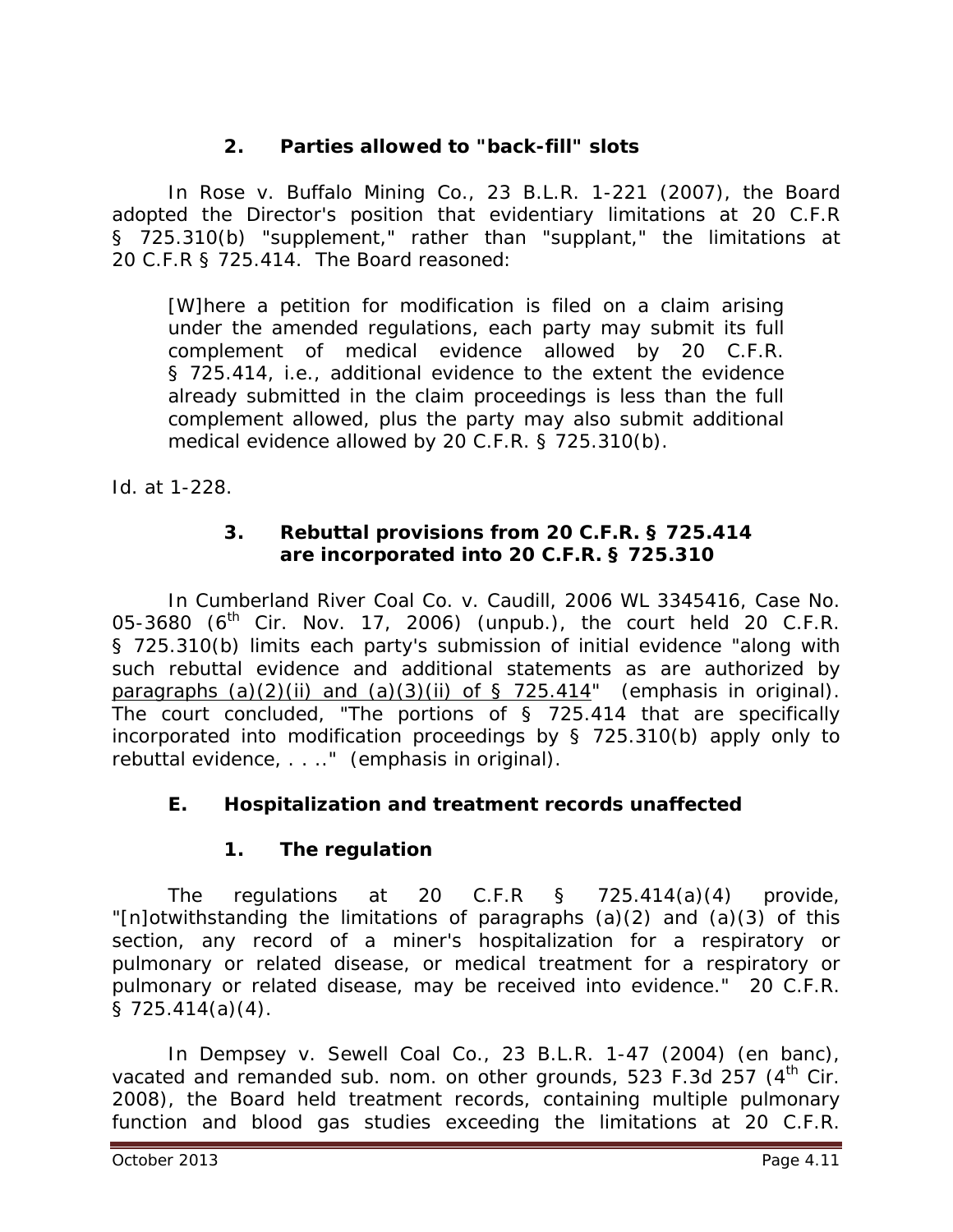§ 725.414, are properly admitted. This is so regardless of whether the records are offered by a claimant, or an employer. However, the Board remanded the claim, and instructed the Administrative Law Judge to "analyze each set of records and made a specific finding as to its admissibility under § 725.414(a)(4)."

# **2. Treatment records**

# **a. Rebuttal of**

 In *J.V.S. v. Arch of West Virginia/Apogee Coal Co.*, 24 B.L.R. 1-78 (2008), the Board held biopsy evidence generated in the course of a miner's hospitalization or treatment does "not count against the claimant's affirmative and rebuttal biopsy reports under 20 C.F.R. § 724.414(a)(2)(i) and (ii)." Additionally, Employer is not entitled to submit "rebuttal" of treatment or hospitalization records, including biopsies generated as part of treatment or hospitalization. On the other hand, the Board noted "a party can have its expert evaluate the biopsy tissue slides and submit the report as part of its affirmative evidence."

By unpublished decision in *Henley v. Cowin & Co.*, BRB No. 05-0788 BLA (May 30, 2006)(unpub.), the Board held the provisions at 20 C.F.R. § 725.414 do not allow for the rebuttal of treatment records. As a result, the Board vacated the Administrative Law Judge's ruling that Employer could submit a rebuttal interpretation of a chest x-ray reading contained in the miner's treatment records.

## **b. "Affirmative" evidence allowed**

In *R.L. v. Consolidation Coal Co.*, BRB No. 07-0127 BLA (Oct. 31, 2007)(unpub.), the Board held it was error to exclude Employer's re-readings of certain CT-scans found in treatment records. Here, the Administrative Law Judge excluded Employer's proffer of the evidence on grounds that rebuttal of treatment records is not permitted under *Henley v. Cowin & Co.*, BRB No. 05-0788 BLA (May 30, 2006)(unpub.). However, the Board adopted the Director's position, and concluded Employer's proffer did not constitute "rebuttal" of treatment records in contravention of *Henley*. Rather, as noted by the Director, Employer was entitled to submit the CT scan re-readings as its "affirmative" evidence. The Board reiterated that the regulations do not limit the number of separate CT-scans admitted into the record, but "a party can proffer only one reading of each separate scan." The Board also directed, with regard to consideration of the CT-scan evidence on remand, the Administrative Law Judge must "initially consider whether the party proffering the CT scan evidence has established its medical acceptability under Section 718.107."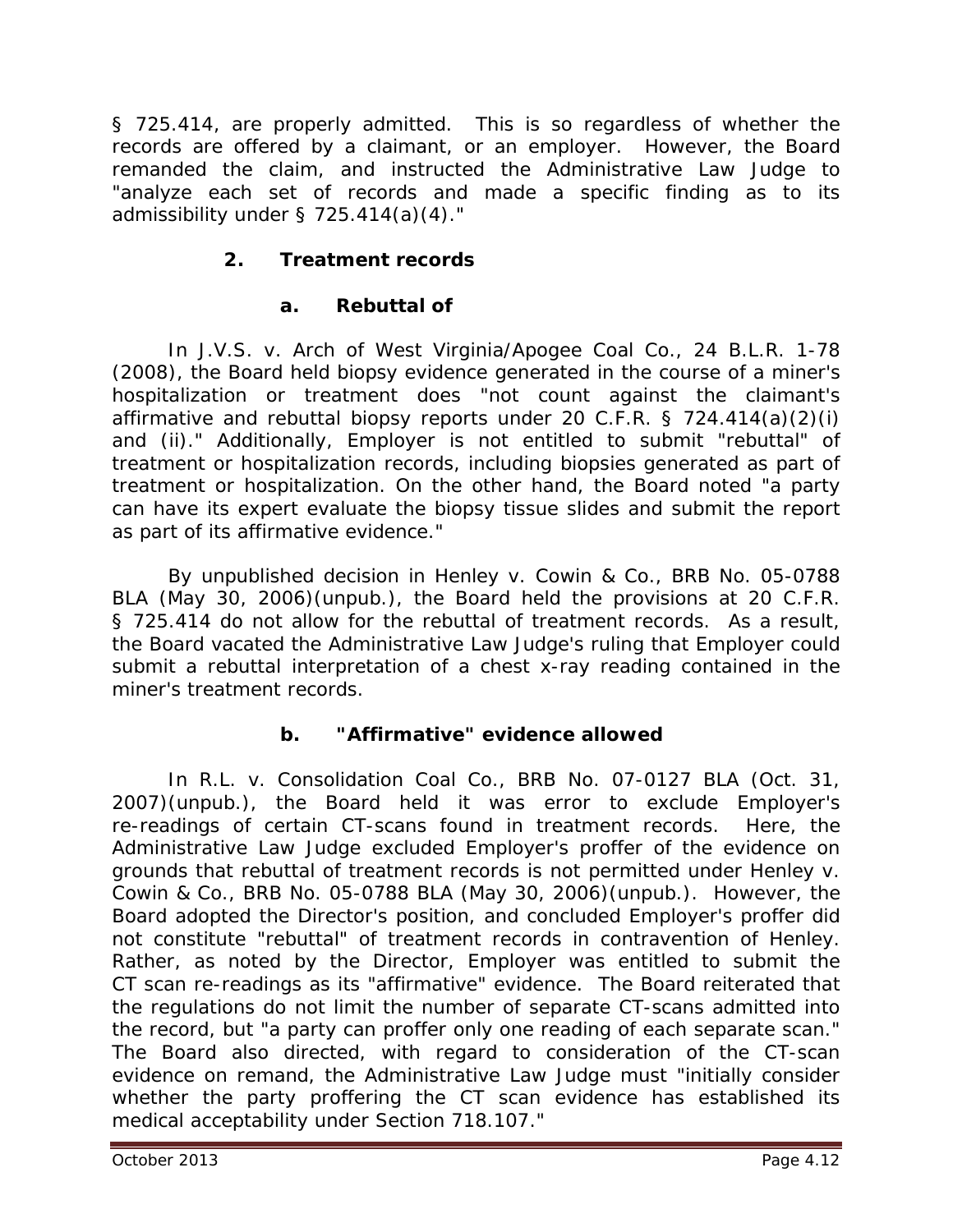## **c. "Medical report" versus treatment record**

For a discussion of the distinction between a treatment record and a "medical report," *see* the discussion at page 4.17 of this chapter*.*

# **F. "Other evidence" under 20 C.F.R. § 718.107**

## **1. No quality standards, evidence of reliability under 20 C.F.R. § 718.107(b) required**

The category of "other evidence" under 20 C.F.R § 718.107 includes CT-scans and digital x-rays for which there are no quality standards.  $3$  As a result, the party proffering a piece of "other evidence" must submit expert testimony (written or oral) that the study, test, or procedure is medically acceptable and relevant.

In *Tapley v. Bethenergy Mines, Inc.*, BRB No. 04-0790 BLA (May 26, 2005) (unpub.), the Administrative Law Judge did not abuse his discretion in excluding CT-scan evidence proffered by Employer based on Employer's failure to demonstrate that the CT-scan was (1) medically acceptable, and (2) relevant to establishing or refuting Claimant's entitlement to benefits. In adopting the Director's position on this issue, the Board held, because CT-scans are not covered by specific quality standards under the

The revised standards modify the requirements to permit the use of film-based radiography systems and add a parallel set of standards permitting use of digital radiography systems.

Currently, interpretations of analog chest x-rays are weighed under 20 C.F.R. §§ 718.202(a)(1) (simple pneumoconiosis) and 718.304(a) (complicated pneumoconiosis), whereas digital x-ray interpretations are weighed as "other evidence" under 20 C.F.R. §§ 718.107, 718.202(a)(4), and 718.304(c). *Webber v. Peabody Coal Co*, 23 B.L.R. 1-123 (2006)(en banc) (J. Boggs, concurring).

As the HHS correctly notes, the impact of its rulemaking is that "[t]he U.S. Department of Labor (DOL) will likely amend its Black Lung Benefits Act (BLBA) program regulations to correspond to this final rule." However, until the black lung regulations are amended, Administrative Law Judges may wish to consider continuing to weigh digital x-rays in accordance with the Board's guidance in *Webber* and *Harris*.

<span id="page-12-0"></span>At the time of revision of this chapter, new quality standards for conducting and interpreting digital x-rays were issued. Specifically, on September 13, 2012, the U.S. Department of Health and Human Services (HHS) issued a final rule amending 42 C.F.R. Part 37 titled, "Specifications for Medical Examinations of Underground Coal Miners." As noted by HHS in its summary:  $\overline{a}$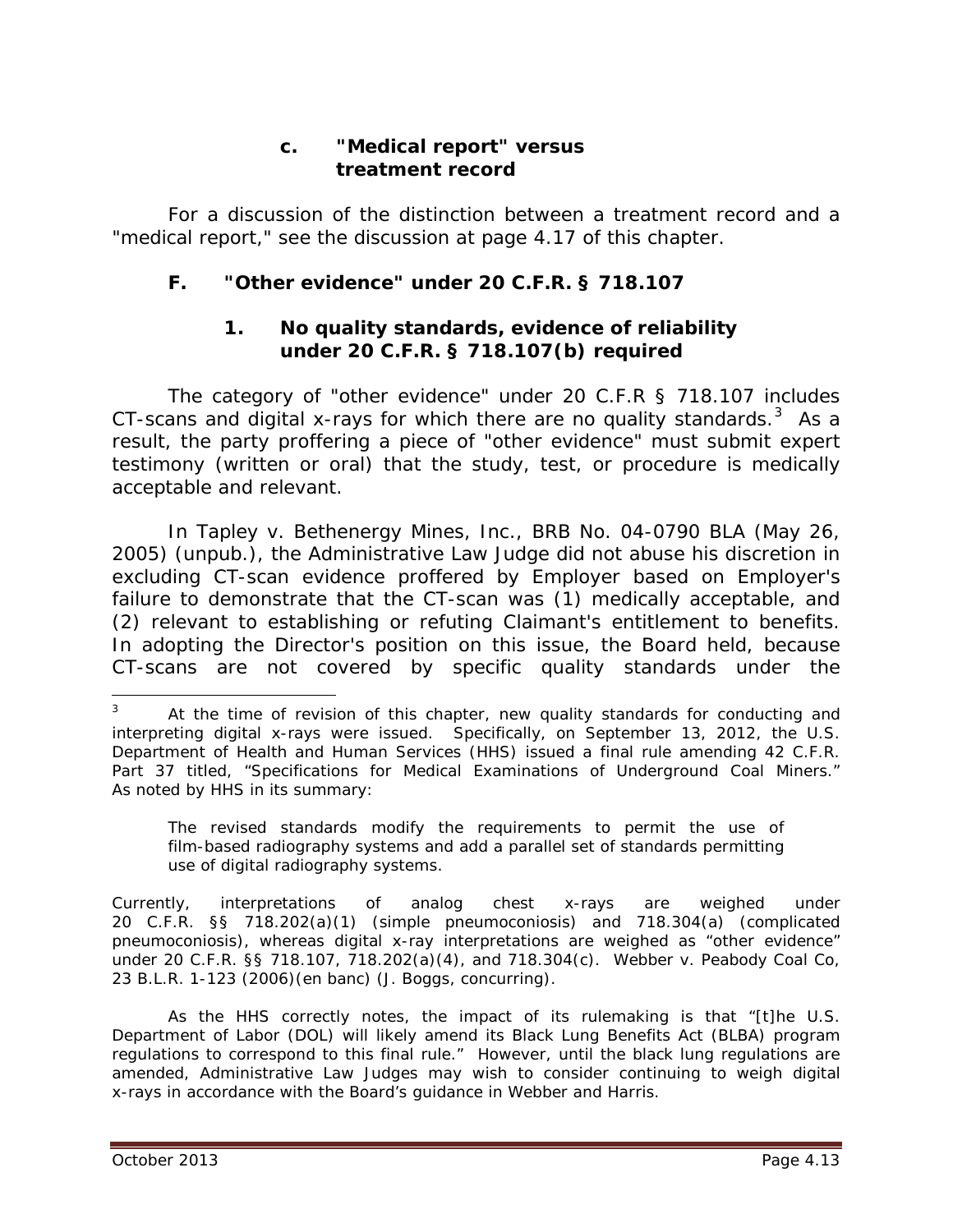regulations, the proffering party bears the burden of demonstrating that a CT-scan is "medically acceptable and relevant to establishing or refuting a claimant's entitlement to benefits." *See* 20 C.F.R. § 718.107(b). *See also Harris v. Old Ben Coal Co.*, 24 B.L.R. 1-13 (2007) (en banc on recon.) (J. McGranery and J. Hall, concurring and dissenting), *aff'g.*, 23 B.L.R. 1-98 (2006) (en banc); *R.L. v. Consolidation Coal Co.*, BRB No. 07-0127 BLA (Oct. 31, 2007)(unpub.) (in considering CT-scan evidence, the Administrative Law Judge must "initially consider whether the party proffering the CT scan evidence has established its medical acceptability under Section 718.107").

# **2. Limitations on admission of**

## **a. Limited to one case-in-chief report for each scan, study, or procedure**

In *Webber v. Peabody Coal Co*, 23 B.L.R. 1-123 (2006)(en banc) (J. Boggs, concurring), *aff'd. on recon.*, 24 B.L.R. 1-1 (2007) (*en banc on recon.*), the Board noted the amended regulatory provisions at 20 C.F.R. § 725.414 do not provide specific limitations to the admission of evidence under 20 C.F.R. § 718.107. Nevertheless, in *Webber*, the Board adopted the Director's position and held "the use of singular phrasing in 20 C.F.R. § 718.107" requires "only one reading or interpretation of each CT scan or other medical test or procedure to be submitted as affirmative evidence." The Board noted the Director argued as follows:

[L]imiting the affirmative evidence under 20 C.F.R. § 725.107 (sic) is consistent with the Secretary of Labor's goal of limiting evidence in order to avoid repetition, reduce the costs of litigation, focus attention on quality rather than quantity, and level the playing field between employers and claimants.

*Webber*, 23 B.L.R. at 1-134. As a result, the Administrative Law Judge was instructed on remand to require each party to select one CT-scan reading and one interpretation of each digital x-ray in support of its case-in-chief. Further, the proffering party must provide evidence to support a finding under 20 C.F.R § 718.107(b) that the test or procedure is "medically acceptable and relevant to entitlement." *See also Harris v. Old Ben Coal Co.*, 24 B.L.R. 1-13 (2007) (en banc on recon.) (J. McGranery and J. Hall, concurring and dissenting), *aff'g.*, 23 B.L.R. 1-98 (2006) (en banc).

## **b. Rebuttal of case-in-chief report allowed**

By unpublished decision in *H.M. v. Clinchfield Coal Co.*, BRB No. 07-0288 BLA (Dec. 31, 2007) (unpub.), the Board addressed the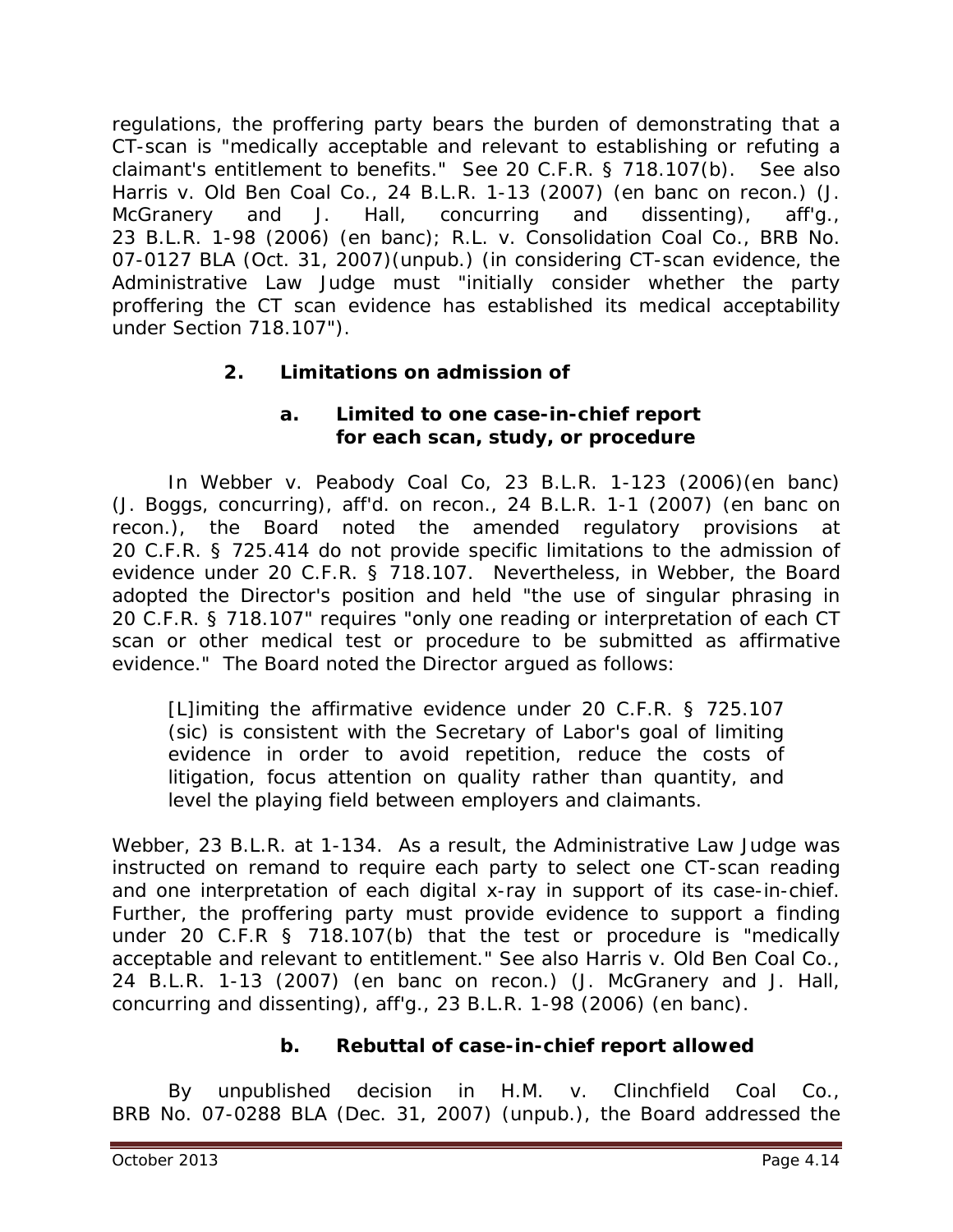issue of admitting rebuttal to "other evidence" under 20 C.F.R. § 718.107. Citing to its decision in *Webber v. Peabody Coal Co.*, 23 B.L.R. 1-123 (2006) (en banc), *aff'd. on recon.*, 24 B.L.R. 1-1 (2007) (en banc), the Board held "the regulations do not limit the number of separate CT scans that may be admitted into the record; rather, the parties are limited only to one affirmative reading of each separate scan." Moreover, the Board noted that each party is entitled to "one rebuttal reading (of each CT-scan), as necessary to respond to the opposing party's affirmative reading."

By another unpublished decision, *Mullins v. Plowboy Coal Co.*, BRB No. 06-0900 BLA (Aug. 30, 2007) (unpub.), the Board issued instructive holdings regarding application of certain evidentiary limitation provisions at 20 C.F.R. § 725.414. Citing to its decision in *Webber v. Peabody Coal Co.*, 23 B.L.R. 1-123 (2006) (*en banc*) (J. Boggs, concurring), *aff'd. on recon.*, 24 B.L.R. 1-1 (2007) (*en banc on recon.*), the Board addressed the admissibility of multiple interpretations of a single CT-scan. Under the facts of the case, four readings of an April 2, 2001 CT-scan were proffered as evidence. The Administrative Law Judge admitted (1) one reading as a "treatment" record under 20 C.F.R. § 725.414(a)(4), (2) one reading offered by Claimant as his case-in-chief reading under 20 C.F.R. § 725.414(a) $(2)(i)$ , and  $(3)$  one reading offered by Employer as its rebuttal to Claimant's case-in-chief reading. The Administrative Law Judge then excluded a second reading of the CT-scan proffered by Employer on grounds that it exceeded the evidentiary limitations because rebuttal of a "treatment" record is not permitted.

While the Board concluded the Administrative Law Judge properly admitted three readings of the CT-scan, it was error to exclude the Employer's second reading. The Board held, "Contrary to the administrative law judge's ruling, . . . employer was entitled to submit, in addition to its rebuttal reading, one affirmative CT scan reading."

## **3. "Other evidence" in treatment records; criteria at 20 C.F.R. § 718.107(b) must be met**

In *B.S. v. Itmann Coal Co.*, BRB No. 08-0309 BLA (Jan. 29, 2009) (unpub.), the Board concluded, prior to considering digital x-rays as evidence of the presence or absence of pneumoconiosis, the Administrative Law Judge must determine whether "the proponent of the evidence has established that digital x-rays are 'medically acceptable and relevant to establishing or refuting a claimant's entitlement to benefits' as provided in 20 C.F.R. § 718.107(b)." From this, the Board held it was error for the Administrative Law Judge to "determine[] that because the digital x-ray readings in the treatment records were performed for diagnostic purposes, they are implicitly medically acceptable," while discrediting the digital x-ray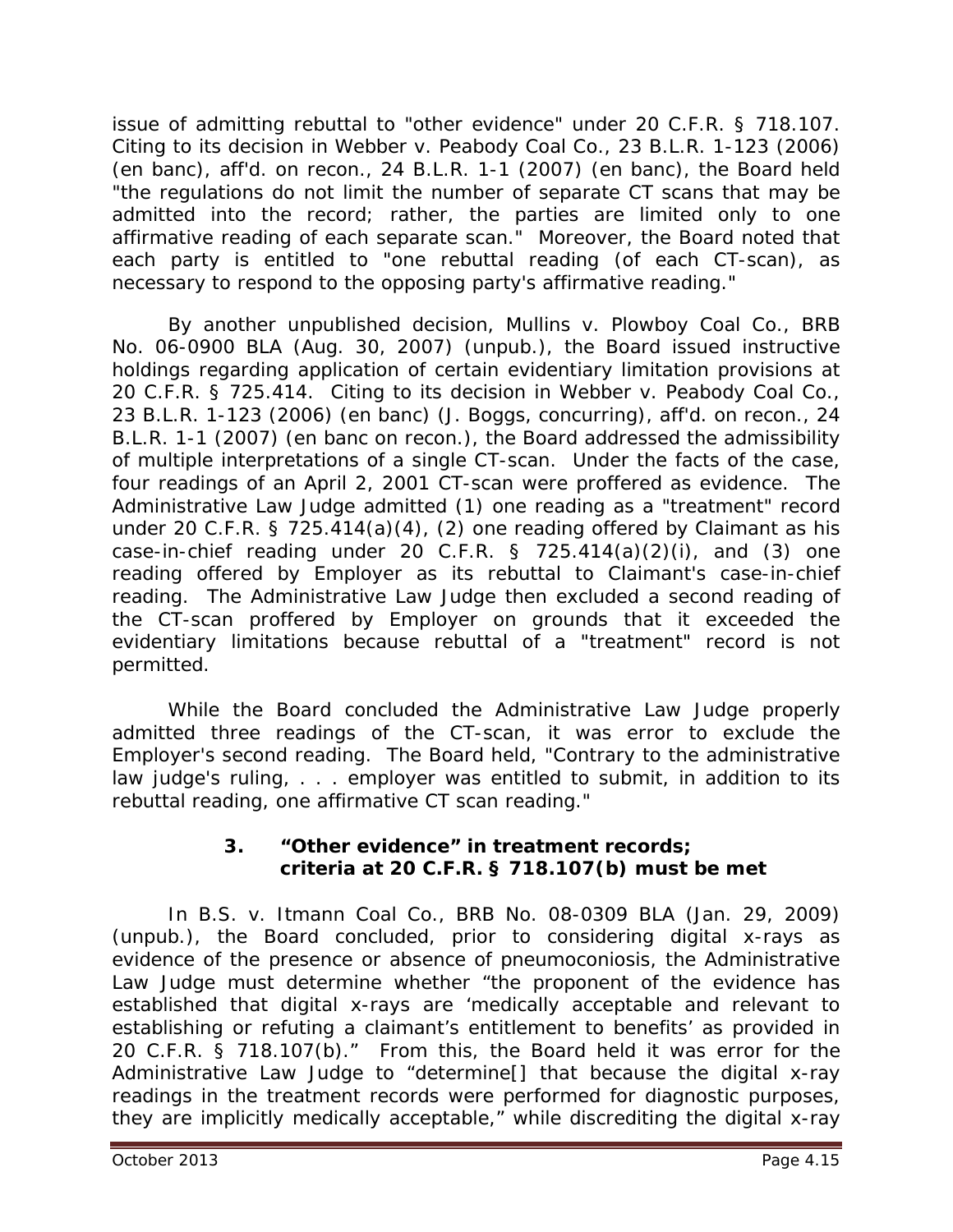readings developed for purposes of litigation based on a party's failure to "satisfy the requirements of 20 C.F.R. § 718.107(b)." The Board reasoned:

. . . the relevant inquiry concerns the medical acceptability and relevance of digital x-ray technology as it pertains to the diagnosis of pneumoconiosis. It does not concern the identity of the reader or the purpose for which the digital x-ray reading was performed.

*Slip op.* at 6.

## **G. Medical reports under 20 C.F.R. § 725.414**

## **1. Defined in the regulation**

The regulations at 20 C.F.R.  $\S$  725.414(a)(1) provide the following definition of a "medical report":

For purposes of this section, a medical report shall consist of a physician's written assessment of the miner's respiratory or pulmonary condition. A medical report may be prepared by a physician who examined the miner and/or reviewed the available admissible evidence. A physician's written assessment of a single objective test, such as a chest X-ray or a pulmonary function test, shall not be considered a medical report for purposes of this section.

20 C.F.R. § 725.414(a)(1).

## **2. Separate physical examination by same physician, may be deemed two separate reports**

In *Brasher v. Pleasant View Mining Co.*, 23 B.L.R. 1-141 (2006), the Administrative Law Judge properly concluded Dr. Broudy's 2001 and 2002 physical examination reports constituted two separate medical reports for purposes of Employer's affirmative evidence under 20 C.F.R. § 725.414. The Board stated:

Where a physician's reports constitute two separate written assessments of the claimant's pulmonary condition at two different times, an administrative law judge may properly decline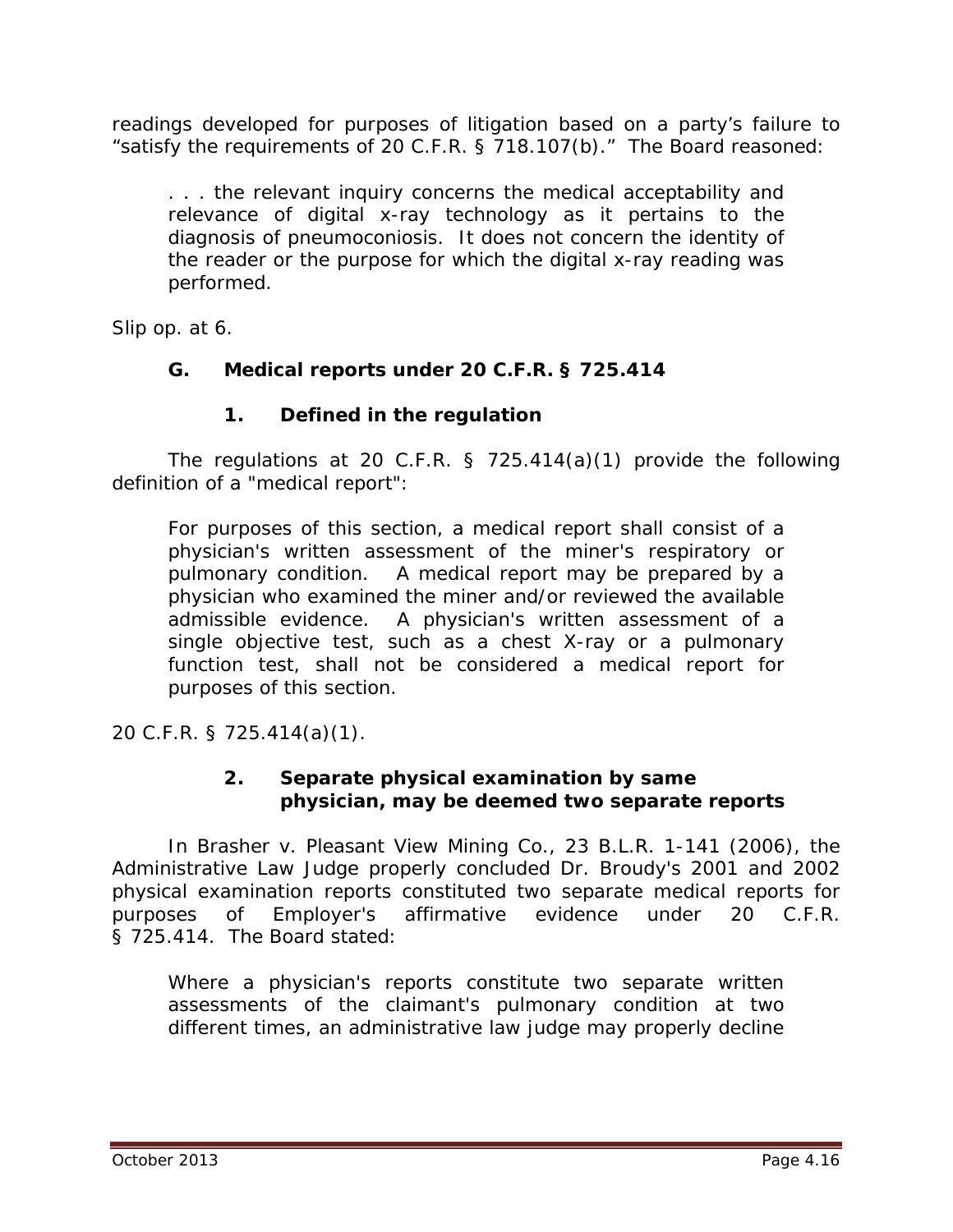to construe them as a single medical report under the evidentiary limitations.

*Id.* at 1-146 and 1-147. *See also Rice v. Bledsoe Coal Corp.*, BRB No. 09-0650 BLA (July 30, 2010)(unpub.) (the Administrative Law Judge properly held two reports from the same physician, who conducted two physical examinations of the miner over time, constituted Employer's two affirmative reports under 20 C.F.R. § 725.414).

## **3. Distinction between treatment note and medical report**

By unpublished decision in *Stamper v. Westerman Coal Co.*, BRB No. 05-0946 BLA (July 26, 2006) (unpub.), the Board upheld the Administrative Law Judge's finding that Dr. Baker's October 2000 report was a "supplemental opinion, in that it simply expounds on Dr. Baker's May 29, 1997 examination and report, which was admitted as one of claimant's affirmative medical reports pursuant to 20 C.F.R. § 725.414(a)(2)(i)." However, the Board held it was error to consider a particular physician's letter as a "treatment" note under 20 C.F.R. § 725.414(a)(4):

Dr. Ducu's letter summarizes claimant's condition as it has developed since she began treating the miner in 1999, it contains her rationale for her diagnosis of black lung disease, and attempts to explain to the reader why she believes claimant is 100% totally and permanently disabled due to pneumoconiosis. As such, Dr. Ducu's letter constitutes a 'physician's written assessment of the miner's respiratory and pulmonary condition,' and not a simple record of the miner's 'medical treatment for a respiratory or pulmonary or related disease' as contemplated by 20 C.F.R. § 725.414(a)(4).

In another unpublished decision, *Presley v. Clinchfield Coal Co.*, BRB No. 06-0761 BLA (Apr. 30, 2007) (unpub.), the Board adopted the Director's position, and held a letter from the miner's treating physician, Dr. Robinette, constituted a "medical report" as defined at 20 C.F.R. § 725.414(a)(1) as opposed to a "treatment" record. The Director observed that Dr. Robinette's letter was provided to the miner's counsel in anticipation of litigation, and it contained a "written assessment of claimant's respiratory condition based on a review of his treatment records and test results" such that it was subject to the evidentiary limitations at 20 C.F.R.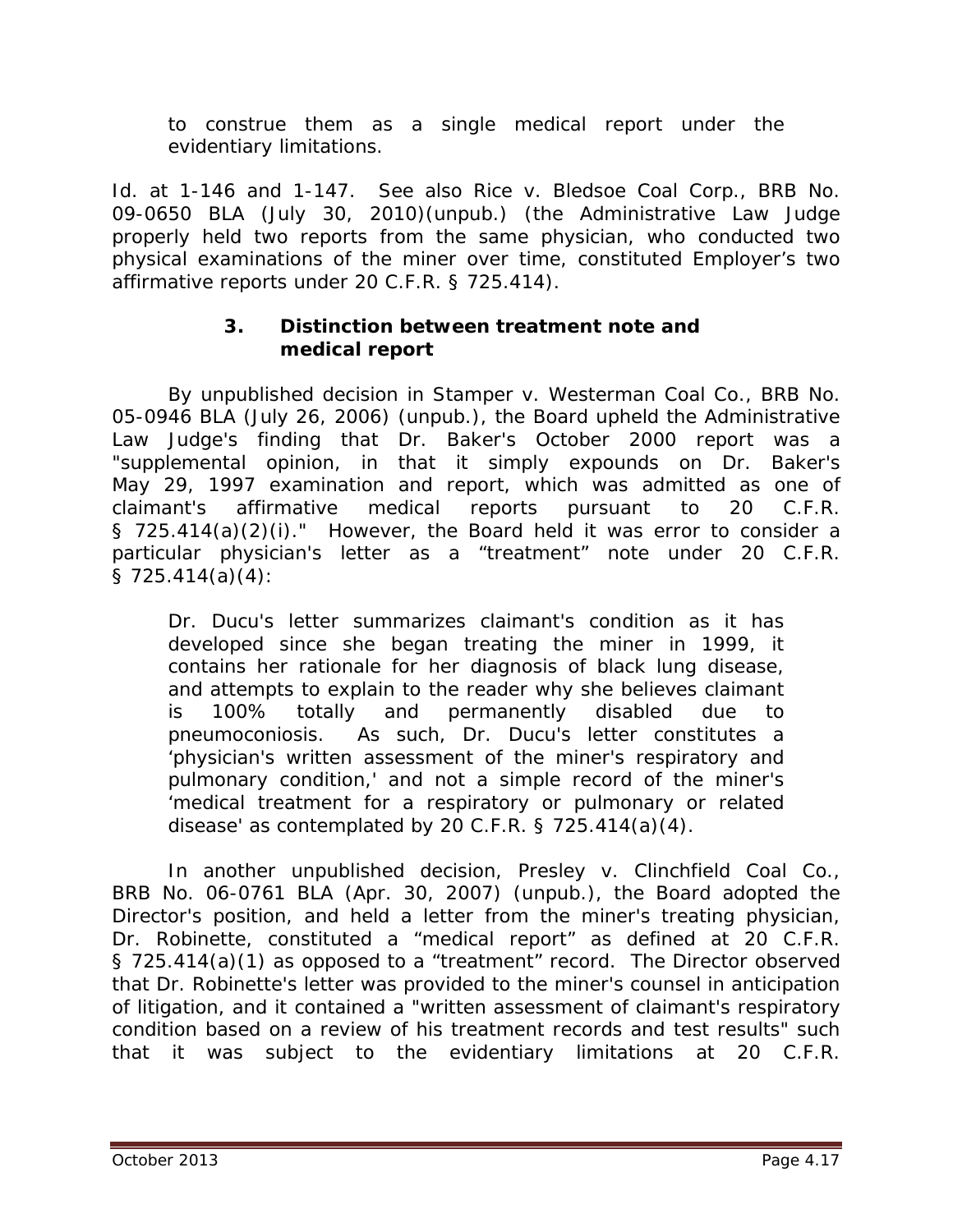§ 725.414(a)(2)(i) of the regulations. In agreeing the letter was a "medical report" under the regulations, the Board found:

In his January 10, 2005 letter to claimant's attorney, Dr. Robinette stated that he had been claimant's treating physician for several years, and reported claimant's symptoms, the medications he was taking, and the results from a chest xray and CAT scan. (citation omitted). Dr. Robinette concluded that the claimant is disabled from his usual coal mine employment, and has complicated coal workers' pneumoconiosis based on his chest x-ray abnormalities and CAT scan findings.

The Board concluded the tenor and structure of Dr. Robinette's letter resulted in its classification as a "medical report" subject to the evidentiary limitations. By the same token, the Board concluded the letter was not a "treatment note," the admission of which would not have been limited under the amended regulations.

## **4. Expert's consideration of inadmissible evidence, consequences of**

In *Keener v. Peerless Eagle Coal Co.*, 23 B.L.R. 1-229 (2007) (en banc), the Board emphasized a medical opinion must be based on evidence that is "properly admitted" in a claim. If a report is based on evidence not admitted in the claim, then the Administrative Law Judge must "address the impact of Section  $725.414(a)(2)(i)$ ,  $(a)(3)(i)$ ." The Board noted the Administrative Law Judge has options for handling a report based, in part or in whole, on evidence not admitted in the claim such as (1) excluding the report, (2) redacting the objectionable content, (3) asking the physician to submit a new report, or (4) "factoring in the physician's reliance upon the inadmissible evidence when deciding the weight to which his opinion is entitled." The Board specifically stated, however, that "exclusion is not a favored option, because it may result in the loss of probative evidence developed in compliance with the evidentiary limitations."

In *Harris v. Old Ben Coal Co.*, 24 B.L.R. 1-13 (2007) (en banc on recon.) (J. McGranery and J. Hall, concurring and dissenting), *aff'g.*, 23 B.L.R. 1-98 (2006) (en banc), a case arising in the Seventh Circuit, the Board held a physician's medical opinion must be based on evidence admitted into the record in accordance with 20 C.F.R. § 725.414. In this vein, the Board concluded the Seventh Circuit's decision in *Peabody Coal Co. v. Durbin*, 165 F.3d 1126 (7<sup>th</sup> Cir. 1999), was not applicable to a claim filed under the amended regulations. In *Durbin*, the Seventh Circuit held a medical opinion could be fully credited even if the physician refers to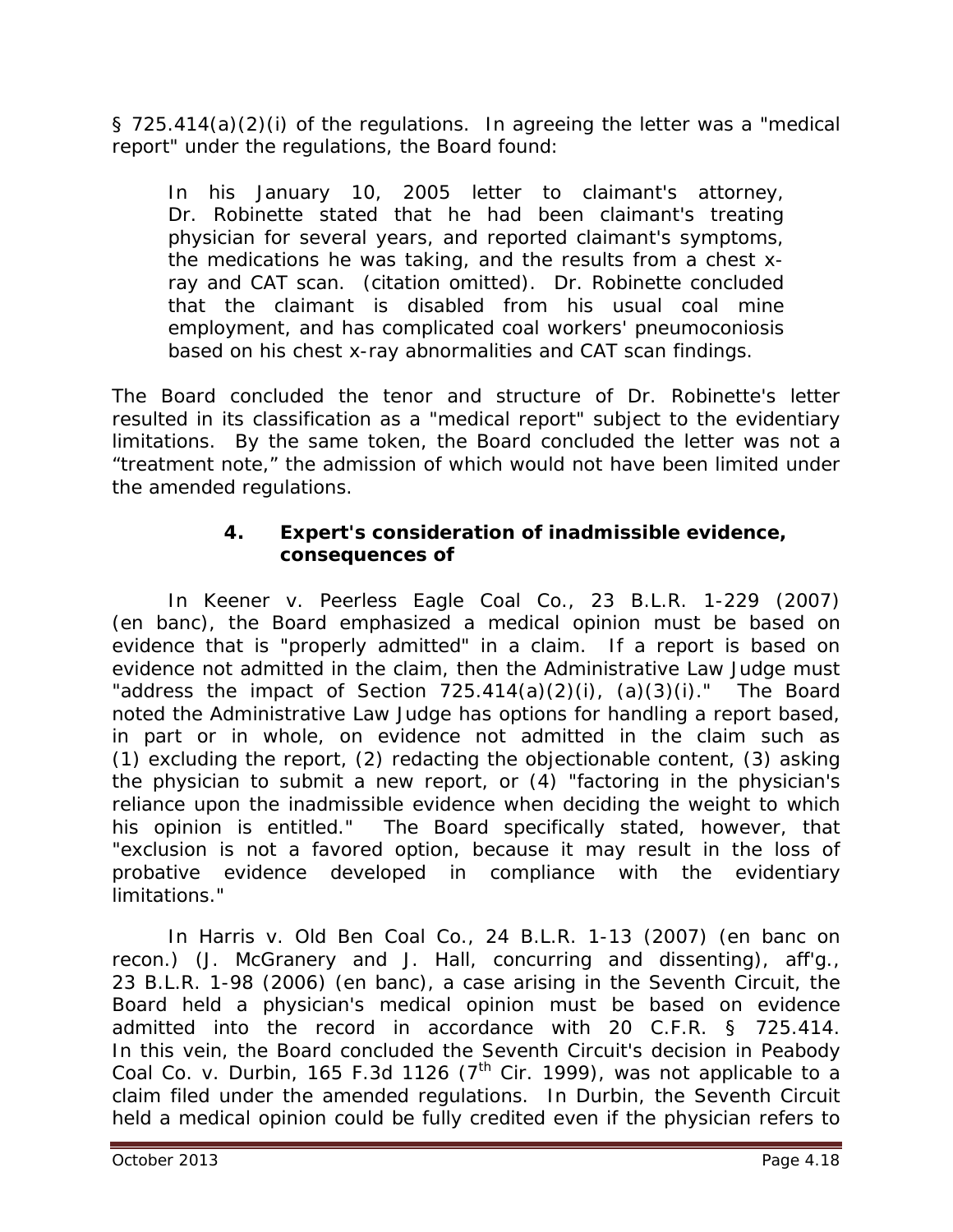evidence that is not in the record. Because *Durbin* was decided prior to promulgation of the amended regulations, the Board concluded it was not controlling. Rather, the Board stated, "Within this new regulatory framework, requiring an administrative law judge to fully credit an expert opinion based upon inadmissible evidence could allow the parties to evade both the letter and the spirit of the new regulations by submitting medical reports in which the physicians have reviewed evidence in excess of the evidentiary limitations."

Importantly, the Board held "an administrative law judge is granted broad discretion in resolving procedural issues, particularly where the statute and the regulations do not provide explicit guidance as to the sanction that should result when the requirements of a regulation are not satisfied." Consequently, the Board stated "a party seeking to overturn an administrative law judge's disposition of an evidentiary issue must prove that the administrative law judge's action represented an abuse of his or her discretion."

The Board noted, when an Administrative Law Judge is confronted with a medical expert who considers evidence not admitted into the formal record, then he or she may (1) exclude the report, (2) redact the objectionable content, (3) ask the physician to submit a revised report, or (4) consider the physician's reliance on inadmissible evidence in deciding the probative value to accord their opinions. In *Harris*, the Administrative Law Judge "appropriately indicated that exclusion is not a favored option, as it would result in the loss of probative evidence developed in compliance with the evidentiary limitations."

The Board affirmed these holdings on reconsideration in *Harris v. Old Ben Coal Co.*, 24 B.L.R. 1-13 (2007) (en banc on recon.) (J. McGranery and J. Hall, concurring and dissenting), *aff'g.*, 23 B.L.R. 1-98 (2006) (en banc). The Board reiterated it would not apply the Seventh Circuit's holding in *Peabody Coal Co. v. Director, OWCP [Durbin]*, 165 F.3d 1126  $(7<sup>th</sup>$  Cir. 1999) to a claim filed after January 19, 2001. The Board reasoned, "Requiring an administrative law judge to fully credit an expert opinion based on inadmissible evidence could allow the parties to evade the limitations set forth in the new regulations (at 20 C.F.R. § 725.414), by submitting medical reports in which the physicians have reviewed evidence in excess of the evidentiary limitations."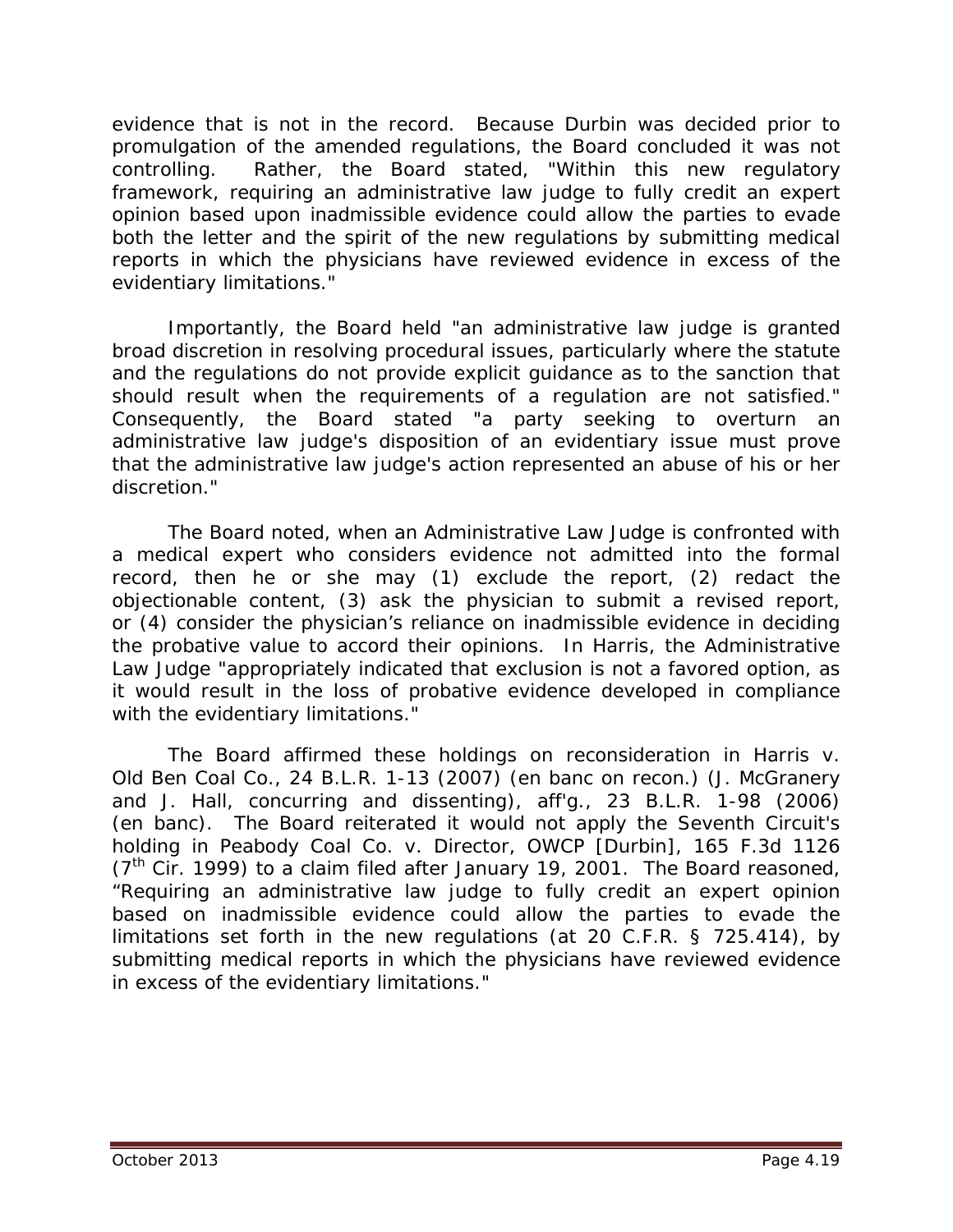# **H. Autopsy and biopsy reports**

# **1. Report of autopsy, defined**

In *Keener v. Peerless Eagle Coal Co.*, 23 B.L.R. 1-229 (2007) (en banc), the Board adopted the Director's position that "a report by a pathologist who has reviewed the autopsy tissue slides is in substantial compliance with the Section 718.106 quality standards and . . . can constitute a report of an autopsy for the purposes of Section  $725.414(a)(2)(i)$  and  $(a)(3)(i)$ ." In adopting the position of the Director, the Board stated, "[S]ince only claimant is likely to produce an autopsy prosector's report, this interpretation of the regulations is the most practical approach to satisfying the inclusive nature of Section 725.414(a)(2)(i), (a)(3)(i), which allows for both parties to submit an affirmative report of an autopsy."

# **2. Rebuttal of report of autopsy**

In *Keener v. Peerless Eagle Coal Co.*, 23 B.L.R. 1-229 (2007) (en banc), the Board adopted the position of the Director, and held "rebuttal" of a report of autopsy must be limited to consideration of the pathological evidence (autopsy report and slides). The "rebuttal" opinion cannot take into consideration clinical evidence beyond the prosector's report and tissue slides, such as medical opinions and CT-scan interpretations.

Notably, in defining "rebuttal" evidence, the Board cited to the Department's comments to the regulations at 65 Fed. Reg. 79990 (Dec. 20, 2000) providing the "regulations contemplate that an opinion offered in rebuttal of the case presented by the opposing party will analyze or interpret the evidence to which it is responsive." In this vein, the Board held any portion of Dr. Bush's "rebuttal" autopsy opinion, which is based on "materials beyond the scope of Dr. Plata's autopsy," should be redacted. Thus, on remand, the Board directed that the Administrative Law Judge review the "rebuttal opinion and address those portions of his opinion that exceed the scope of the autopsy submitted by claimant."

# **3. Report of biopsy, defined**

In *Tapley v. Bethenergy Mines, Inc.*, BRB No. 04-0790 BLA (May 26, 2005) (unpub.), where Employer offered the opinion of Dr. Bush under 20 C.F.R. § 725.414(a)(3)(i) as a "biopsy" report, the Administrative Law Judge properly admitted the report only to the extent that Dr. Bush did not refer to inadmissible evidence, and the report was considered only to the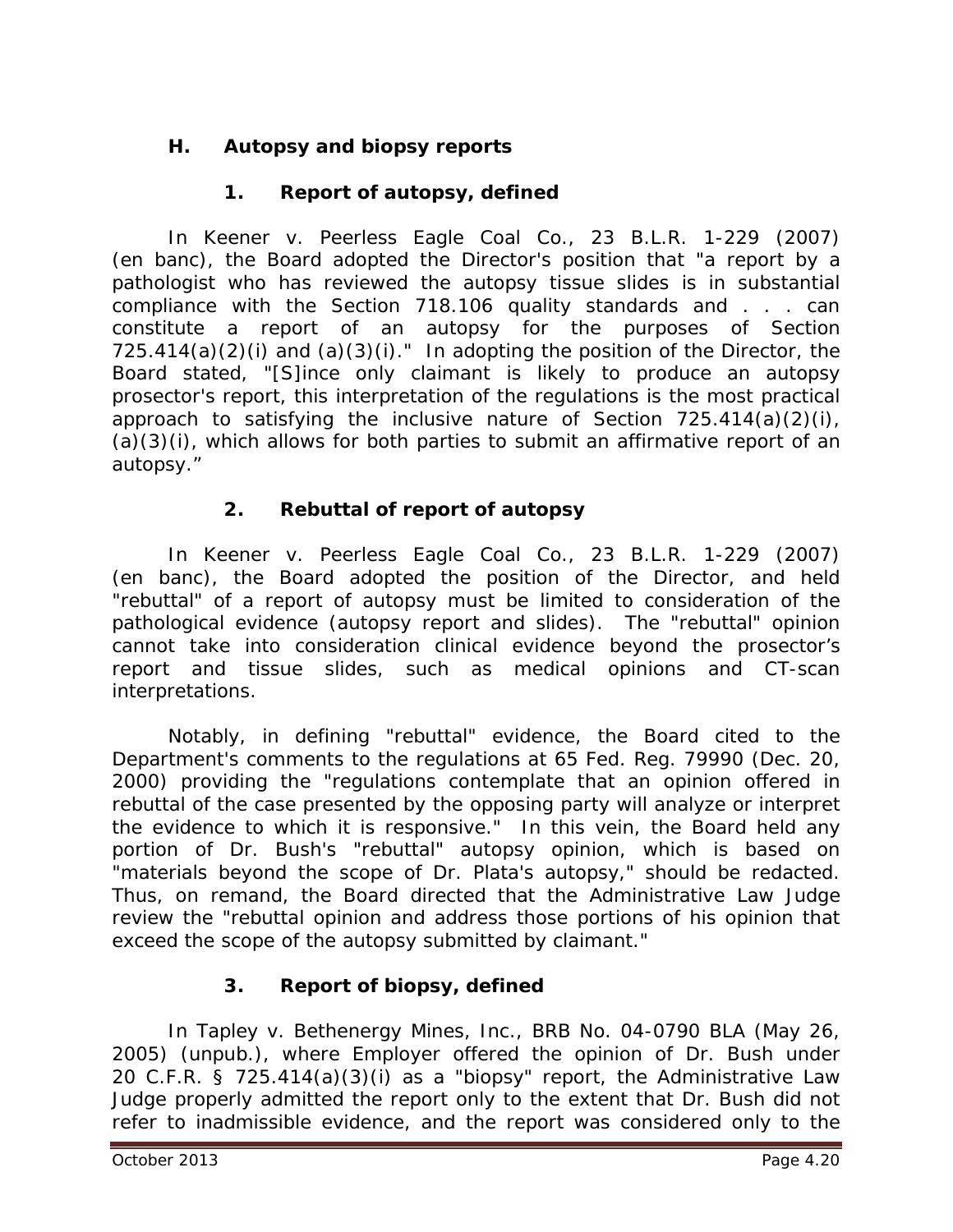extent it offered "an assessment of claimant's biopsy tissue for the existence of pneumoconiosis." The report could not be considered a "medical report" under 20 C.F.R § 725.414(a)(1) because Employer designated the reports of two other physicians under this category. As a result, Dr. Bush's opinion on disability causation was inadmissible.

 In *J.V.S. v. Arch of West Virginia/Apogee Coal Co.*, 24 B.L.R. 1-78 (2008), the Board held that biopsy evidence generated in the course of a miner's hospitalization or treatment does "not count against the claimant's affirmative and rebuttal biopsy reports under 20 C.F.R. § 724.414(a)(2)(i) and (ii)." Additionally, Employer is not entitled to submit "rebuttal" of treatment or hospitalization records, including biopsies generated as part of treatment or hospitalization. On the other hand, the Board held "a party can have its expert evaluate the biopsy tissue slides and submit the report as part of its affirmative evidence."

 In addition, the Board adopted the Director's position, and extended its holdings pertaining to autopsy evidence in *Keener v. Peerless Eagle Coal Co.*, 23 B.L.R. 1-229 (2007) (en banc) to biopsy evidence; *to wit*, "a biopsy slide review can be in substantial compliance with 20 C.F.R. § 718.106 even if it does not include a gross macroscopic description of the tissue samples."

#### **I. "Good cause" standard for admitting evidence over limitations**

The provisions at 20 C.F.R. § 725.456 state, "Medical evidence in excess of the limitations contained in § 725.414 shall not be admitted into the hearing record in the absence of good cause." 20 C.F.R.  $$725.456(b)(1)$ .

# **1. The regulatory amendments**

# **a. Introduction**

Two central features of the Department of Labor's amended black lung regulations<sup>[4](#page-20-0)</sup> are that cases referred to the Administrative Law Judge for hearing will (1) have one named responsible operator<sup>[5](#page-20-1)</sup>, and (2) be subject to

 $\overline{a}$ 

<span id="page-20-0"></span><sup>4</sup> After three years of rule-making, the amended regulations were finally promulgated on December 20, 2000, and became effective on January 19, 2001. 20 C.F.R. Parts 718, 725, and 726.

<span id="page-20-1"></span><sup>5</sup> 20 C.F.R. § 725.418(d). Evidence related to identification of the responsible operator, which was not presented to the District Director, may be admitted by the Administrative Law Judge only on demonstrating "extraordinary circumstances." 20 C.F.R.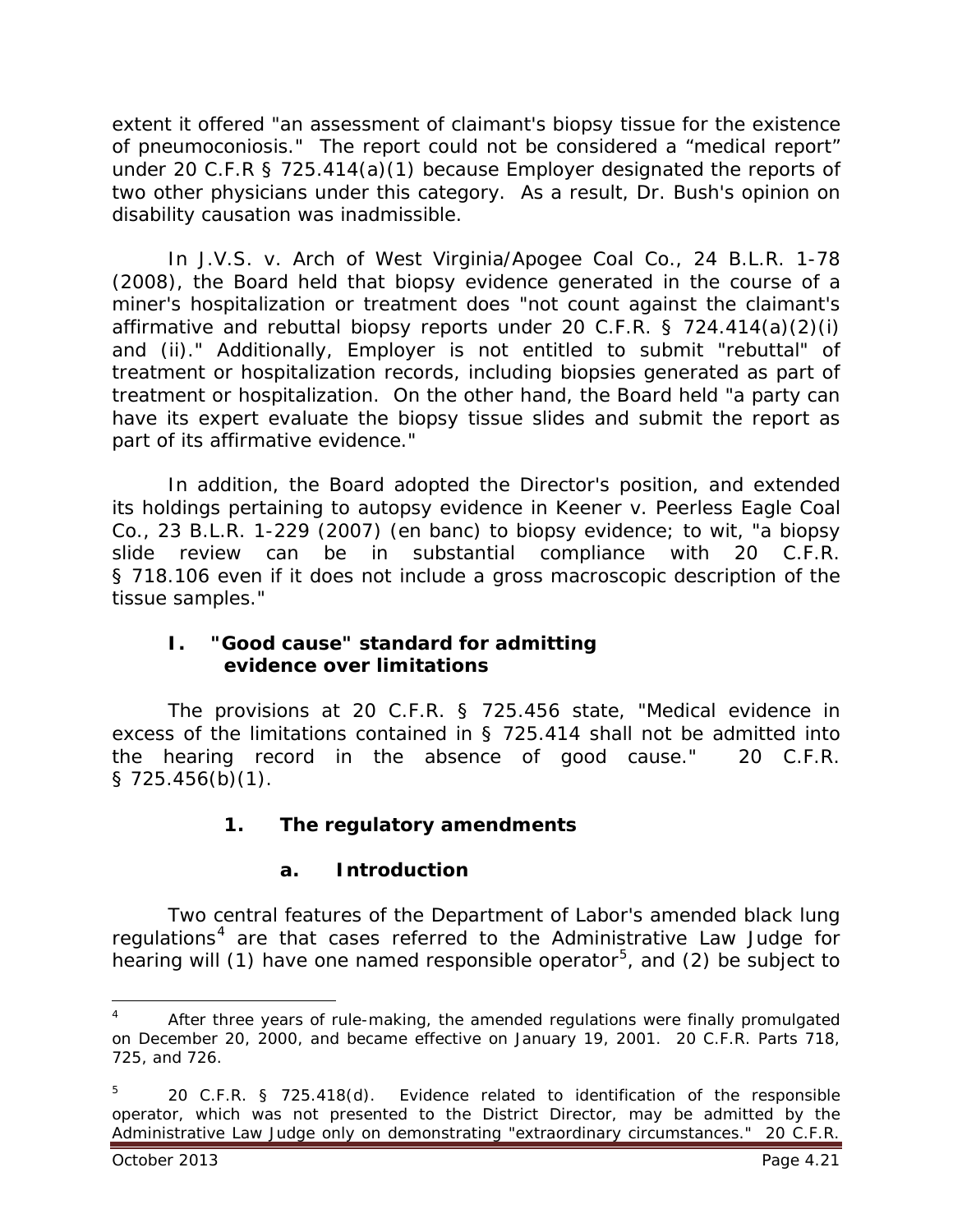limits on the submission of evidence.<sup>[6](#page-21-0)</sup> The only exception allowing a party to exceed the evidentiary limitation is when "good cause" is demonstrated.<sup>[7](#page-21-1)</sup> Unfortunately, there is no regulatory guidance in applying this critical standard.

In a law review article<sup>[8](#page-21-2)</sup> addressing the amendments, the critical role of Administrative Law Judges in implementing the new regulations was emphasized:

The Department's rules will not be self-executing. Their ultimate content will be a function of how ALJs interpret and apply them, and how courts carry out the function of review. ALJs and federal judges thus will be crucial determinants of whether the Department realizes the goal of greater equity in the claims process.

The impact of the ALJs will be enormous. One question is whether ALJs who are accustomed to the content and operation of the old rules will have difficulty assessing black lung claims through the prism of the new.

<span id="page-21-2"></span>8 Brian C. Murchison, *Due Process, Black Lung, and the Shaping of Administrative Justice*, 54 Admin. Law 1025, 1117 (Summer 2002).

<sup>§ 725.456(</sup>b)(1). In its comments to the regulations, the Department provides an example of "extraordinary circumstances" as presenting a previously unidentified witness whose testimony is relevant to the issue of operator liability when the witness originally identified by the party is no longer available to testify. 65 Fed. Reg. 80,001 (2000).  $\overline{a}$ 

<span id="page-21-0"></span><sup>6</sup> 20 C.F.R. § 725.414. Physicians rendering medical opinions may not consider evidence not admitted in the record. 20 C.F.R. §§ 725.457(d) and 725.458; *National Mining Ass'n. v. Chao*, 292 F.3d 849, 873-74 (D.C. Cir. 2002). In its comments, the Department states, "Because the Department has now limited the amount of documentary medical evidence in the record, it cannot allow the parties to avoid that limitation by presenting an expert witness who will be free to examine additional material that may not be admitted into the record." 65 Fed. Reg. 80,001 (Dec. 20, 2000).

<span id="page-21-1"></span><sup>7</sup> The provisions at 20 C.F.R. § 725.456(b)(1) provide, in part, "[m]edical evidence in excess of the limitations contained in 20 C.F.R § 725.414 shall not be admitted into the hearing record in the absence of good cause." *See also* 20 C.F.R. §§ 725.414(a)(1)(i) and  $725.414(a)(3)(i)$ . Also, the parties may not agree to waive the evidentiary limitations. Rather, the regulation at 20 C.F.R. § 725.414 provides the evidentiary limitations may be exceeded only if the Administrative Law Judge determines that "good cause" is established. Compare the regulatory language at 20 C.F.R. § 725.456(b)(3), which allows documentary evidence not exchanged at least 20 days prior to the hearing, to be admitted on finding "good cause," **or** on "the written consent of the parties or on the record at the hearing."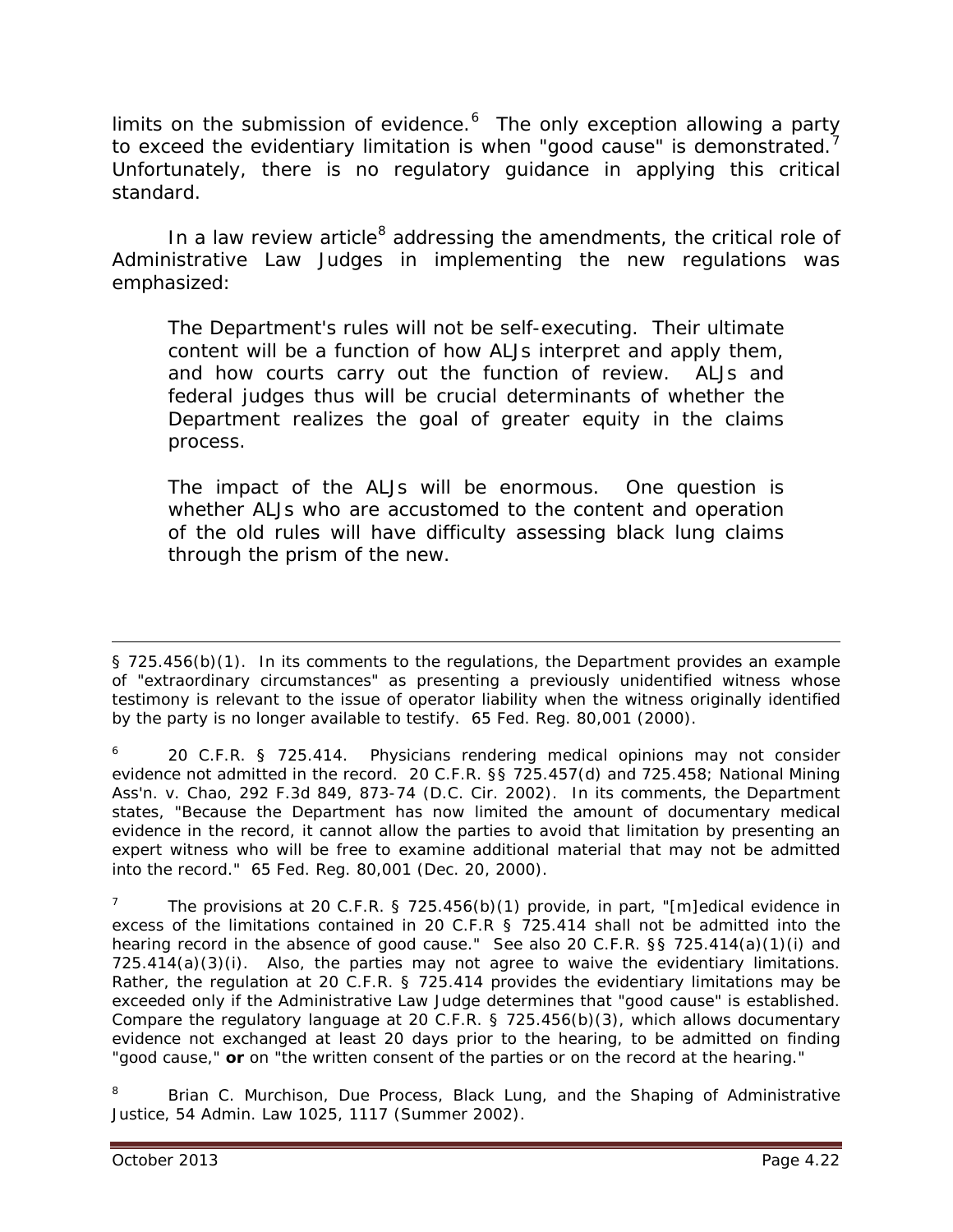## **b.** *National Mining Association*

Employers and carriers lost their challenge to the validity of regulations limiting the submission of medical evidence in *National Mining*  Ass'n. v. Chao.<sup>[9](#page-22-0)</sup> The circuit court concluded:

[R]ecord evidence . . . indicates that the new evidentiary limits are not at all 'artificial,' but - as the Secretary explained - will enable ALJs to focus their attention 'on the quality of the medical evidence in the record before [them].' 64 Fed. Reg. at 54,994. The record also makes clear the need for evidence limitations; in their absence, lawyers often waste ALJs' time and resources with excessive evidence - in one case, a mine operator's lawyer submitted eighty-nine separate X-ray re-readings from fourteen different experts. (citation omitted). At oral argument, moreover, NMA conceded that ALJs have always had discretion to exclude evidence in precisely the manner outlined by the new evidence-limiting rules; it would be strange indeed to conclude that the Secretary acted arbitrarily and capriciously by codifying evidentiary limits that ALJs have always had the discretion to impose.

Thus, as noted by the circuit court, the limitations on evidence are not "arbitrary and capricious"; rather, the limitations will enable the parties and adjudicators to focus on the quality of the evidence submitted.

#### **c. "Good cause" and** *Shedlock*

Because the "good cause" standard at 20 C.F.R § 725.414 to exceed the evidentiary limitations continues to be relatively untested, a review of "good cause" standards that have developed in other areas of the law, such as failure to timely controvert a claim,<sup>[10](#page-22-1)</sup> failure to comply with the 20-day rule,<sup>[11](#page-22-2)</sup> and reopening the record on remand,<sup>[12](#page-22-3)</sup> may assist in developing a workable standard to apply under 20 C.F.R. § 725.414. It is noted, however, the Board's interpretation of "good cause" to allow documentary evidence not exchanged in compliance with the 20-day rule at 20 C.F.R

<span id="page-22-0"></span><sup>9</sup> 292 F.3d at 873-74. 9

<span id="page-22-1"></span><sup>10</sup> *Krizner v. U.S. Steel Mining Co.*, 17 B.L.R. 1-31 (1992)(en banc).

<span id="page-22-2"></span> $11$  20 C.F.R. § 725.456(b)(3).

<span id="page-22-3"></span><sup>12</sup> *Borgeson v. Kaiser Steel Coal Co.*, 12 B.L.R. 1-169 (1989)(en banc).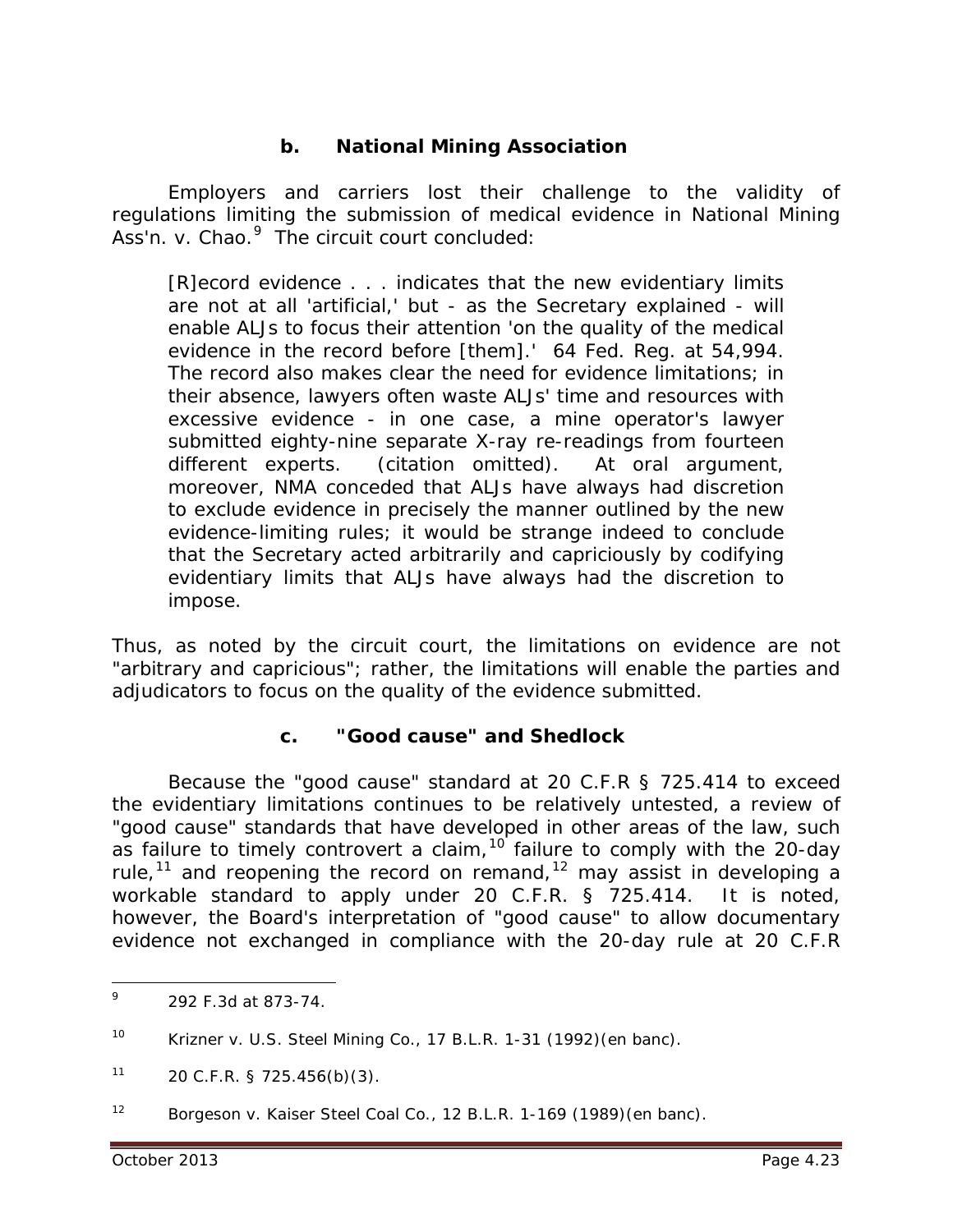§ 725.456 is more lenient than the standard it has developed to allow evidence in excess of the evidentiary standards at 20 C.F.R. § 725.414 (as discussed *infra*). As an example of the lenient standard applied in conjunction with the 20-day rule, in *Clark v. Karst-Robbins Coal Co.*, 12 B.L.R. 1-149 (1989)(en banc), Claimant submitted an x-ray reading that was exchanged timely under 20 C.F.R. § 725.456 by "only a few days" and, therefore, the Administrative Law Judge properly found "fairness" required the post-hearing admission of x-ray reports by the opposing parties. The Board held the Administrative Law Judge implicitly found "good cause" existed to admit the evidence.

A lenient interpretation of "good cause" was first applied in *Shedlock v. Bethlehem Mines Corp.*, 9 B.L.R. 1-195 (1986), *aff'd. on recon.*, 9 B.L.R. 1-236 (1987)(en banc), one of the most often-cited Board decisions on the "good cause" standard. Under the facts of *Shedlock*, a case involving application of the 20-day rule, the Board noted:

[C]laimant's submission of Dr. Mastrine's report just prior to the deadline imposed by the 20-day rule for submitting documentary evidence into the record, coupled with the administrative law judge's refusal to allow employer the opportunity to respond to claimant's introduction of this 'surprise' evidence, constituted a denial of employer's due process right to a fair hearing. On remand, the administrative law judge is, therefore, instructed to admit Dr. McQuillan's report into evidence and to weigh this report along with the other relevant evidence at Section 718.204(c), and in the event the issue of rebuttal is reached, at Section 718.305(d). In so holding, we note that claimant will not suffer unfair prejudice from the admission of Dr. McQuillan's report because Dr. Mastrine's report is contemporaneous in time with that of Dr. McQuillan's report.<sup>[13](#page-23-0)</sup>

As a result, under the facts of *Shedlock*, "good cause" was established for submission of evidence less than 20 days prior to the hearing where (1) one party submitted "surprise" evidence on the eve of the 20-day deadline, <sup>[14](#page-23-1)</sup> and (2) the opposing party submitted a "contemporaneously" generated report less than 20 days prior to the hearing in response.

<span id="page-23-0"></span><sup>13</sup> *Id.* at 1-200.  $\overline{a}$ 

<span id="page-23-1"></span><sup>14</sup> In *White v. Douglas Van Dyke Coal Co.*, 6 B.L.R. 1-905, 1-907 and 1-908 (1984), the Board held the fact that Claimant would not be "surprised" by the contents of an affidavit does not satisfy the "good cause" standard so as to excuse Employer from exchanging the affidavit in compliance with the 20-day rule.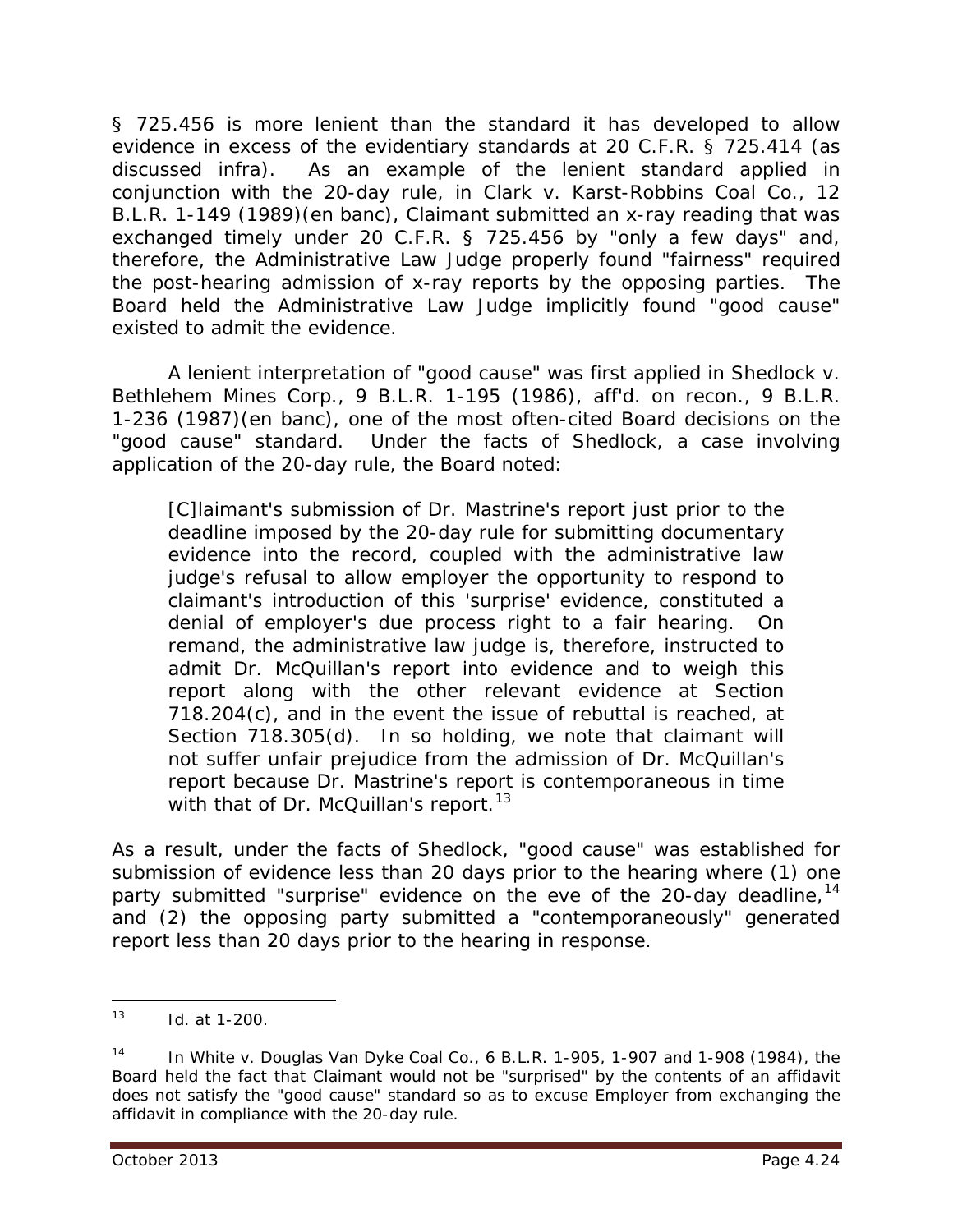In *Bethlehem Mines Corp. v. Henderson,* [15](#page-24-0) the Fourth Circuit expressed its concern with the lenient "due process aspect" of the Board's *Shedlock* decision:

That decision appears to hold that whenever a claimant submits evidence just prior to the twenty-day deadline, such evidence constitutes a 'surprise' to which the employer must be permitted to respond, even though the evidence was timely and the deadline for submissions has passed. (citations omitted). At the same time, however, we agree that under certain narrow circumstances not present here, due process considerations may override the twenty-day rule. (citation omitted). Broadly construed, however, *Shedlock* would eviscerate the twenty-day rule. The Board itself may have recognized this problem by suggesting in its opinion in this case that *Shedlock* did not set forth a specific holding regarding 20 C.F.R. § 725.456(b)(2), but simply propounded a decision based on the particular facts of that case. (citation omitted).

Under the facts of *Henderson*, Claimant submitted two medical reports more than 20 days prior to the hearing. Employer sought a continuance, and requested that Claimant be examined by a physician of its choice. In the alternative, Employer requested post-hearing examinations of Claimant as well as post-hearing depositions of the physicians. The Administrative Law Judge denied Employer's requests. At the hearing, Employer offered two letters from Dr. Zaldivar (both of which had been exchanged in compliance with the 20-day rule), and it offered two additional exhibits, which had not been timely exchanged. Citing to *Shedlock*, the Administrative Law Judge admitted the untimely evidence, and allowed Claimant an opportunity to submit rebuttal evidence.

The Fourth Circuit stated it would not have applied *Shedlock* to admit Employer's untimely evidence.<sup>[16](#page-24-1)</sup> The court held, "Absent the parties' consent or a showing of good cause, the tardy submissions (by the

<span id="page-24-0"></span><sup>&</sup>lt;sup>15</sup> *Bethlehem Mines Corp. v. Henderson*, 939 F.2d 143, 147 n. 2 (4<sup>th</sup> Cir. 1991).  $\overline{a}$ 

<span id="page-24-1"></span><sup>&</sup>lt;sup>16</sup> The Administrative Law Judge awarded benefits to Claimant, but Employer filed appeals with the Board and Fourth Circuit, and argued its due process rights were violated because the Administrative Law Judge did not permit Employer an opportunity to further examine Claimant.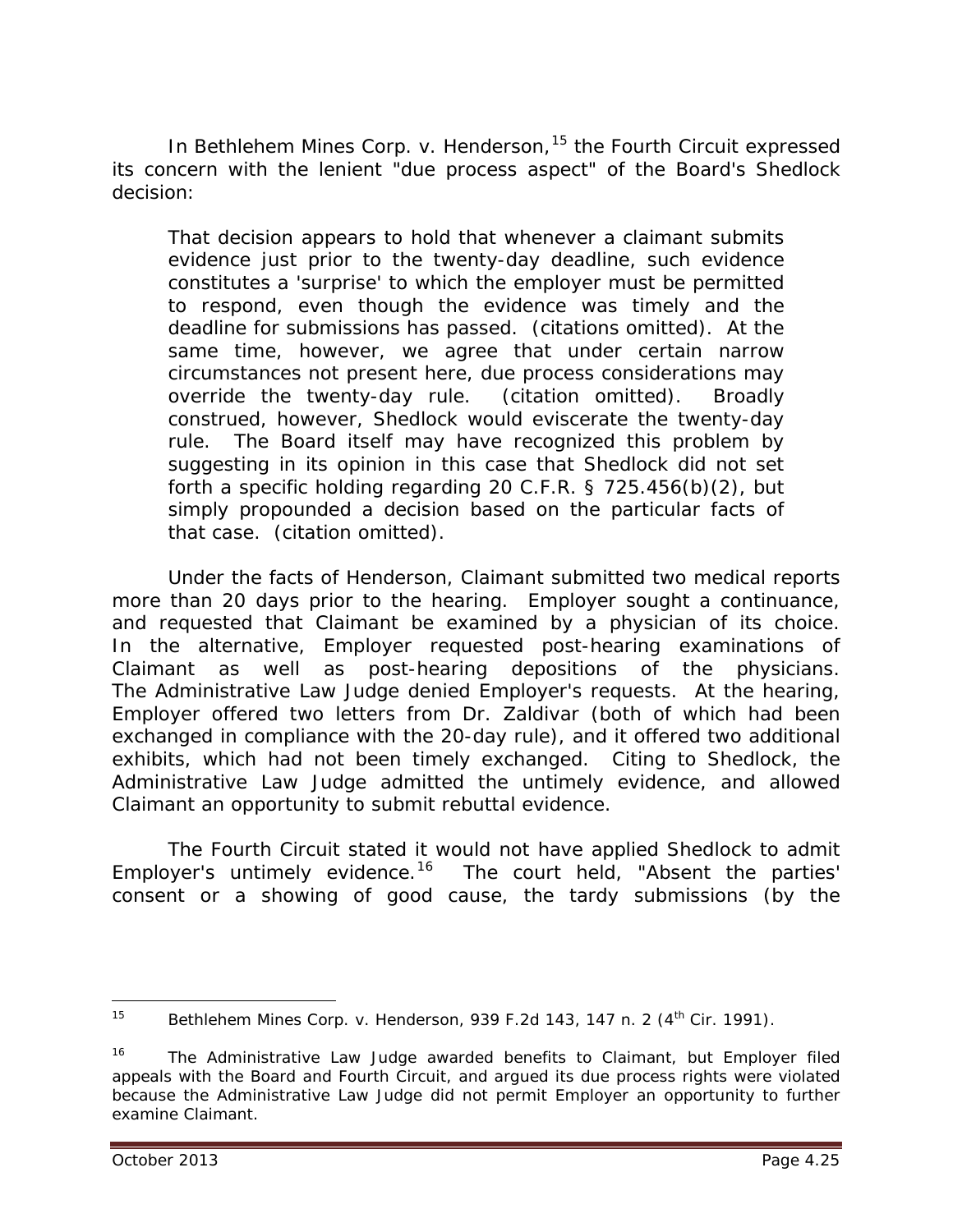employer) should have been excluded pursuant to the second sentence of §  $725.456(b)(2)$ ."<sup>17</sup> The court reasoned as follows:

An obvious purpose of the twenty-day rule is to prevent unfair surprise. Rigidly enforced without exception, however, the twenty-day rule itself would invite abuse by encouraging parties to withhold evidence until just before the deadline. Yet we caution that neither the APA nor considerations of due process should be understood as providing a license for a dilatory party to delay preparation and timely submission of its affirmative case. The APA makes clear that a party is only entitled to such rebuttal 'as may be required for a full and true disclosure of the facts.' Similarly, in *North American Coal[18](#page-25-1)* the Third Circuit explained that due process 'requires an opportunity for rebuttal *where it is necessary to the full presentation of a case*.' 870 F.2d at 952 (emphasis added). Put differently, submissions timely under the twenty-day rule should not, in the vast majority of cases, give rise to claims of unfair surprise and requests for further discovery, testimony, and time to respond. In this respect, the Third Circuit noted that under the APA, the ALJ is always free to exclude irrelevant, immaterial or unduly repetitious evidence. *See* 870 F.2d at 952; 5 U.S.C. § 556(d).

The court concluded Employer's due process rights were satisfied, and "[r]ebuttal by means of post-hearing depositions of physicians who already submitted medical reports was not necessary to the full presentation of Bethlehem's case."[19](#page-25-2) The court further noted, "Any disadvantage Bethlehem faced at the time of the hearing was at best a self-inflicted wound."<sup>[20](#page-25-3)</sup>

<span id="page-25-3"></span>20 *Id.* at 147.

<span id="page-25-0"></span><sup>&</sup>lt;sup>17</sup> The second sentence states, "Subject to the limitations in paragraph (b)(1) of this section, any other documentary material, including medical reports, which was not submitted to the district director, may be received in evidence subject to the objection of any party, if such evidence is sent to all other parties at least 20 days before the hearing is held in connection with the claim." 20 C.F.R. § 725.456(b)(2).  $\overline{a}$ 

<span id="page-25-1"></span><sup>18</sup> *North American Coal Co. v. Miller*, 870 F.2d 948 (3d Cir. 1989). In this case, the Claimant's physician's report was *sent* 20 days prior to the hearing, which deprived Employer of the opportunity to submit rebuttal in compliance with the 20-day rule. The court held it was incumbent on the Administrative Law Judge to permit Employer the opportunity to submit a post-hearing rebuttal opinion, and to cross-examine Claimant's physician. The court further determined that permitting rebuttal evidence would not result in the "spector of a never ending series of rebuttals" because, pursuant to 5 U.S.C. § 556(d), the Administrative Law Judge may exclude "irrelevant, immaterial or unduly repetitious evidence."

<span id="page-25-2"></span><sup>19</sup> *Henderson*, 939 F.2d at 149.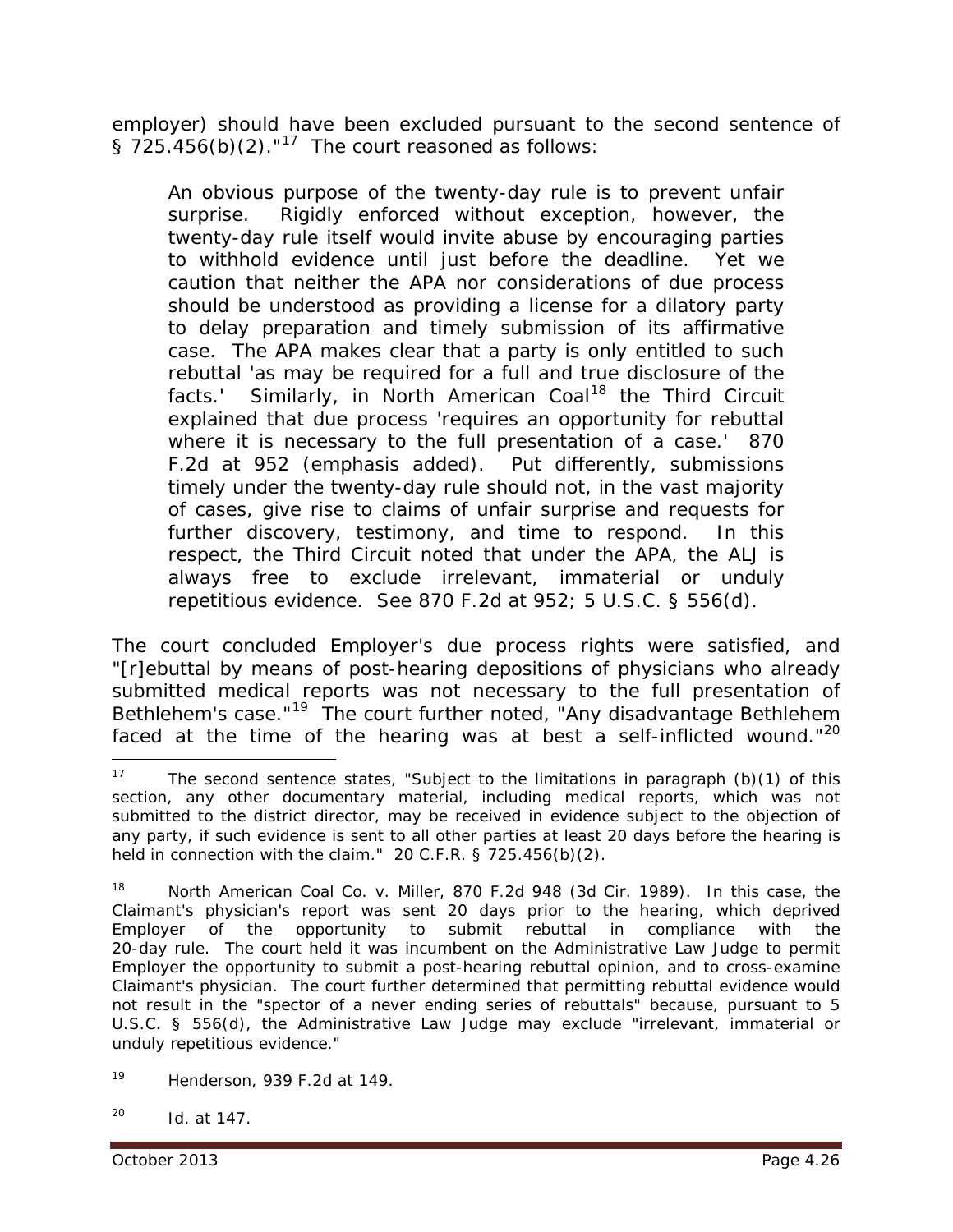The court stated that Employer had six years from the date of Claimant's first examination to have him re-examined, and "a prudent employer would have taken timely steps to arrange a new examination, rather than gamble that Henderson would not develop any evidence."<sup>21</sup> Moreover, the court held Employer would not have been denied a fair hearing if the Administrative Law Judge had refused to permit it to conduct post-hearing depositions of its physicians "whose opinions (were) the subject of the employer's untimely evidence."<sup>22</sup>

To give proper effect to the purpose of the amended regulations, allowing parties to exceed the evidentiary limitations should be a last resort. Moreover, there is no regulatory authority for the parties to agree that the restrictions at 20 C.F.R § 725.414 be lifted. In cases involving a responsible operator, up to five complete pulmonary evaluations may be admitted<sup>[23](#page-26-2)</sup> as well as rebuttal and rehabilitative evidence with regard to each objective test result. This structured presentation of the evidence gives both parties to a claim the opportunity to fully present their evidence and challenge an opponent's evidence to establish a "true disclosure of the facts." Administrative Law Judges are empowered to exclude irrelevant, immaterial, and unduly repetitious evidence. The evidentiary limitations at 20 C.F.R § 725.414 will serve this function, and reduce the need to weigh excessive evidence, which may be duplicitous and of variable quality.

## **d. Applying "good cause" under 20 C.F.R. § 725.456(b)(1), an overview**

In its comments to the amended regulations, the Department "suggests" that "the progressive nature of the disease might justify an Administrative Law Judge's finding of good cause to admit documentary medical evidence in excess of the 20 C.F.R § 725.414 limitations when both parties had fully developed their evidence prior to the hearing but the hearing had to be rescheduled due to weather conditions."[24](#page-26-3) However, the Department cautioned the following:

The example provided by the Department (to demonstrate good cause) was not intended to provide an automatic right to submit

<span id="page-26-0"></span><sup>21</sup> *Id.* at 147.  $\overline{a}$ 

<span id="page-26-1"></span><sup>22</sup> *Id.* at 148.

<span id="page-26-2"></span><sup>&</sup>lt;sup>23</sup> If the case involves only the Director, OWCP, then a total of four pulmonary evaluations may be submitted.

<span id="page-26-3"></span> $24$  65 Fed. Reg. 79,993 (2000).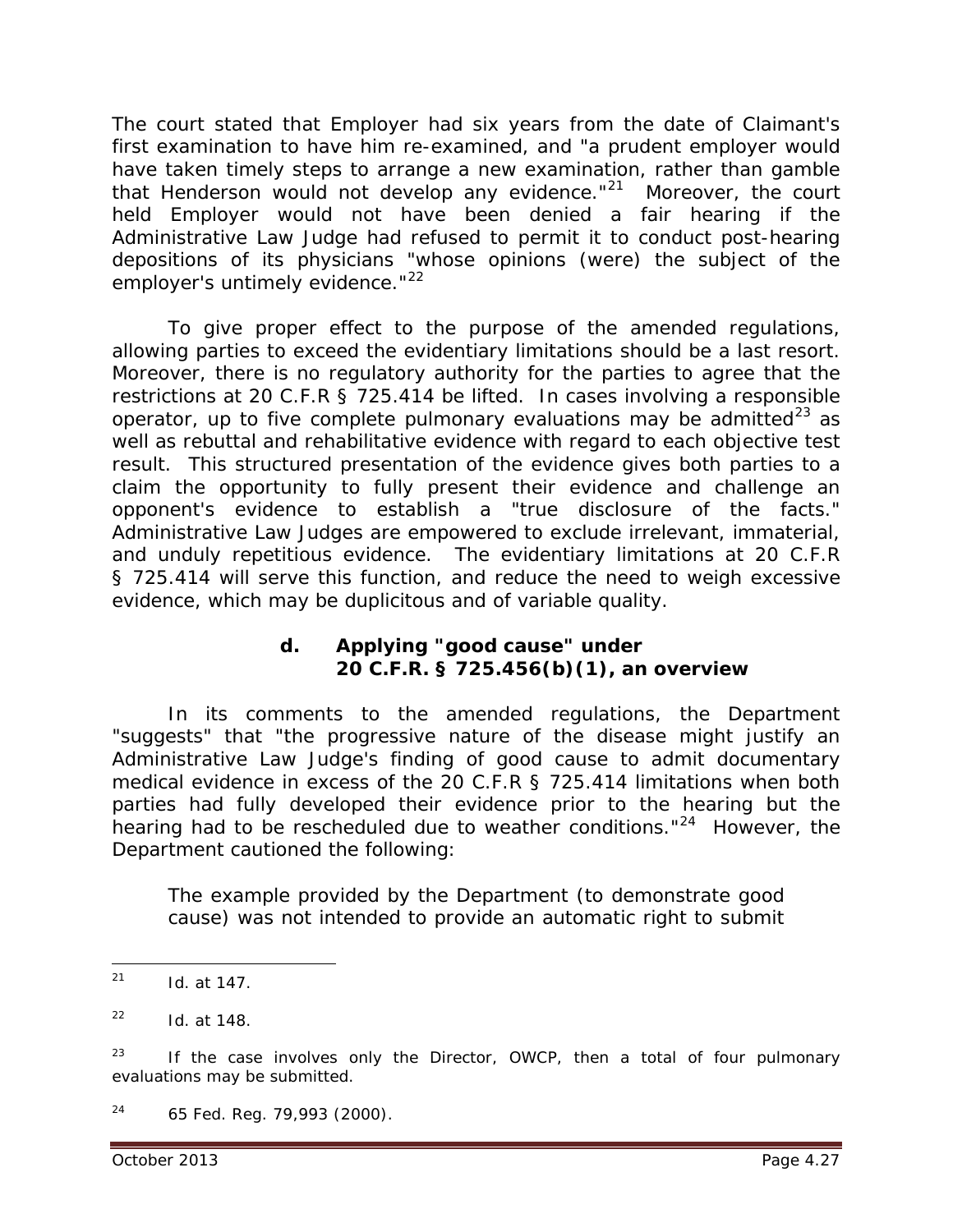documentary medical evidence in excess of the limitations in any particular case.<sup>[25](#page-27-0)</sup>

On the other hand, the Department rejected an argument that "a claim of bare 'regression' should entitle a coal mine operator to exceed the 20 C.F.R § 725.414 evidentiary limitations."<sup>26</sup> The Department further commented:

. . . fully expects that administrative law judges will be able to fashion a remedy in all cases that both permits the party opposing entitlement to develop such rebuttal evidence as is necessary to ensure a full and fair adjudication of the claim, and retains the principle inherent in these regulations that the fairest adjudication of a claimant's entitlement will occur when the factfinder's attention is focused on the quality of the medical evidence submitted by the parties rather than on its quantity.<sup>[27](#page-27-2)</sup>

**●** "Good cause" not established in other contexts, examples of

After a review of cases addressing "good cause" in other areas of black lung law, it is proposed that some examples where "good cause" to exceed the evidentiary limitations would not be demonstrated are: [28](#page-27-3)

evidence sought to be admitted is cumulative,

<span id="page-27-1"></span>26 65 Fed. Reg. 79, 993 (2000)*.*

<span id="page-27-2"></span> $^{27}$  *Id.* 

<span id="page-27-3"></span> $28$  Some other examples of a failure to demonstrate "good cause" for submitting untimely evidence included attempts to submit evidence, which was available but not timely submitted, and a delay in obtaining readily available evidence. *Carroll*, 619 F.2d at 1162 ("if a consideration of newly submitted evidence would not result in a reasonable chance that the Secretary would reach a different conclusion, good cause for a remand has not been shown"; evidence which party sought to submit was not "new"); *Newland v. Consolidated Coal Co.*, 6 B.L.R. 1-1286 (1984); *Witt v. Dean Jones Coal Co.*, 7 B.L.R. 1-21 (1984) (the Administrative Law Judge properly denied Employer's request for continuance to obtain autopsy slides for review where Employer had access to the slides for one year, but failed to secure them).

<span id="page-27-0"></span><sup>25 65</sup> Fed. Reg. 79,993 (2000). In *White v. Director, OWCP*, 7 B.L.R. 1-348, 1-351 (1981), the Board held "good cause" to reopen the record on remand was not established based on evidence, which Claimant argued demonstrated his "worsening condition." The Board noted the Administrative Law Judge was not bound to accept the evidence. However, the Board also noted Claimant could submit the evidence on modification before the District **Director**  $25$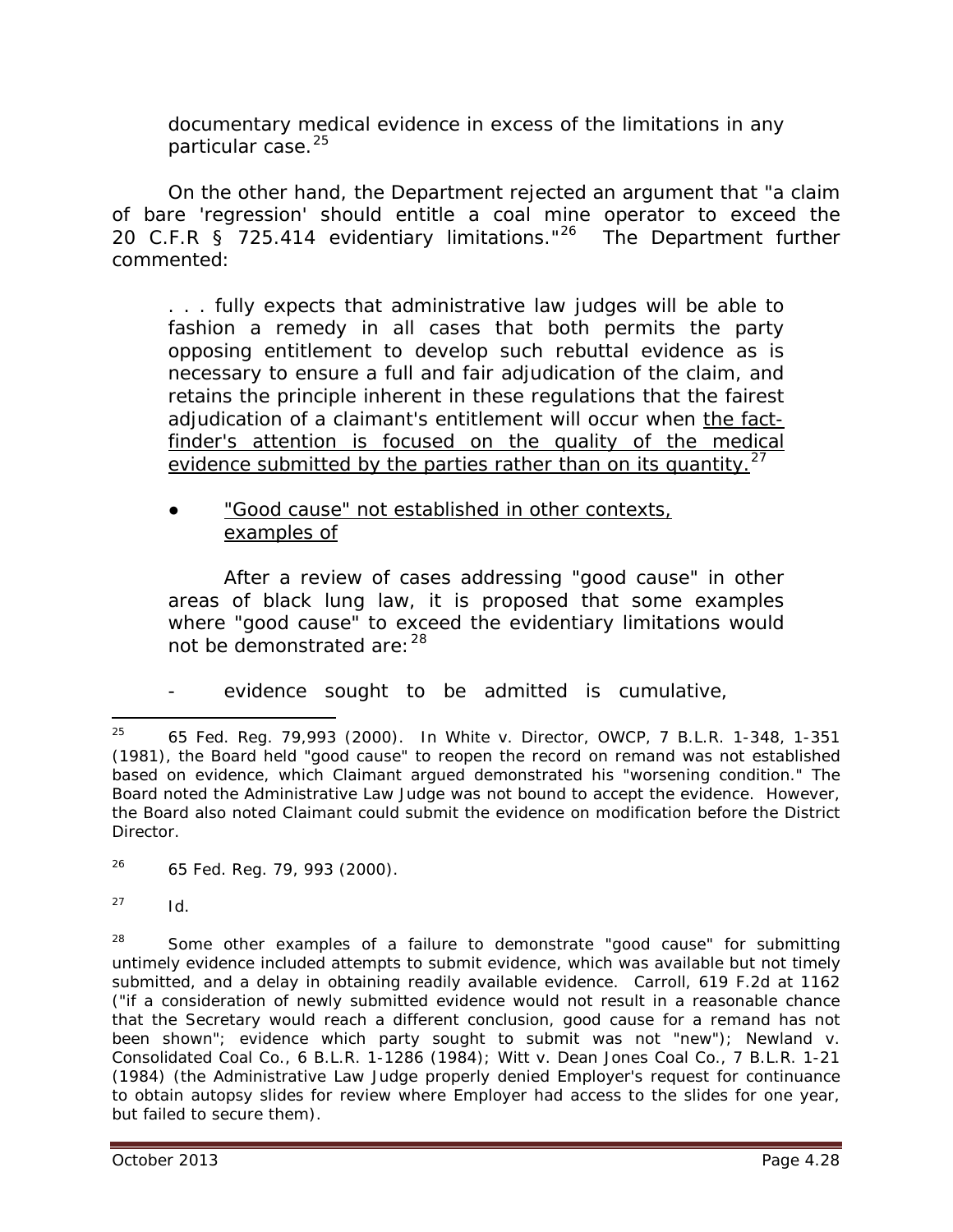immaterial, or unduly repetitious<sup>29</sup>;

- the proponent of the evidence argues only that it is relevant<sup>[30](#page-28-1)</sup>;
- the evidence sought to be admitted is "vague and unreliable"<sup>[31](#page-28-2)</sup>;
- the party offering the evidence merely argues that it is offered for a "true disclosure of the facts" or is "necessary for a full presentation" of its case.<sup>[32](#page-28-3)</sup>
- **●** "Good cause" established in other contexts, examples of

Again, looking at other contexts in black lung litigation where the "good cause" standard has been explored, some examples where "good cause" was demonstrated are  $33$ :

- evidence is needed to address a change in legal standards since submission of prior evidence<sup>34</sup>;
- a party failed to cooperate during discovery, which compromised the opponent's ability to present expert evidence.<sup>[35](#page-28-6)</sup>

<span id="page-28-1"></span>30 *Conn v. White Deer Coal Co.*, 6 B.L.R. 1-979 (1984) ("good cause" for submitting evidence less than 20 days prior to the hearing is not established by mere reference to the relevancy of the evidence).

<span id="page-28-2"></span>31 *Borgeson v. Kaiser Steel Coal Co.*, 12 B.L.R. 1-169 (1989)(en banc) ("good cause" to reopen the record was not established where the Administrative Law Judge found the proffered evidence was "vague and unreliable").

<span id="page-28-3"></span>32 *Henderson,* 939 F.2d at 147-149.

<span id="page-28-4"></span> $33$  The evidentiary limitations would not apply to evidence which is submitted for impeachment purposes. *See Bowman v. Clinchfield Coal Co.*, 15 B.L.R. 1-22 (1991) ("good cause" may be found to admit tape recording exchanged less than 20 days prior to the hearing, where Claimant argued that the recording was of his conversation with a physician who stated that Claimant had "black lung," contrary to the diagnosis contained in the physician's written report); *Middlecreek Coal Co. v. Director, OWCP*, 91 F.3d 132 (4<sup>th</sup> Cir. 1996) (criminal conviction of a physician may be considered in determining the probative value of the physician's opinion).

<span id="page-28-5"></span>34 *Henderson,* 939 F.2d at 149 n. 3; *Harlan Bell Coal Co. v. Lemar*, 904 F.2d 1042, 1048-49 ( $6<sup>th</sup>$  Cir. 1990) (evidence submitted under an old standard was of little relevance, but under the new standard it became outcome determinative).

<span id="page-28-6"></span>35 *Lee v. Drummond Coal Co.*, 6 B.L.R. 1-544 (1983) (it was an abuse of discretion for the Administrative Law Judge to refuse a post-hearing deposition by Employer, where the

<span id="page-28-0"></span><sup>29</sup> *Henderson,* 939 F.2d at 149; *Carroll v. Califano*, 619 F.2d 1157 (6th Cir. 1980) (black lung decision under 20 C.F.R. § 410.490; "where the issue in question has already been fully considered, further evidence on that point is merely cumulative").  $29$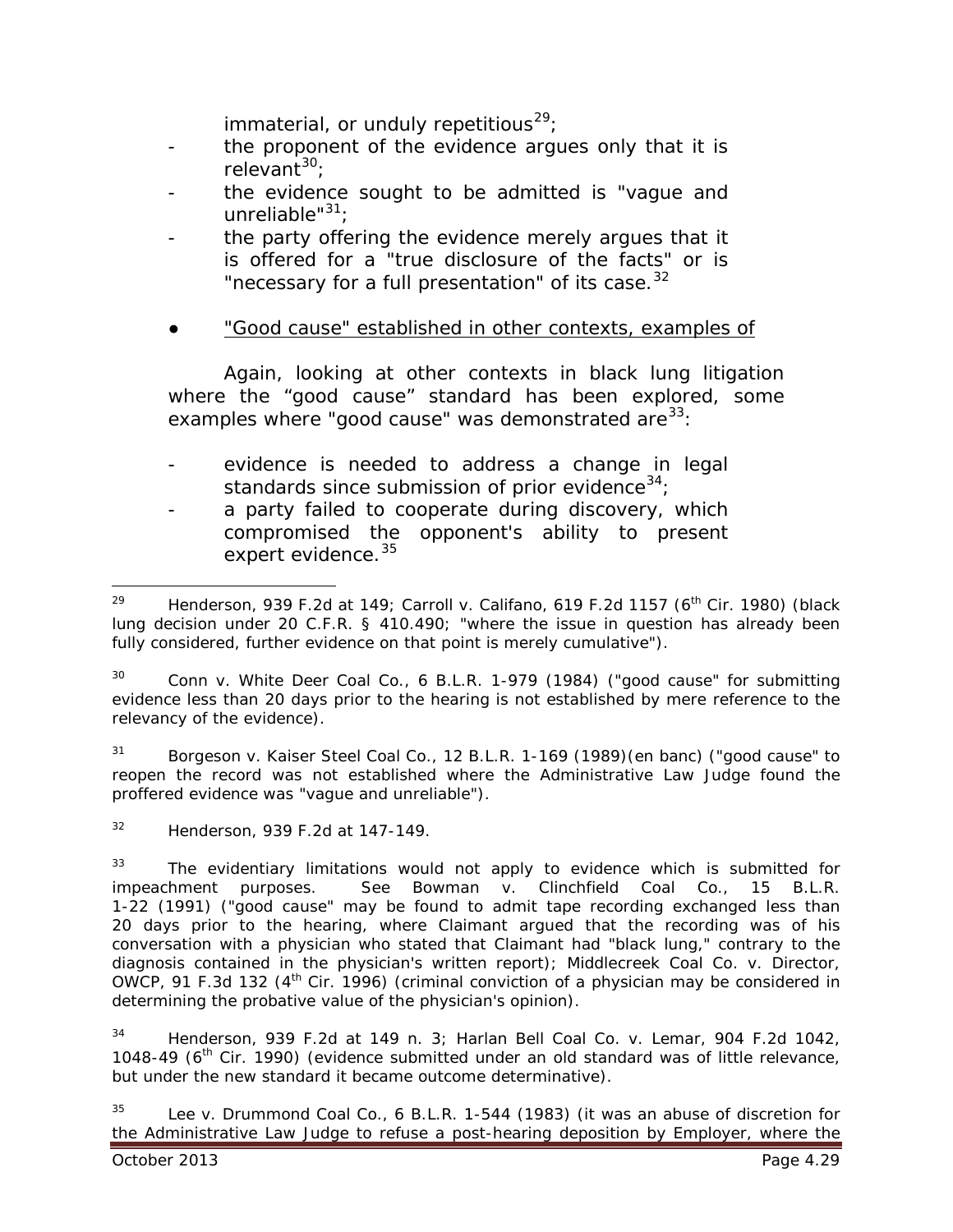## **e. "Good cause" under 20 C.F.R. §§ 725.414 and 725.456(b)(1)**

The burden for demonstrating "good cause"

By unpublished decision in *Owen v. Midwest Coal Co.*, BRB No. 09-0326 BLA (Jan. 28, 2010) (unpub.), Employer did not demonstrate "good cause" to exceed the evidentiary limitations at 20 C.F.R. § 725.414. Adopting the Director's position, the Board stated "employer must make a particularized showing that the evidence submitted in compliance with the evidence-limiting rules was insufficient for determining entitlement to benefits." As Employer failed to meet this standard, the Administrative Law Judge did not "abuse her discretion" in excluding the excess evidence.

Waiver of challenge to the Administrative Law Judge's ruling

In *Brasher v. Pleasant View Mining Co.*, 23 B.L.R. 1-141 (2006), it was improper for the Administrative Law Judge to strike all of a party's evidence in a category on grounds that it exceeded the limitations at 20 C.F.R § 725.414. The Board stated:

Although Section 725.456(b)(1) provides that medical evidence in excess of the limitations contained in Section 725.414 shall not be admitted into the hearing record in the absence of good cause, the regulations do not authorize an administrative law judge to exclude properly submitted evidence based upon the fact that a party has submitted excessive evidence. Consequently, an administrative law judge should not exclude all of a party's submitted evidence merely because that party submits evidence that exceeds the limitations set forth at 20 C.F.R. § 725.414.

In its appeal brief, Employer argued the excess evidence should be admitted on grounds of "good cause." However, the Board agreed with the Administrative Law Judge in finding Employer

 $\overline{a}$ 

Administrative Law Judge commented on additional evidence that was unknown prior to the hearing because Claimant failed to fully answer interrogatories).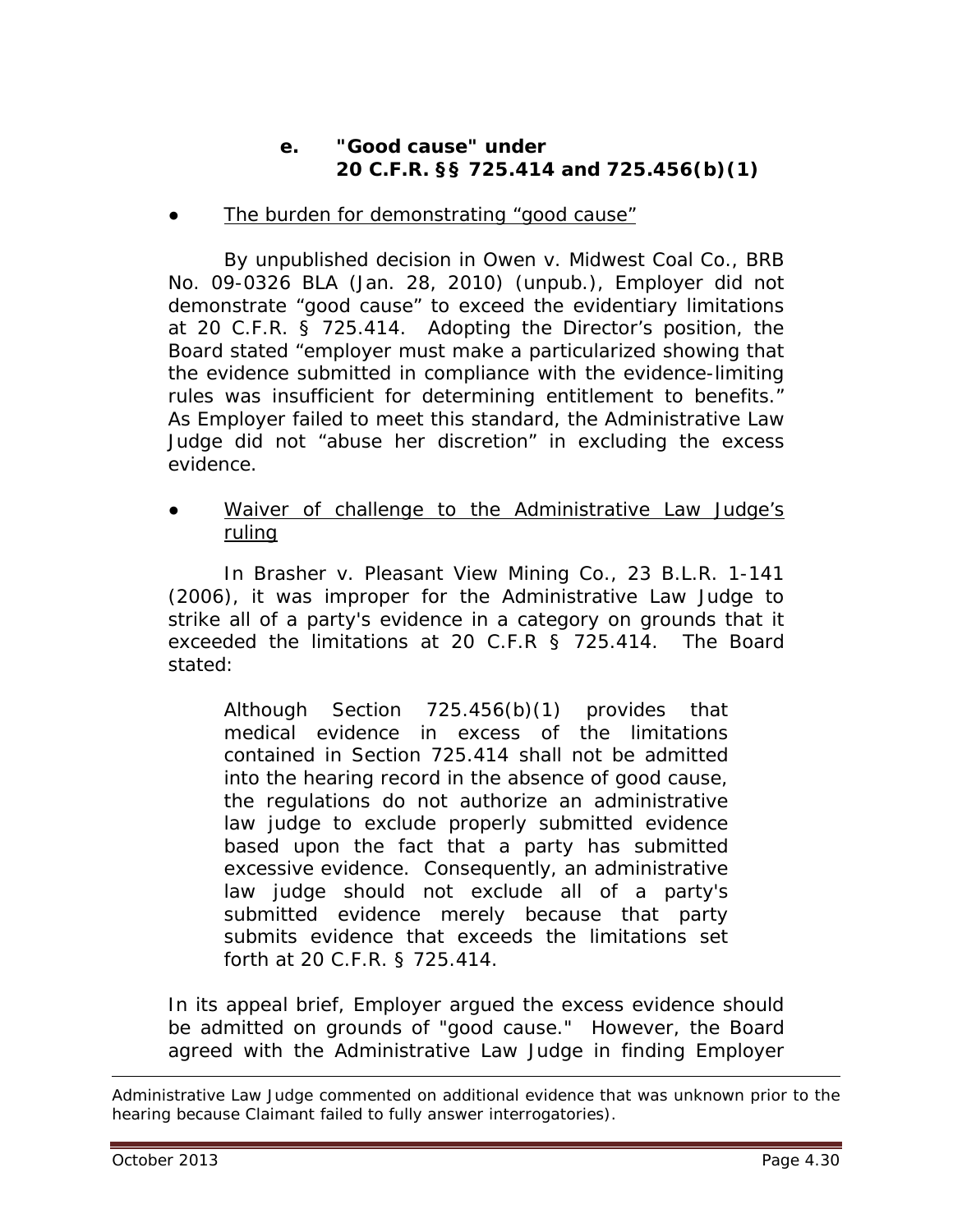waived this argument when it did not argue "good cause" at the time it sought admission of the excess evidence at the hearing.

# Evidence is "relevant"; no good cause

By unpublished decision in *H.M. v. Clinchfield Coal Co.*, BRB No. 07-0288 BLA (Dec. 31, 2007) (unpub.), the Board upheld an Administrative Law Judge's exclusion of x-ray interpretations offered by Employer, which exceeded the evidentiary limitations. The Board also upheld the Administrative Law Judge's redaction of a physician's opinion, which referenced the inadmissible x-ray interpretations. The Board determined "good cause" to exceed the evidentiary limitations was not established based on Employer's assertion that the "excess films are relevant" to the issue of whether Claimant suffered from complicated pneumoconiosis. Moreover, the fact that the physician "specifically requested to review additional x-rays in order to provide a reasoned opinion as to the presence or absence of complicated pneumoconiosis" did not compel a finding of "good cause." In this vein, the Board held the Administrative Law Judge "fashioned a permissible remedy for (the physician's) review of inadmissible evidence . . . by determining to redact only those portions of (the physician's) opinion that relied on the excluded x-ray readings." *See also Teague v. Apple Coal Co.*, BRB No. 05-0489 BLA (Feb. 15, 2006) (unpub.).

In *Dempsey v. Sewell Coal Co.*, 23 B.L.R. 1-47 (2004) (en banc), *vacated and remanded sub. nom. on other grounds,* 523 F.3d 257  $(4<sup>th</sup>$  Cir. 2008), the Board held "good cause" was not established solely on grounds that "the excess evidence was relevant." Specifically, Employer "did not explain why the admitted evidence of record was insufficient to distinguish IPS from coal workers' pneumoconiosis, or indicate how (additional medical evidence) would assist the physicians."

Evidence generated by opposing party; no good cause

In *J.V.S. v. Arch of West Virginia/Apogee Coal Co.*, 24 B.L.R. 1-78 (2008), the Board declined to find "good cause" for Claimant to submit a positive x-ray interpretation obtained by Employer based on Claimant's argument that the "x-ray interpretation was generated by employer and the result was against employer's interest."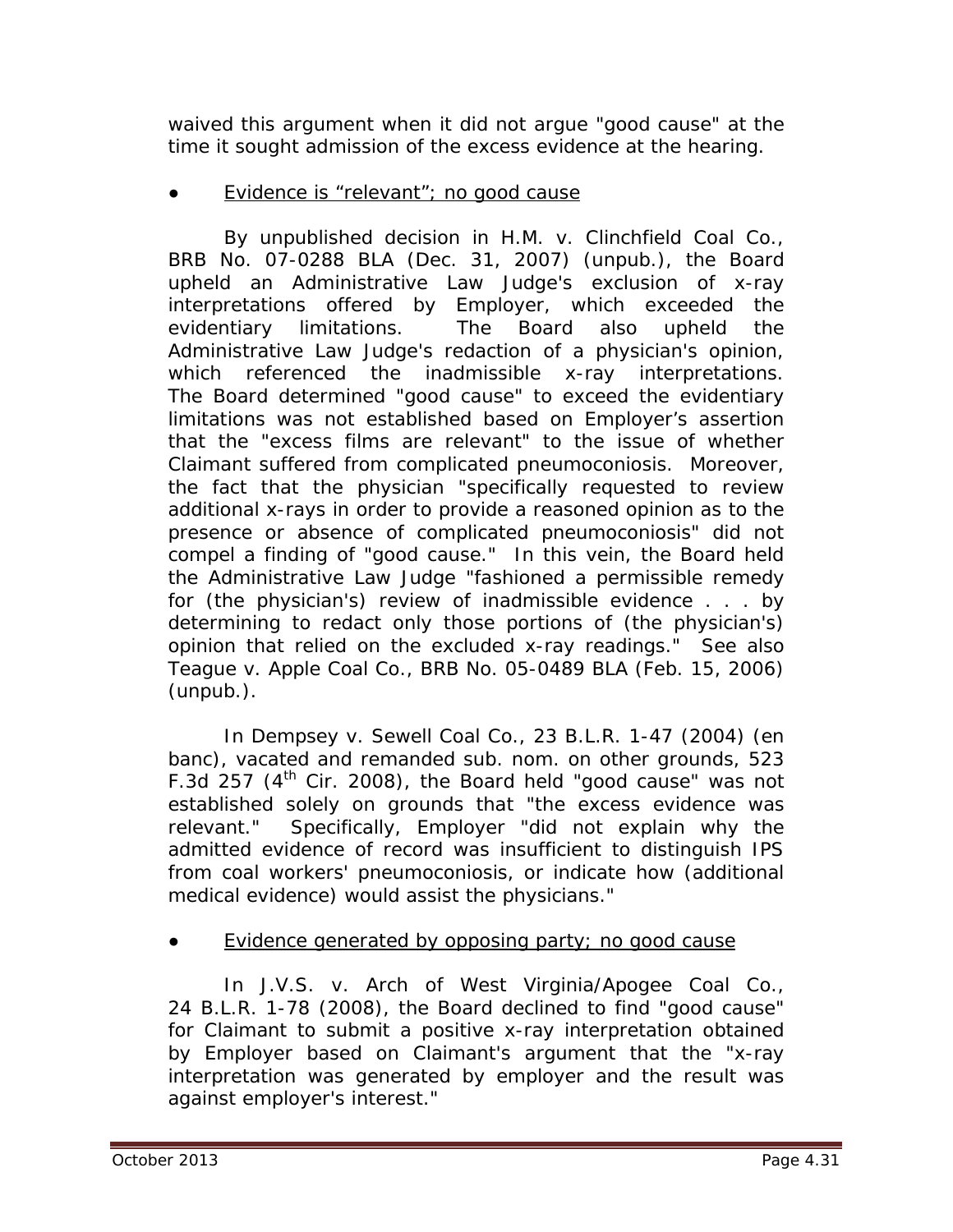#### Evidence is "probative"; no good cause

In *Teague v. Apple Coal Co.*, BRB No. 05-0489 BLA (Feb. 15, 2006) (unpub.), Employer failed to demonstrate "good cause" for exceeding the evidentiary limitations at 20 C.F.R. § 725.414. As an initial matter, the Board rejected application of the Fourth Circuit's decision in *Underwood v. Elkay Mining,* 105 F.3d 946 (4th Cir. 1997) on grounds that (1) *Teague* arose in the Sixth Circuit, and (2) *Underwood* was decided under the preamendment regulations, which did not include the evidentiary limitations at 20 C.F.R.§ 725.414. The Board concluded Employer failed to carry its burden to demonstrate "good cause" in support of admitting evidence in excess of the 20 C.F.R § 725.414 limitations. In this vein, the Board held Employer's arguments that the excess evidence was (1) developed in conjunction with the state workers' compensation claim, (2) relevant and probative, and (3) equally available to the parties, were not sufficient to establish "good cause." In rejecting Employer's arguments, the Board cited to the published comments underlying the amended regulations that the purpose of 20 C.F.R § 725.414 "was to enable administrative law judges to focus on the quality, rather than the quantity, of evidence."

Evidence "equally available to both parties"; no good cause

*See Teague v. Apple Coal Co.*, BRB No. 05-0489 BLA (Feb. 15, 2006) (unpub.).

Evidence developed with state worker's compensation claim; no good cause

*See Teague v. Apple Coal Co.*, BRB No. 05-0489 BLA (Feb. 15, 2006) (unpub.).

#### **J. Referral of claim by District Director; not required to include all medical evidence**

Former proposed regulatory amendments at 20 C.F.R § 725.414(a)(6) required that the District Director transmit all medical evidence submitted in the claim. The final rules, however, dispense with this requirement, and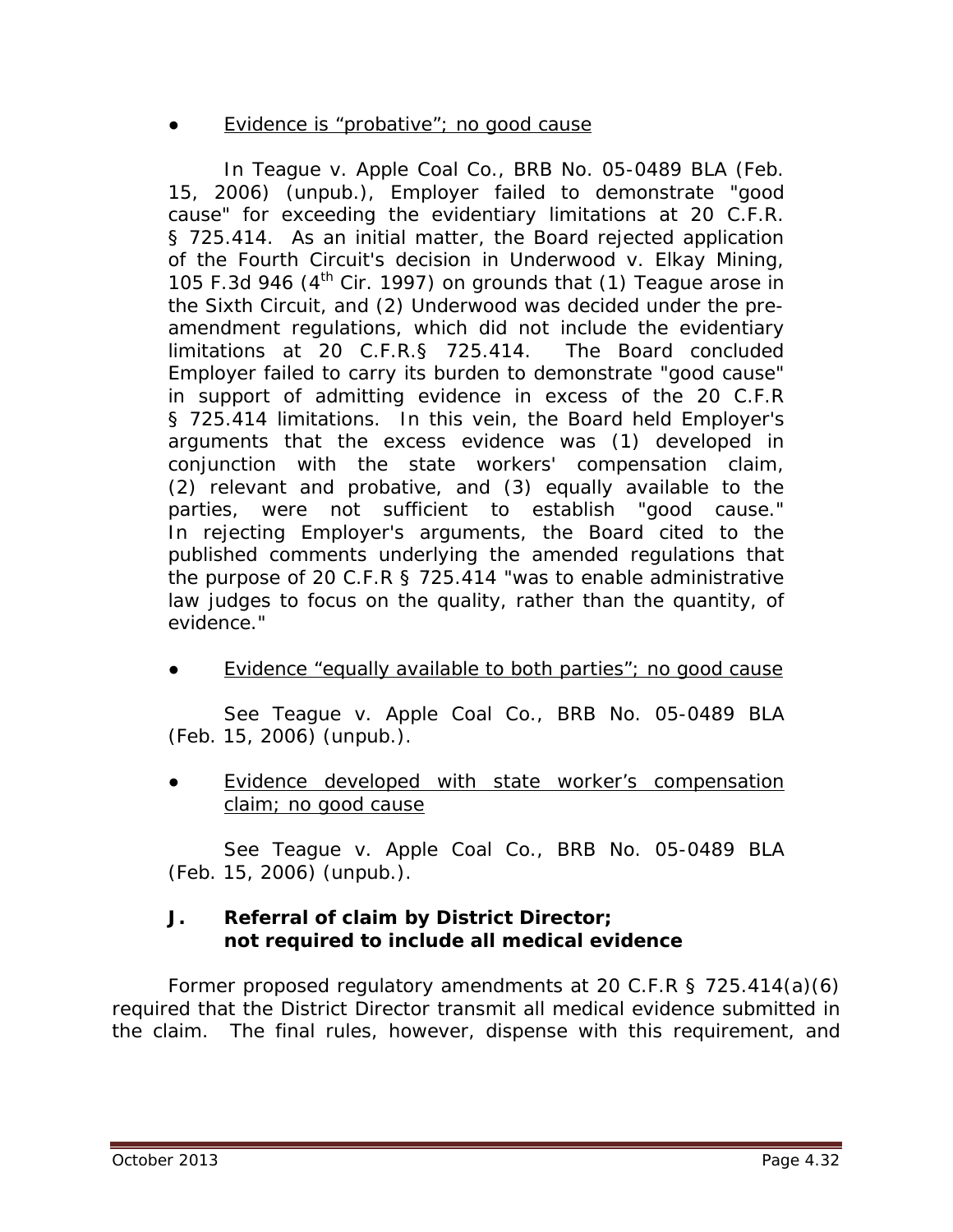permit the District Director to exclude certain medical evidence from referral to the Office. In its comments, the Department states the following:

[T]he Department has deleted subsection (a)(6) (of § 725.414). As proposed, subsection (a)(6) would have required the District Director to admit into the record all of the evidence submitted while the case was pending before him. As revised, however, the regulation may require the exclusion of some evidence submitted to the District Director. In the more than 90 percent of operator cases in which there is no substantial dispute over the identity of the responsible operator, most of the evidence available to the District Director will be the medical and liability evidence submitted pursuant to the schedule for the submission of additional evidence, § 725.410. In the remaining cases, however, the District Director may alter his designation of the responsible operator after reviewing the liability evidence submitted by the previously designated responsible operator.

At that point, the responsible operator will have an opportunity, if it was not the initially designated responsible operator, to develop its own medical evidence or adopt medical evidence submitted by the initially designated responsible operator. Because the District Director will not be able to determine which medical evidence belongs in the records until after this period has expired, the Department has revised §§ 725.415(b) and 725.421(b)(4) to ensure that the claimant and the party opposing entitlement are bound by the same evidentiary limitations. Accordingly, the Department has deleted the requirement in § 725.414(a)(6) that the District Director admit into the record all of the medical evidence that the parties submit.

**. . .**

65 Fed. Reg. 79,990-991 (Dec. 20, 2000).

# **II. Responsible operator designation**

# **A. Limitations on testimony**

The regulations restrict any testimony related to the designation of the responsible operator, and provide as follows:

In accordance with the schedule issued by the District Director, all parties shall notify the District Director of the name and current address of any potential witness whose testimony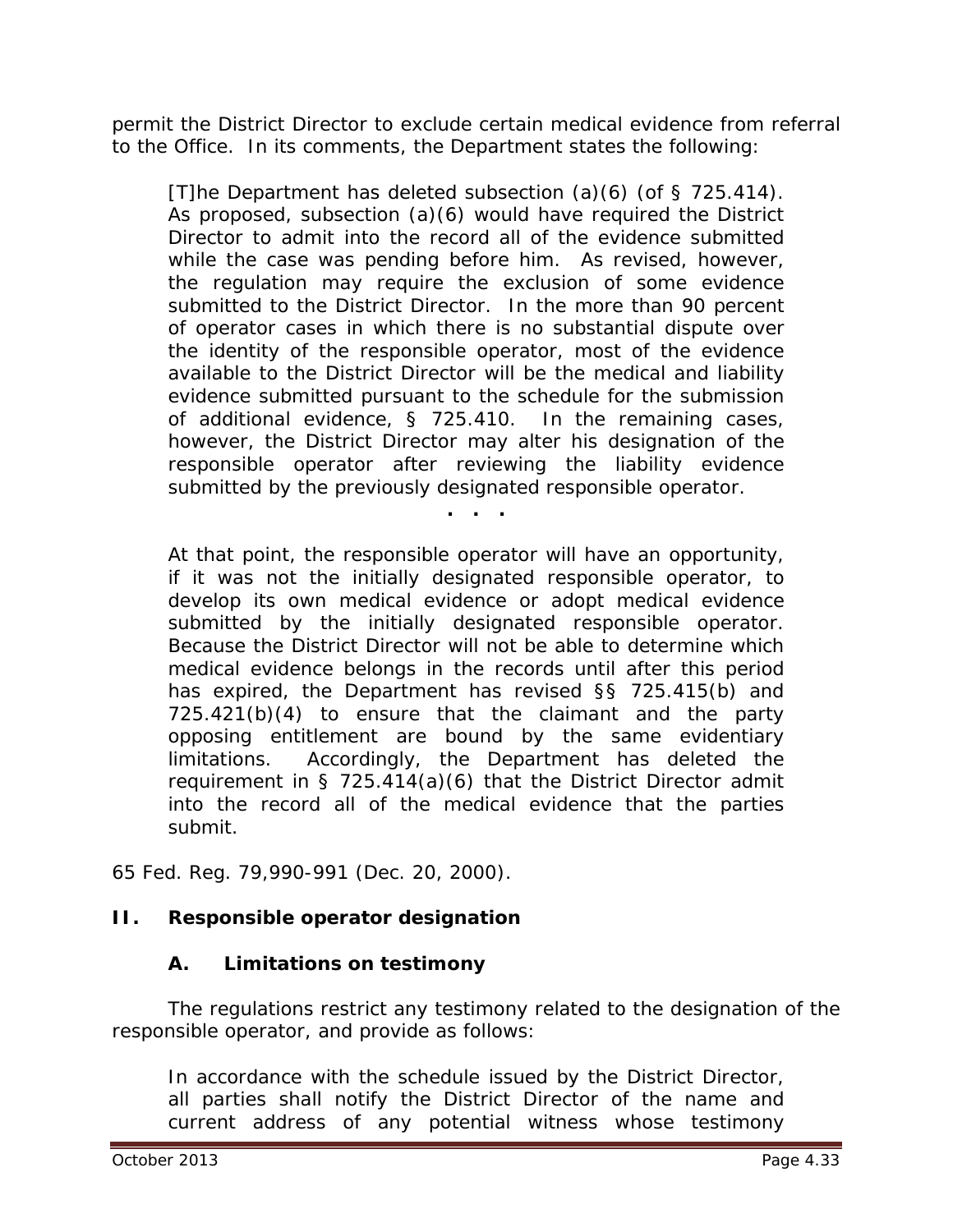pertains to the liability of a potentially liable operator or the designated responsible operator. Absent such notice, the testimony of a witness relevant to the liability of a potentially liable operator or the designated responsible operator shall not be admitted in any hearing conducted with respect to the claim unless the administrative law judge finds that the lack of notice should be excused due to extraordinary circumstances.

20 C.F.R. § 725.414(c). Moreover, subsection (d) states the following:

Except to the extent permitted by 20 C.F.R §§ 725.456 and 725.310(b), the limitations set forth in this section shall apply to all proceedings conducted with respect to a claim, and no documentary evidence pertaining to liability shall be admitted in any further proceeding conducted with respect to a claim unless it is submitted to the District Director in accordance with this section.

20 C.F.R. § 725.414(d).

## **B. Evidence related to responsible operator excluded absent "extraordinary circumstances"**

# **1. The regulation**

Twenty C.F.R § 725.456(b)(1) provides, "Documentary evidence pertaining to the liability of a potentially liable operator and/or the identification of a responsible operator which was not submitted to the District Director shall not be admitted into the hearing record in the absence of extraordinary circumstances." 20 C.F.R. § 725.456(b)(1). For example, in its comments, the Department "intends that a party will have shown extraordinary circumstances to present the testimony of a previously unidentified witness whose testimony is relevant to the issue of operator liability when the witness originally identified by the party is no longer available to testify." 65 Fed. Reg. 80,001 (Dec. 20, 2000). *See* 20 C.F.R. § 725.456(c)(1).

## **2. Case law interpreting "extraordinary circumstances"**

## **a. Medical records cannot be offered absent showing of "extraordinary circumstances"**

In *Weis v. Marfork Coal Co.*, 23 B.L.R. 1-182 (2006) (en banc) (J. McGranery and J. Boggs, dissenting), it was undisputed that Claimant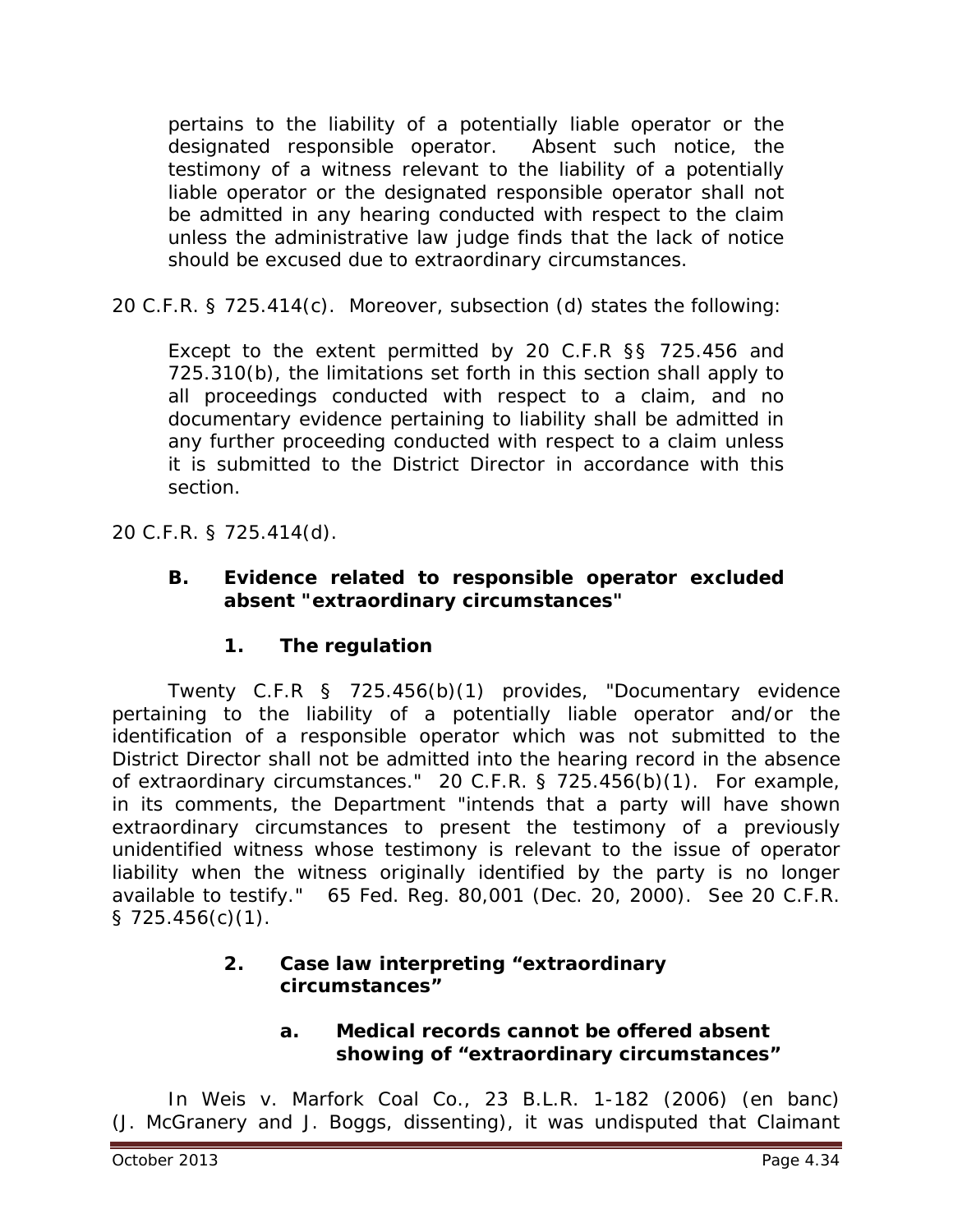suffered from complicated pneumoconiosis, and was entitled to benefits under the Act. Employer, however, challenged its designation as the operator responsible by submitting x-ray evidence demonstrating that Claimant suffered from complicated pneumoconiosis prior to the time of his employment with Employer.

A majority of the Board agreed with the Administrative Law Judge's finding that Employer waived its right to contest liability by not doing so in a timely fashion before the District Director as required at 20 C.F.R. § 725.412(a)(2). Moreover, the Board upheld exclusion of the x-ray evidence at the formal hearing. Here, the Board agreed with the Administrative Law Judge's finding that Employer failed to demonstrate "extraordinary circumstances" pursuant to 20 C.F.R. § 725.456(b)(1), which provides, "Documentary evidence pertaining to the liability of a potentially liable operator . . . which was not submitted to the District Director shall not be admitted into the hearing record in the absence of extraordinary circumstances."

Citing to this regulation, and the Department's comments underlying its promulgation, a majority of the Board held 20 C.F.R § 725.456(b)(1) applies to the x-ray evidence offered by Employer to the Administrative Law Judge. The majority found the comments to the regulation, at 65 Fed. Reg. 79,999 to 80,000 (Dec. 20, 2000), do not "explicitly address the submission of 'medical records' as a means of escaping liability for the payment of benefits," but "the comments reveal the Department's intent that operators be required to submit 'any evidence' relevant to the liability of another party while the case is before the District Director." As a result, the majority held "x-ray interpretations and other medical records are included in the term 'documentary evidence' referenced in 20 C.F.R. § 725.456(b)(1)." $36$ 

On appeal, in *Marfolk Coal Co. v. Weis,* 251 Fed. Appx. 229, 2007 WL 3033966 ( $4<sup>th</sup>$  Cir. 2007) (unpub.) (C.J. Williams, dissenting), the circuit court agreed with the Board, and held medical evidence establishing the miner contracted complicated pneumoconiosis while employed by another operator could not be presented to the Administrative Law Judge for the sole purpose of disproving liability absent a showing of "extraordinary circumstances" under 20 C.F.R. § 725.456(b)(1). Here, the court noted the Administrative Law Judge adopted the position of the Director, OWCP to hold that the named operator was required to present all evidence "bearing on liability to

<span id="page-34-0"></span>The Board held, if evidence is excluded under 20 C.F.R.  $\S$  725.456(b)(1) (requiring documentary evidence pertaining to designation of an operator not be admitted at the formal hearing in the absence of "extraordinary circumstances"), then it cannot be admitted under 20 C.F.R. § 725.456(b)(2) (providing, subject to the limitations at 20 C.F.R § 725.456(b)(1), evidence not submitted to the District Director may be received at the hearing if it is exchanged with all parties at least 20 days prior to the hearing). 36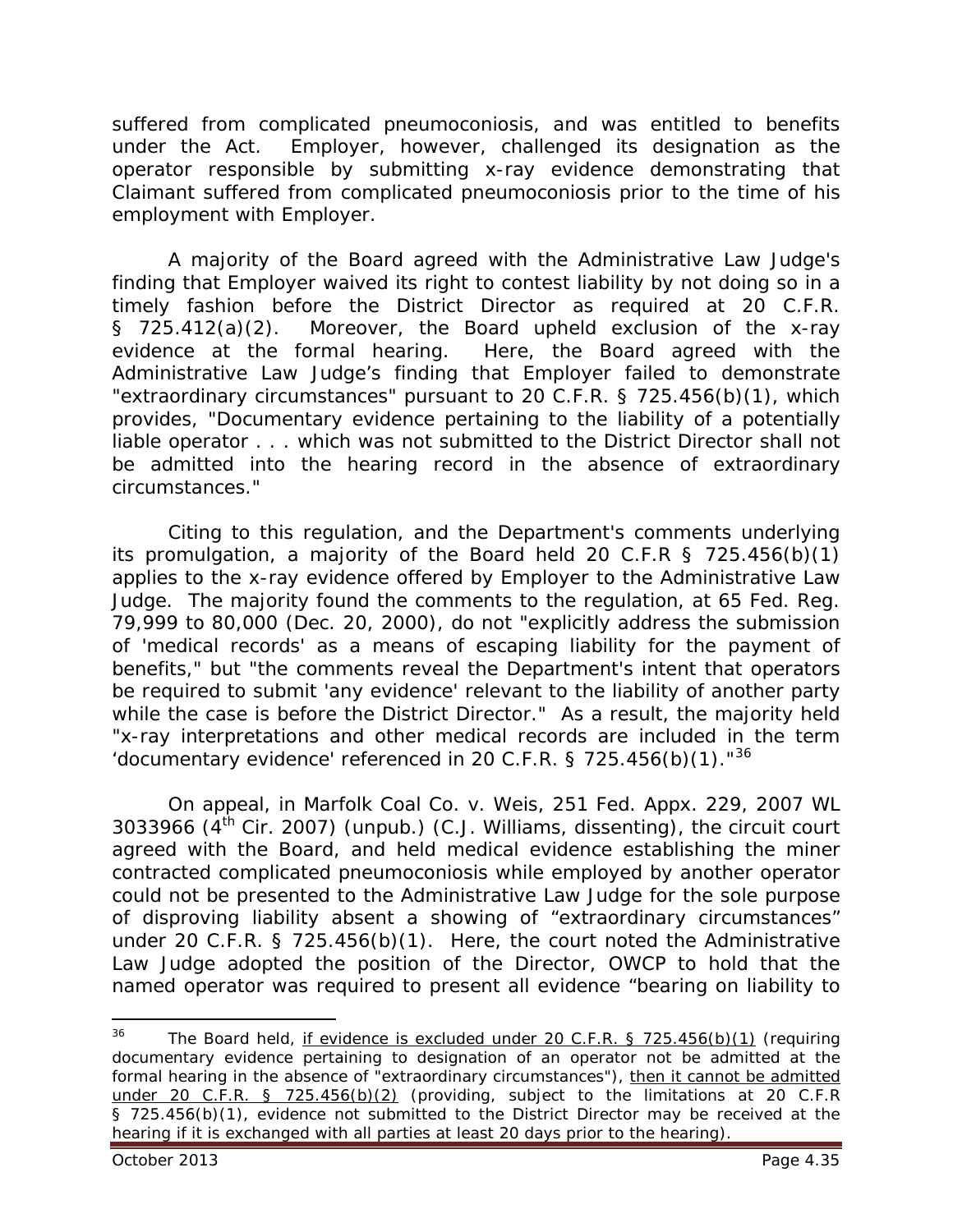the district director." The court cited to the preamble, and found the Director, OWCP's position was supported by this regulatory history. The court held "extraordinary circumstances" was not established as the named operator failed to demonstrate the medical evidence at issue was "hidden or could not have been located at the district director stage."

# **b. Carrier bound by same standard as employer**

 By unpublished decision in *J.H.B. v. Peres Processing, Inc.*, BRB No. 08-0625 BLA (June 30, 2009)(unpub.), the Board concluded a carrier is bound by the same evidence-limiting rules as an employer, including the prohibition against submitting evidence pertaining to its liability for the first time before the Administrative Law Judge without demonstrating "extraordinary circumstances." The Board further held the carrier was barred from utilizing modification proceedings to "circumvent the requirements of Section 725.456(b)(1) or Section 725.414(d), in order to have evidence considered on the responsible carrier issue that was not timely submitted to the district director."

# **C. Dismissal by Administrative Law Judge not permitted**

Finally, it is noted that 20 C.F.R § 725.465(b) provides, "The administrative law judge shall not dismiss the operator designated as the responsible operator by the District Director, except upon the motion or written agreement of the Director." 20 C.F.R. § 725.465(b). In its comments, the Department states the following:

The revised regulation is intended to . . . ensure that the designated responsible operator and the Director have the opportunity to fully litigate the liability issue at all levels. Moreover, the regulation does not create any undue hardships. If, after considering all of the evidence relevant to the responsible operator issue, the ALJ finds that the designated responsible operator is not liable for the payment of benefits, but concludes that the claimant is entitled to benefits, the operator merely has to wait until the Director, on behalf of the Trust Fund, files an appeal with the BRB. The operator may then participate in that appeal in defense of the ALJ's liability determination if it wishes. If the Director does not petition for review of the ALJ's liability decision, the operator need not participate in any further adjudication of the case, regardless of whether it is formally included as a party.

65 Fed. Reg. 80,005 (Dec. 20, 2000).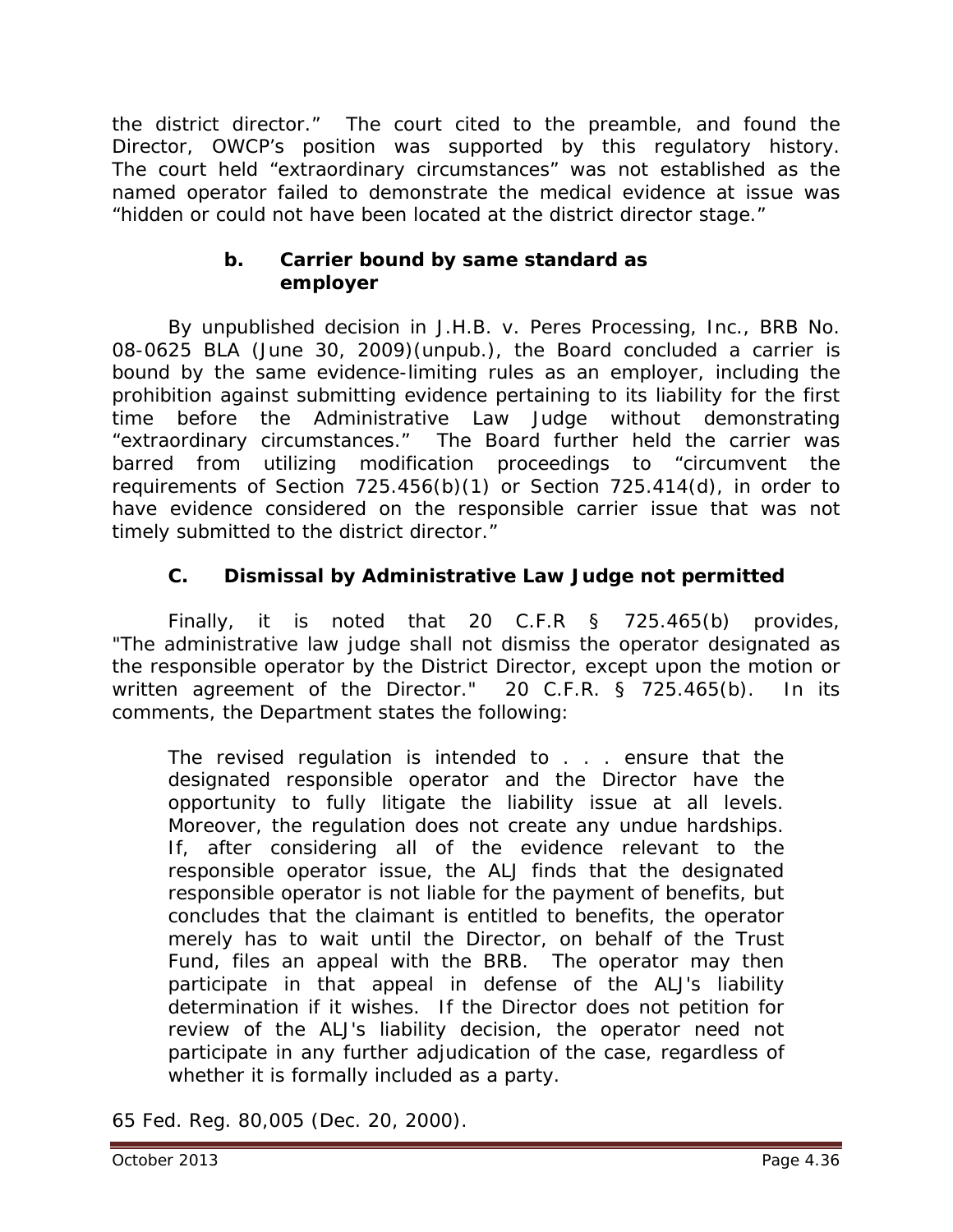If multiple operators are listed on referral from the District Director, the Administrative Law Judge would be permitted to dismiss the operators at any time. 65 Fed. Reg. 80,004 (Dec. 20, 2000). The plain language of 20 C.F.R. § 725.418(d), however, requires that the Director consent to such dismissals. 20 C.F.R. § 725.418(d).

# **D. Remand by Administrative Law Judge**

In its comments to the amended regulations, the Department asserts the Administrative Law Judge is not empowered to remand a claim for designation of an operator:

Once all of (the) evidence is forwarded to the Office of Administrative Law Judges for a formal hearing, the administrative law judge assigned to the case will determine, in light of the evidentiary burdens imposed by section 725.495, whether the District Director designated the proper responsible operator. If the administrative law judge determines that the District Director did not designate the proper responsible operator, liability will fall on the Trust Fund. No remand for further development of the responsible operator issue is permissible.

65 Fed. Reg. 80,008 (Dec. 20, 2000).

# **E. On modification**

With regard to identification of the proper responsible operator on modification, the Departments states the following in its comments to the amended regulations:

The Department disagrees that the regulations will always prevent an operator from seeking modification of a responsible operator determination based on newly discovered evidence. It is true, however, that the regulations limit the types of additional evidence that may be submitted on modification and, as a result, an operator will not always be able to submit new evidence to demonstrate that it is not a potentially liable operator.

The Department explained in its previous notices of proposed rulemaking that the evidentiary limitations of §§ 725.408 and 725.414 are designed to provide the District Director with all of the documentary evidence relevant to the determination of the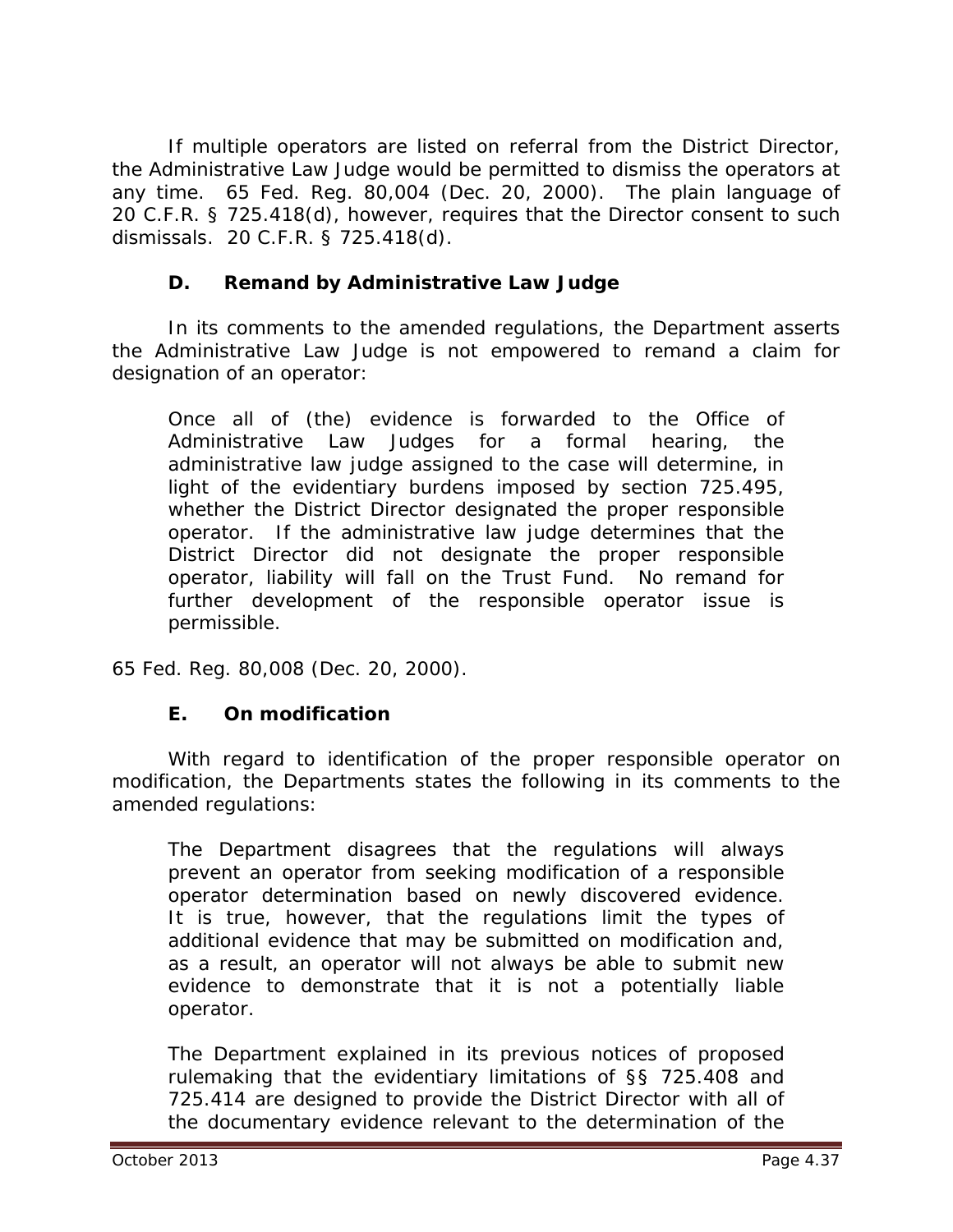responsible operator liable for the payment of benefits. The regulations recognize, and accord different treatment to, two types of evidence: (1) documentary evidence relevant to an operator's identification as a potentially liable operator, governed by § 725.408; and (2) documentary evidence relevant to the identity of the responsible operator, governed by §§ 725.414 and 725.456(b)(1).

**. . .**

The operator's ability to seek modification based on additional documentary evidence will thus depend on the type of evidence that it seeks to submit. Where the evidence is relevant to the designation of the responsible operator, it may be submitted in a modification proceeding if extraordinary circumstances exist that prevented the operator from submitting the evidence earlier. For example, assume that the miner's most recent employer conceals evidence that establishes that it employed the miner for over a year, and that as a result an earlier employer is designated the responsible operator. If that earlier employer discovers the evidence after the award becomes final, it would be able to demonstrate that extraordinary circumstances justify the admission of the evidence in a modification proceeding.

That same showing, however, will not justify the admission of evidence relevant to the employer's own employment of the claimant. Under § 725.408, all documentary evidence pertaining to the employer's employment of the claimant and its status as a financially capable operator must be submitted to the District Director.

65 Fed. Reg. 79,976 (Dec. 20, 2000).

#### **F. Filing a subsequent claim under 20 C.F.R. § 725.309**

In its comments to the amended regulations, the Department states the following with regard to naming a new operator in a claim filed under 20 C.F.R. § 725.309:

To the extent that a denied claimant files a subsequent claim pursuant to § 725.309, of course, the Department's ability to identify another operator would be limited only by the principles of issue preclusion. For example, where the operator designated as the responsible operator by the District Director in a prior claim is no longer financially capable of paying benefits, the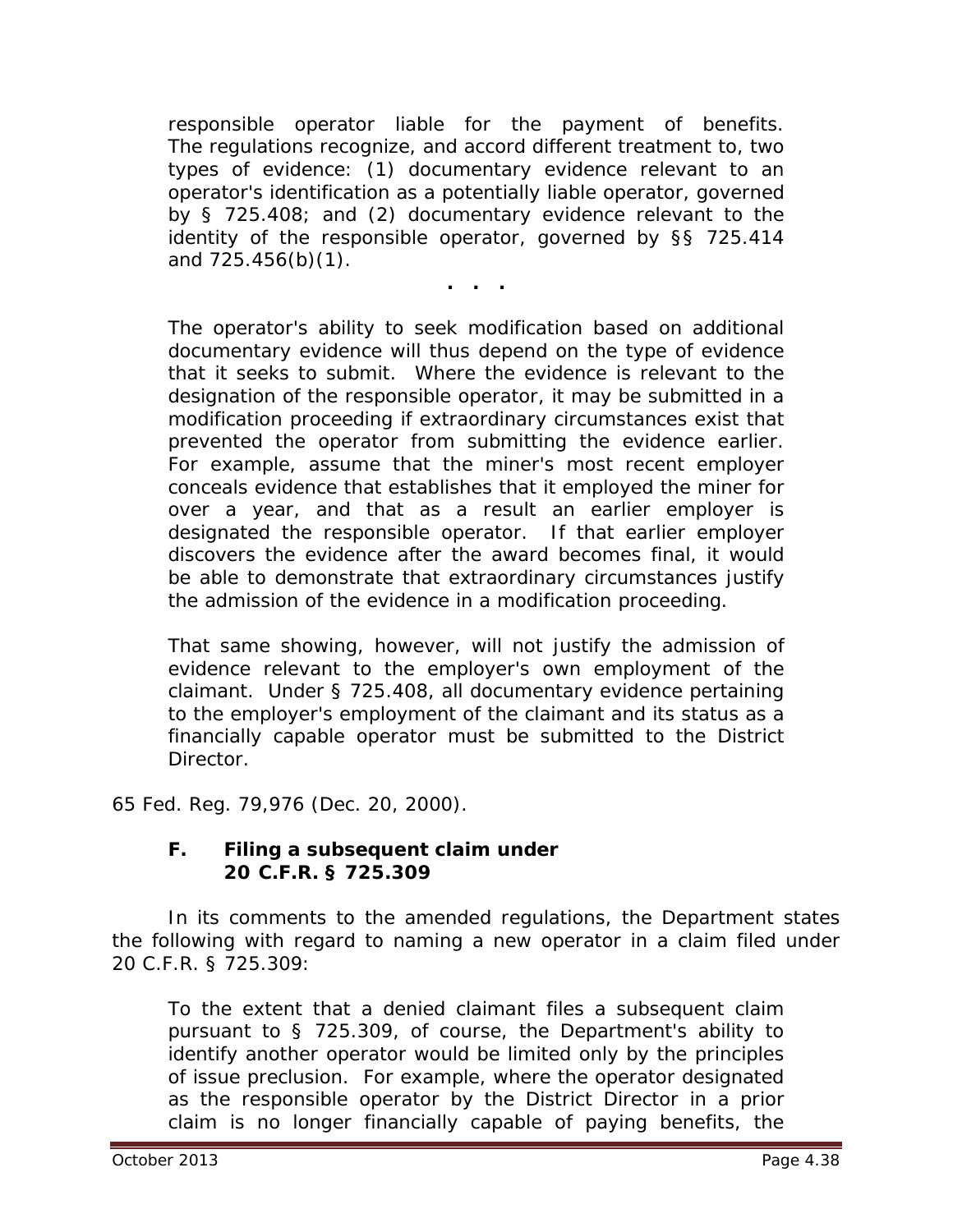District Director may designate a different responsible operator. In such a case, where the claimant will have to re-litigate his entitlement anyway, the District Director should be permitted to reconsider his designation of the responsible operator liable for the payment of the claimant's benefits.

65 Fed. Reg. 79,990 (Dec. 20, 2000).

## **III. Witness testimony**

For further discussion of expert witness testimony by deposition, or at the hearing, *see* Chapters 26 and 28.

## **A. Limitations on expert medical testimony**

The amended regulations contain restrictions on expert testimony, both in terms of scope and content. Twenty C.F.R. § 725.414(c) addresses expert testimony, and it provides the following:

(c) Testimony. A physician who prepared a medical report admitted under this section may testify with respect to the claim at any formal hearing conducted in accordance with subpart F of this part, or by deposition. If a party has submitted fewer than two medical reports as part of that party's affirmative case under this section, a physician who did not prepare a medical report may testify in lieu of such a medical report. The testimony of such a physician shall be considered a medical report for purposes of the limitations provided in this section. A party may offer the testimony of no more than two physicians under the provisions of this section unless the adjudication officer finds good cause under paragraph (b)(1) of § 725.456 of this part.

20 C.F.R. § 725.414(c). *See* also the discussion on medical reports, *supra*.

## **1. Must provide one of two "medical reports"**

 By unpublished decision in *Rice v. Bledsoe Coal Corp.*, BRB No. 09-0650 BLA (July 30, 2010)(unpub.), Employer was not permitted to proffer Dr. Repsher's deposition testimony under 20 C.F.R. § 725.457(c) as "rebuttal of the Department-sponsored blood gas study only." Under the facts of the case, Employer designated "two affirmative-case medical reports, namely, Dr. Broudy's physical examination reports from 2001 and 2004," such that Dr. Repsher's deposition testimony was inadmissible.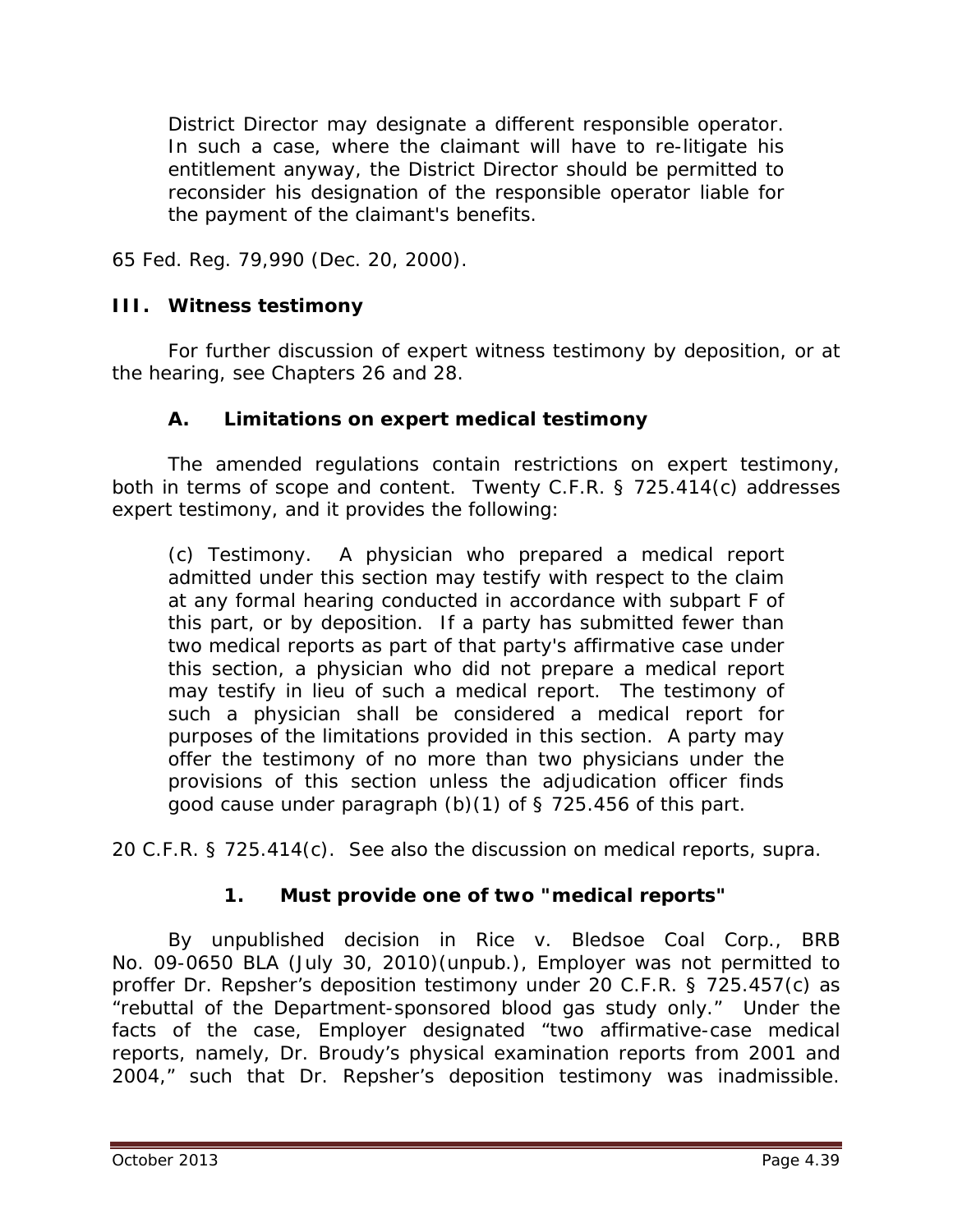In *Tapley v. Bethenergy Mines, Inc.*, BRB No. 04-0790 BLA (May 26, 2005) (unpub.), the Administrative Law Judge properly excluded the deposition testimony of Dr. Jerome Wiot, a radiologist, based on the provisions at 20 C.F.R. § 725.414(c), which provide "[a] physician who prepared a medical report admitted under this section may testify with respect to the claim . . . by deposition." Because Dr. Wiot offered only chest x-ray interpretations, and did not provide a medical report as defined under the regulations, his deposition testimony was not admissible.

## **2. Testimony of radiologist inadmissible except as related to 20 C.F.R. § 718.107(b)**

In *Webber v. Peabody Coal Co.*, 23 B.L.R. 1-123 (2006) (*en banc*) (J. Boggs, concurring), *aff'd. on recon.*, 24 B.L.R. 1-1 (2007) (*en banc on recon.*), the Board upheld the Administrative Law Judge's consideration of Dr. Wiot's deposition testimony under 20 C.F.R. § 718.107(b) with regard to the medical acceptability and relevance of CT-scans and digital x-rays. The Board concluded the "administrative law judge further acted within his discretion in severing and separately considering Dr. Wiot's additional testimony pertaining to the medical acceptability and relevance of these tests from the rest of his opinion regarding whether the miner in this case suffers from pneumoconiosis . . . " In so holding, the Board stated the following:

We agree with the Director that where a physician's statement or testimony offered to satisfy the party's burden of proof at 20 C.F.R. § 718.107(b) also contains additional discussion, if the additional comments are not admissible pursuant to 20 C.F.R. §§ 725.414 or 725.456(b)(1), the administrative law judge need not exclude the deposition or statement in its entirety, but may sever and consider separately those portions relevant to 20 C.F.R. § 718.107(b).

# **3. Testimony of treating physician, special considerations**

In *Gilbert v. Consolidation Coal Co.*, BRB Nos. 04-0672 BLA and 04-0672 BLA-A (May 31, 2005) (unpub.), the Board reiterated the evidentiary limitations set forth at 20 C.F.R. § 725.414 are mandatory and, absent a finding of "good cause," it was proper for the Administrative Law Judge to exclude the deposition testimony offered by Employer of Claimant's treating physician, Dr. Altmeyer. First, Employer already had medical opinions from two other physicians offered as evidence. Second, the Board rejected Employer's argument that Claimant waived his right to object to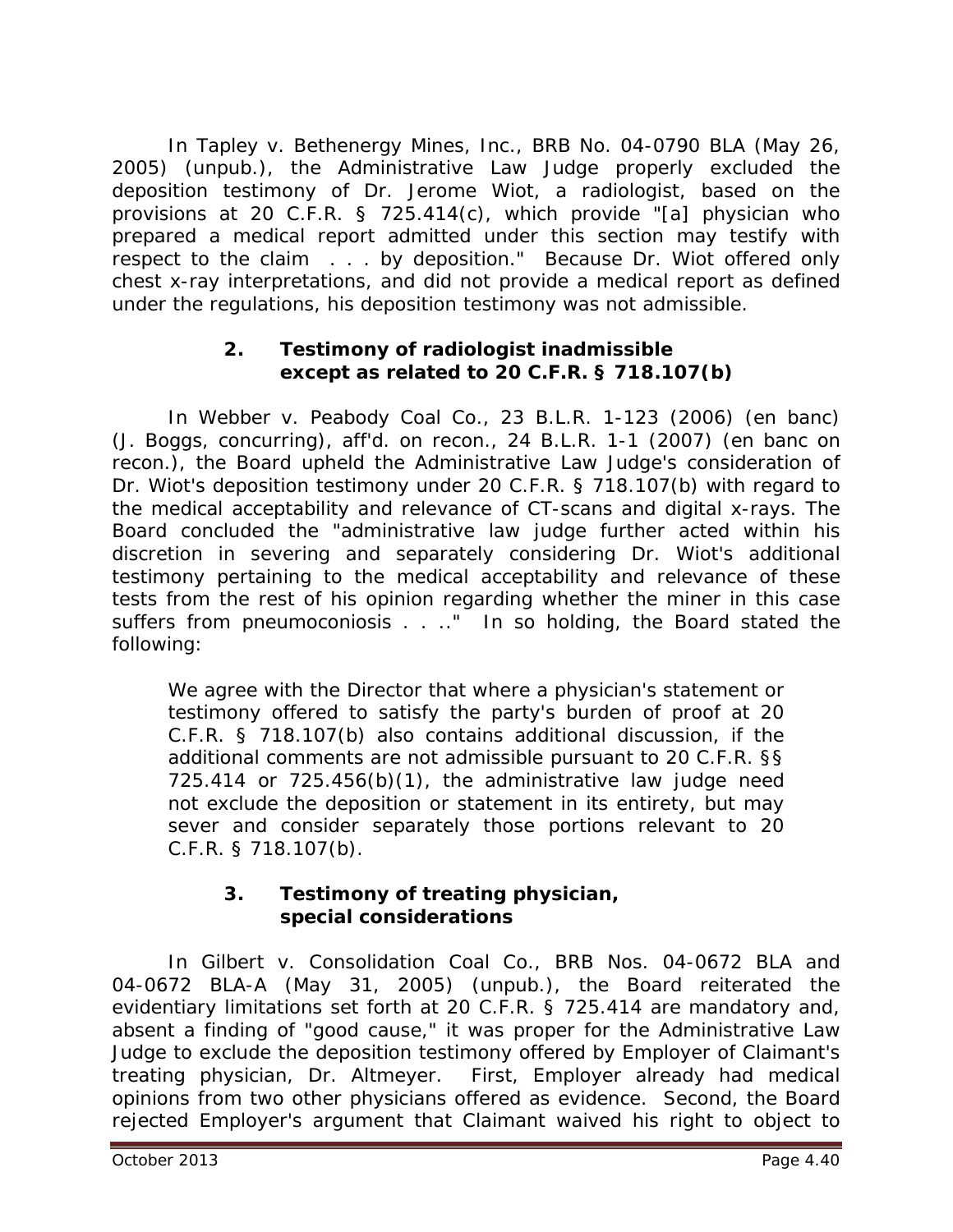admissibility of the deposition because he participated in the deposition. The Board noted 20 C.F.R. § 725.456(b)(1) did not "include a waiver provision for evidence submitted under Section 725.414." Finally, although Dr. Altmeyer's treatment records were admitted as evidence under 20 C.F.R § 725.414(a)(4), the record did not contain a "medical report prepared by Dr. Altmeyer pursuant to 20 C.F.R. § 725.414(a)(3)(i)" such that his deposition was inadmissible under these provisions as well.

 However, in *L.P. v. Amherst Coal Co.*, 24 B.L.R. 1-55 (2008) (on recon. en banc), the Board adopted the Director's position, and held a party has the right to cross-examine a physician whose report is admissible under 20 C.F.R. § 718.104(d), regardless of whether the physician prepared one of the two affirmative "medical reports" for a party. In so holding, the Board stated Employer's cross-examination of the miner's treating physician was necessary "to ensure the integrity and fundamental fairness of the adjudication of the survivor's claim *and* for a full and true disclosure of the facts." However, the Board circumscribed its decision as follows:

In rendering this holding, we have recognized only a right to cross-examine a physician whose report is admissible under Section  $725.414(a)(4)$ , if the physician's report is material and cross-examination is necessary to ensure the integrity and fundamental fairness of the adjudication of the claim and for a full and true disclosure of the facts. We decline to address the question of whether there is a general right to rebut the evidence admitted under Section 725.414(a)(4) because the circumstances of this case do not squarely present the issue.

*Id.* at 1-63.

## **B. Must be based on admissible evidence**

Medical reports and expert medical testimony must be based on evidence admitted into the record. A review of case law on this issue is set forth, *supra,* in this chapter.

# **C. At the hearing**

The amended regulations at 20 C.F.R § 725.457(a) provide, "Any party who intends to present the testimony of an expert witness at a hearing, *including any physician, regardless of whether the physician has previously prepared a medical report*, shall so notify all other parties to the claim at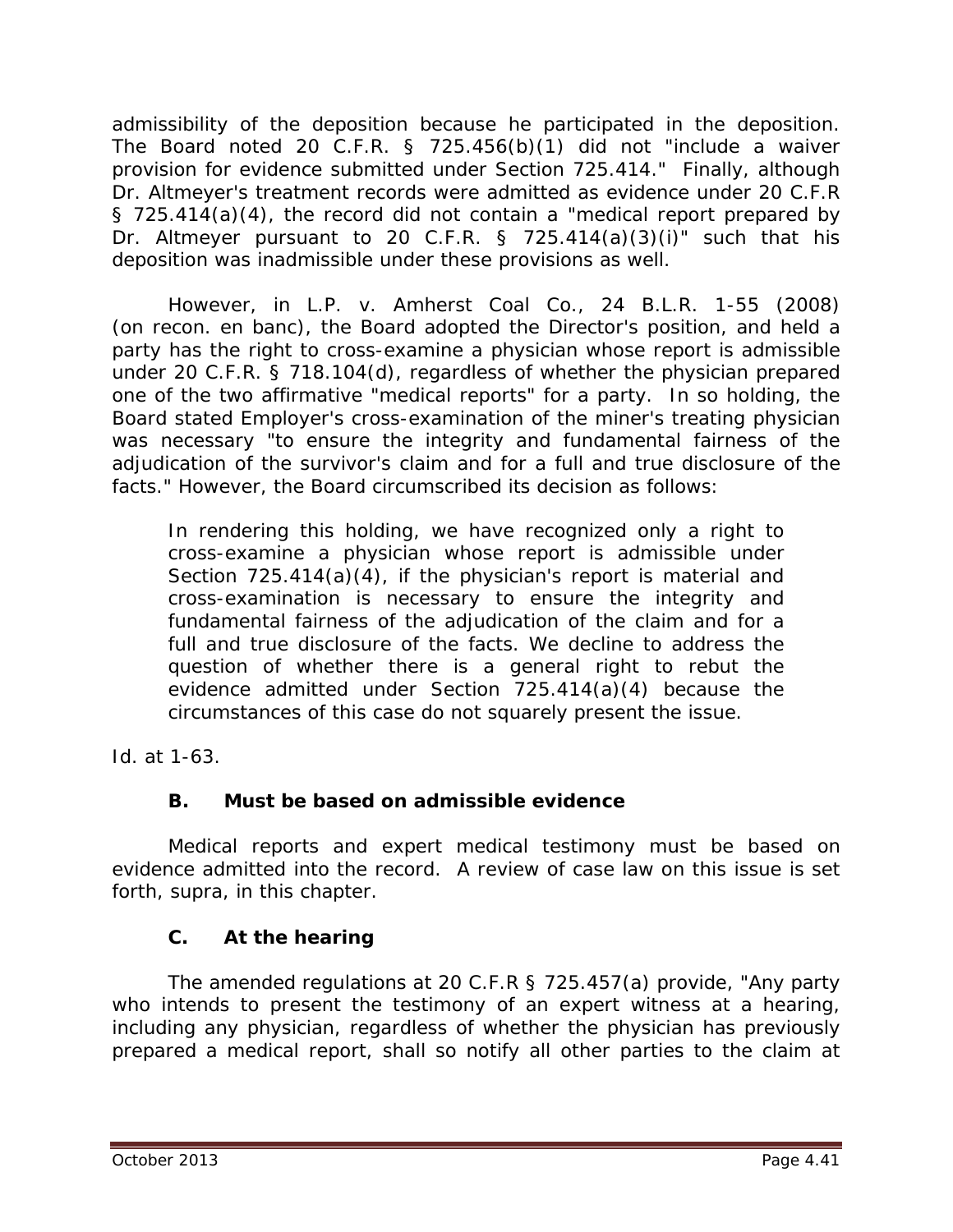least 10 days before the hearing." 20 C.F.R. § 725.457(a) (emphasis added). The regulations also contain the following additional restrictions:

(c) No person shall be permitted to testify as a witness at the hearing, or pursuant to deposition or interrogatory under § 725.458, unless that person meets the requirements of § 725.414(c).

(1) In the case of a witness offering testimony relevant to the liability of the responsible operator, in the absence of extraordinary circumstances, the witness must have been identified as a potential hearing witness while the claim was pending before the District Director.

(2) In the case of a physician offering testimony relevant to the physical condition of the miner, such physician must have prepared a medical report. Alternatively, in the absence of a showing of good cause under  $\S$  725.456(b)(1) of this part, a physician may offer testimony relevant to the physical condition of the miner only to the extent that the party offering the physician's testimony has submitted fewer medical reports than permitted by § 725.414. Such physician's opinion shall be considered a medical report subject to the limitations of § 725.414.

(d) A physician whose testimony is permitted under this section may testify as to any other medical evidence of record, but shall not be permitted to testify as to any medical evidence relevant to the miner's condition that is not admissible.

20 C.F.R. § 725.457.

In its comments, the Department noted inclusion of subsection (d) was necessary to ensure the parties adherence to the evidentiary limitations. 65 Fed. Reg. 80,002 (Dec. 20, 2000).

## **D. By deposition**

Under 20 C.F.R § 725.458, "The testimony of any physician which is taken by deposition shall be subject to the limitations on the scope of testimony contained in § 725.457(d)." 20 C.F.R. § 725.458.